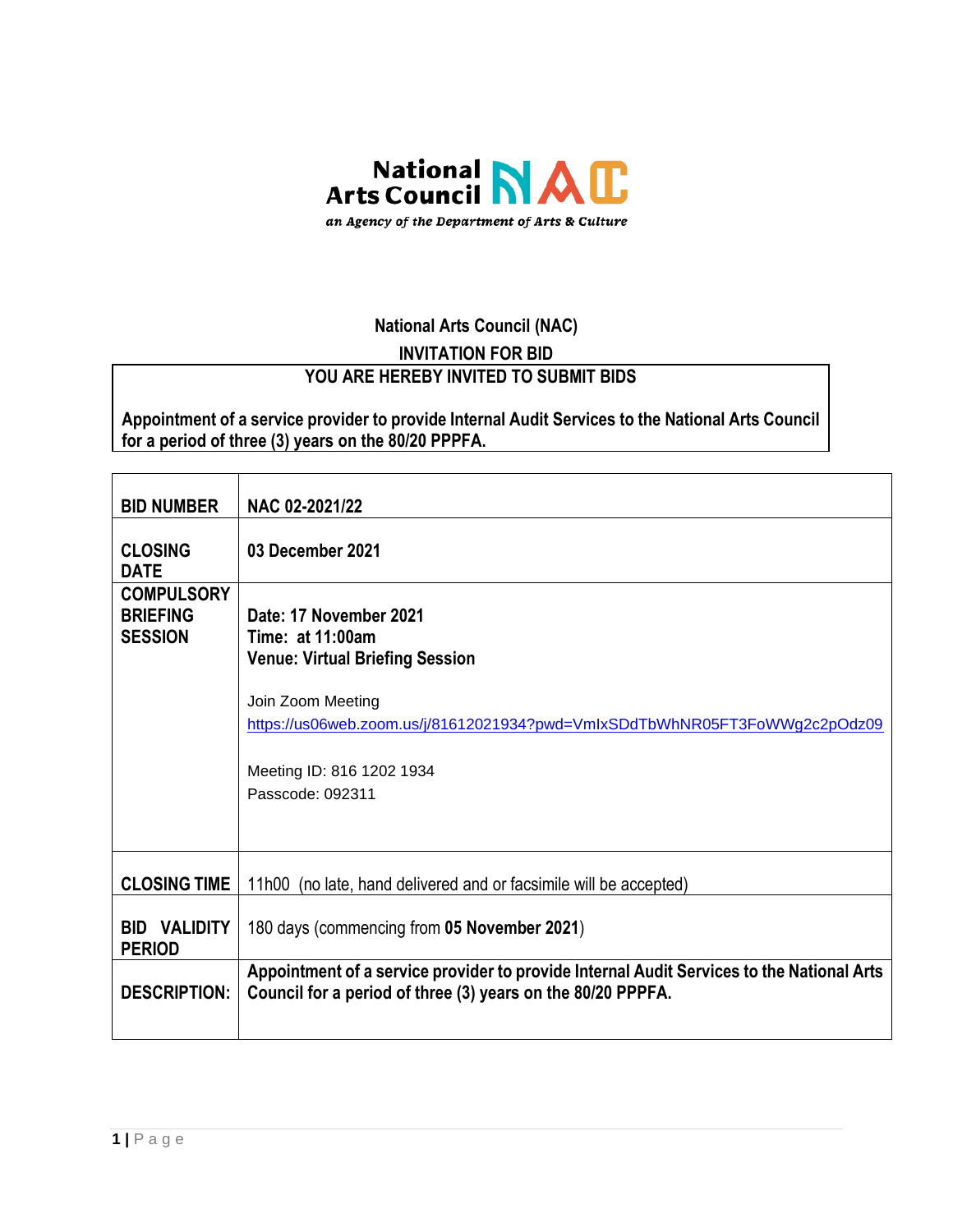#### **BID DOCUMENTS MAY BE ADDRESED TO:**

Supply Chain Management - Attention Esona Zandile

[suppluchain@nac.org.za](mailto:suppluchain@nac.org.za)

# **BIDS MUST BE EMAILED TO:**

Bid documents are to be emailed to [Supplychain@nac.org.za](mailto:Supplychain@nac.org.za)

File sent to be less than 10MB per email.

#### **Conditions of the bid**

- Bidders should ensure that bids are submitted in time to the correct email address. Late proposals shall not be accepted for consideration.
- All bids must be submitted on the official forms (not to be re-typed)/ no alteration should be made on bid document
- This bid is inter alia subject to the general conditions of contract (GCC) and, if applicable, any other special conditions of contract.
- **Disclaimer: The NAC reserves the right not to make an appointment. The NAC reserves the right not to accept the lowest quote received.**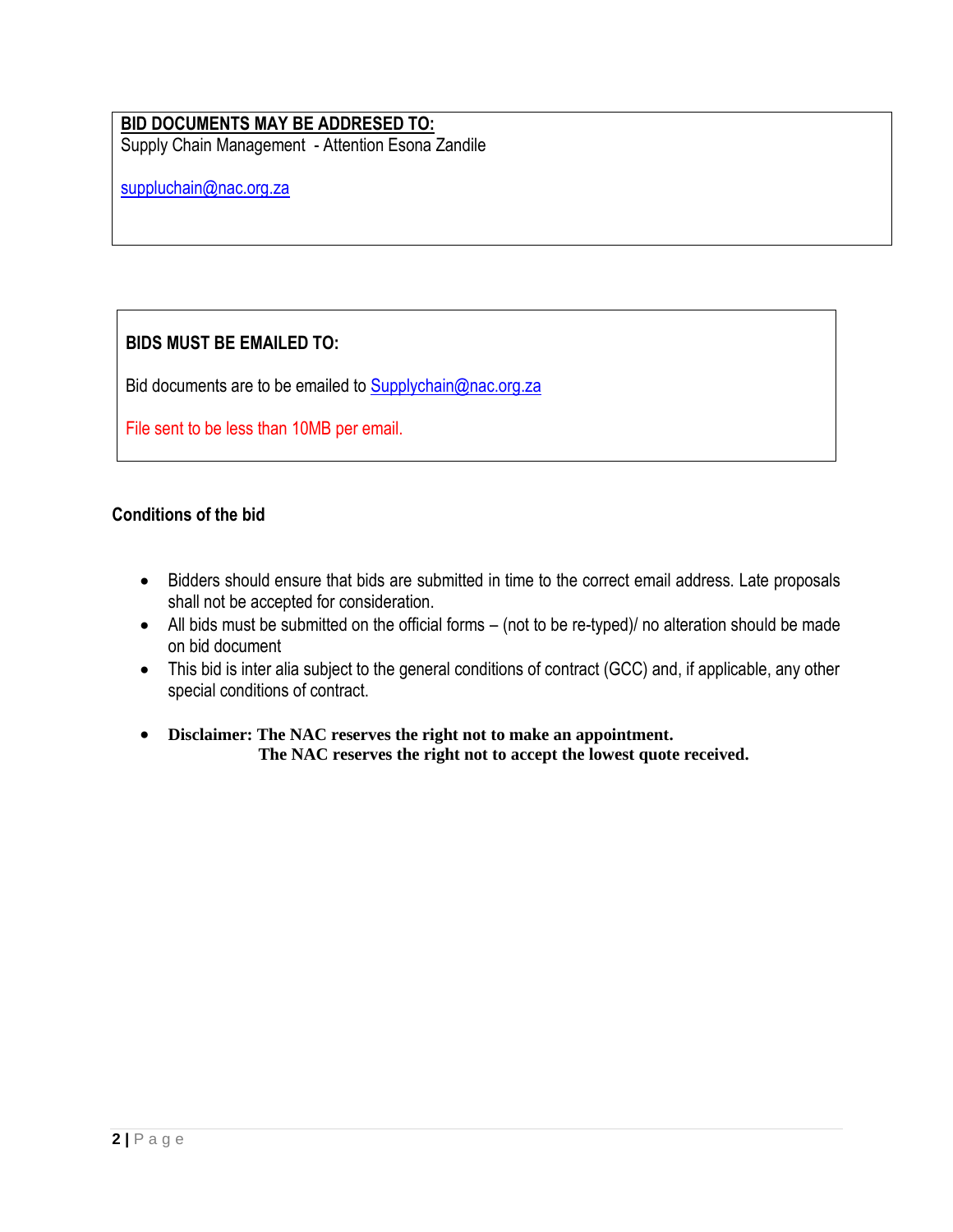| $\mathbf 1$<br>2.<br>3.<br>$\overline{4}$ .<br>4.1<br>4.2<br>4.3<br>44<br>4.5<br>4.6<br>4.7<br>4.8<br>4.9<br>5.<br>6.<br>7.<br>8.<br>9.<br>10.<br>11.<br>ANNUXURE C: CHECKLIST OF BIDDING DOCUMENTATION BEFORE SUBMITTING 27<br>12.<br>13.<br>14. |  |  |
|---------------------------------------------------------------------------------------------------------------------------------------------------------------------------------------------------------------------------------------------------|--|--|
|                                                                                                                                                                                                                                                   |  |  |
|                                                                                                                                                                                                                                                   |  |  |
|                                                                                                                                                                                                                                                   |  |  |
|                                                                                                                                                                                                                                                   |  |  |
|                                                                                                                                                                                                                                                   |  |  |
|                                                                                                                                                                                                                                                   |  |  |
|                                                                                                                                                                                                                                                   |  |  |
|                                                                                                                                                                                                                                                   |  |  |
|                                                                                                                                                                                                                                                   |  |  |
|                                                                                                                                                                                                                                                   |  |  |
|                                                                                                                                                                                                                                                   |  |  |
|                                                                                                                                                                                                                                                   |  |  |
|                                                                                                                                                                                                                                                   |  |  |
|                                                                                                                                                                                                                                                   |  |  |
|                                                                                                                                                                                                                                                   |  |  |
|                                                                                                                                                                                                                                                   |  |  |
|                                                                                                                                                                                                                                                   |  |  |
|                                                                                                                                                                                                                                                   |  |  |
|                                                                                                                                                                                                                                                   |  |  |
|                                                                                                                                                                                                                                                   |  |  |
|                                                                                                                                                                                                                                                   |  |  |
|                                                                                                                                                                                                                                                   |  |  |
|                                                                                                                                                                                                                                                   |  |  |
|                                                                                                                                                                                                                                                   |  |  |
|                                                                                                                                                                                                                                                   |  |  |
|                                                                                                                                                                                                                                                   |  |  |

# **Table of Contents**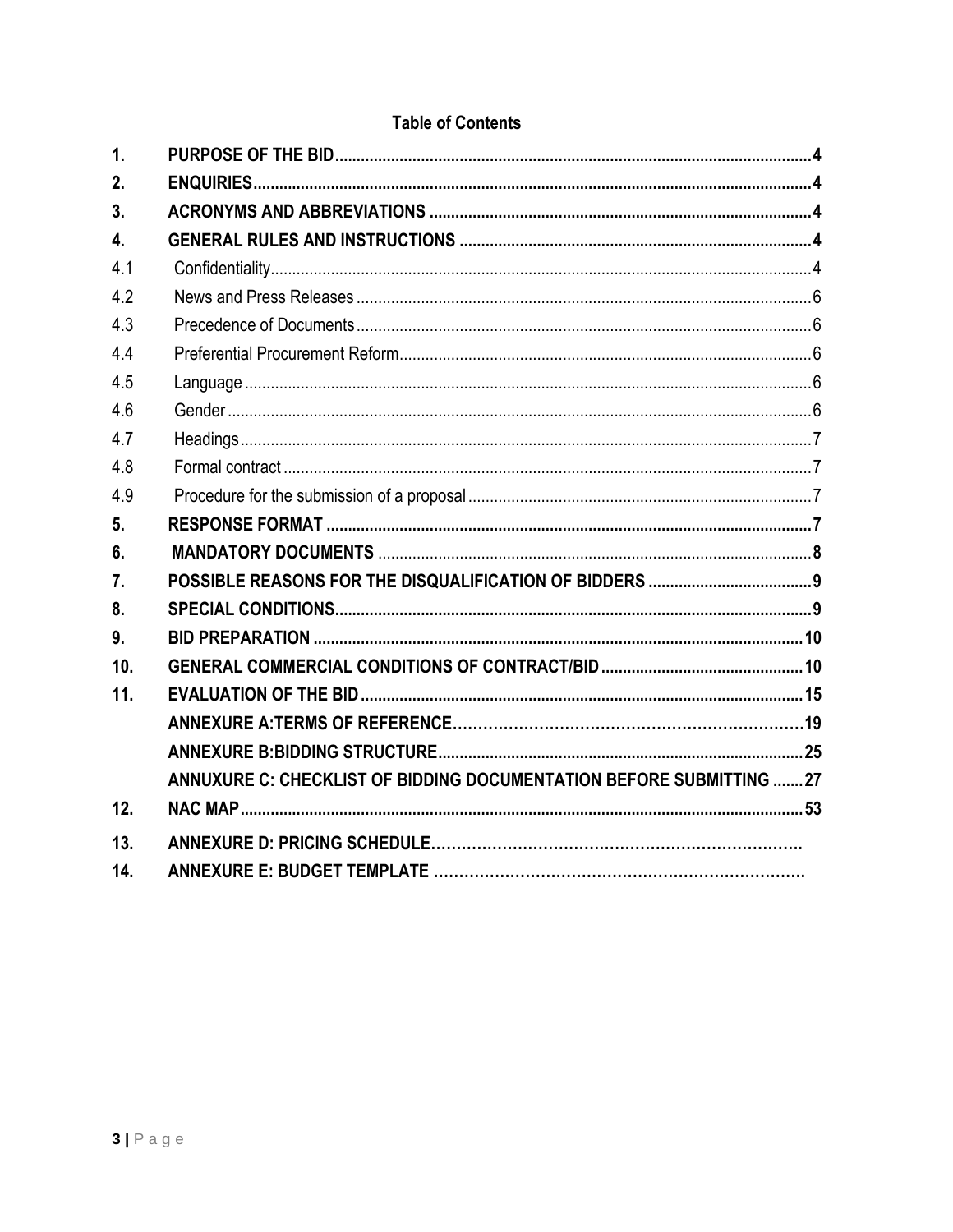## <span id="page-3-0"></span>**1. PURPOSE OF THE BID**

The National Arts Council of South Africa (NAC)seeks to appoint a service provider to provide Internal Audit Services to the National Arts Council for a period of three (3) years on the 80/20 PPPFA.

## <span id="page-3-1"></span>**2. ENQUIRIES**

2.1 Should it be necessary for a bidder to obtain clarity on any matter arising from or referred to in this bid document, please refer your enquiries, in writing, to the contact person(s) listed below. NAC reserves the right to place responses to such queries on the website.

| Esona Zandile | l elephone | $(011)$ 838 1383       |
|---------------|------------|------------------------|
|               | E-mail     | supplychain@nac.org.za |

#### <span id="page-3-2"></span>**3. ACRONYMS AND ABBREVIATIONS**

The following acronyms and abbreviations are used in this proposal and must be similarly used in the proposal submitted in response and shall have the meaning ascribed thereto below.

| Abbreviations/Acronyms | <b>Description</b>                            |
|------------------------|-----------------------------------------------|
| <b>BBBEE</b>           | Broad Based Black Economic Empowerment.       |
| <b>CPI</b>             | Consumer Price Index.                         |
| <b>FDS</b>             | <b>Functional Design Specification</b>        |
| HDI                    | <b>Historically Disadvantaged Individuals</b> |
| <b>PPPFA</b>           | Preferential Procurement Policy Framework Act |
| <b>RFB</b>             | Request for Bid                               |
| <b>RSA</b>             | Republic of South Africa                      |
| <b>NAC</b>             | National Arts Councilof South Africa          |
| <b>SLA</b>             | Service Level Agreement                       |

#### <span id="page-3-3"></span>**4. GENERAL RULES AND INSTRUCTIONS**

#### <span id="page-3-4"></span>4.1 **Confidentiality**

4.1.1 Some of the information contained in this document may be of a confidential nature, and must only be used for purposes of responding to this RFB. This confidentiality clause extends to bidder partners and/ or implementation agents, whom you may decide to involve in preparing a response to this RFB.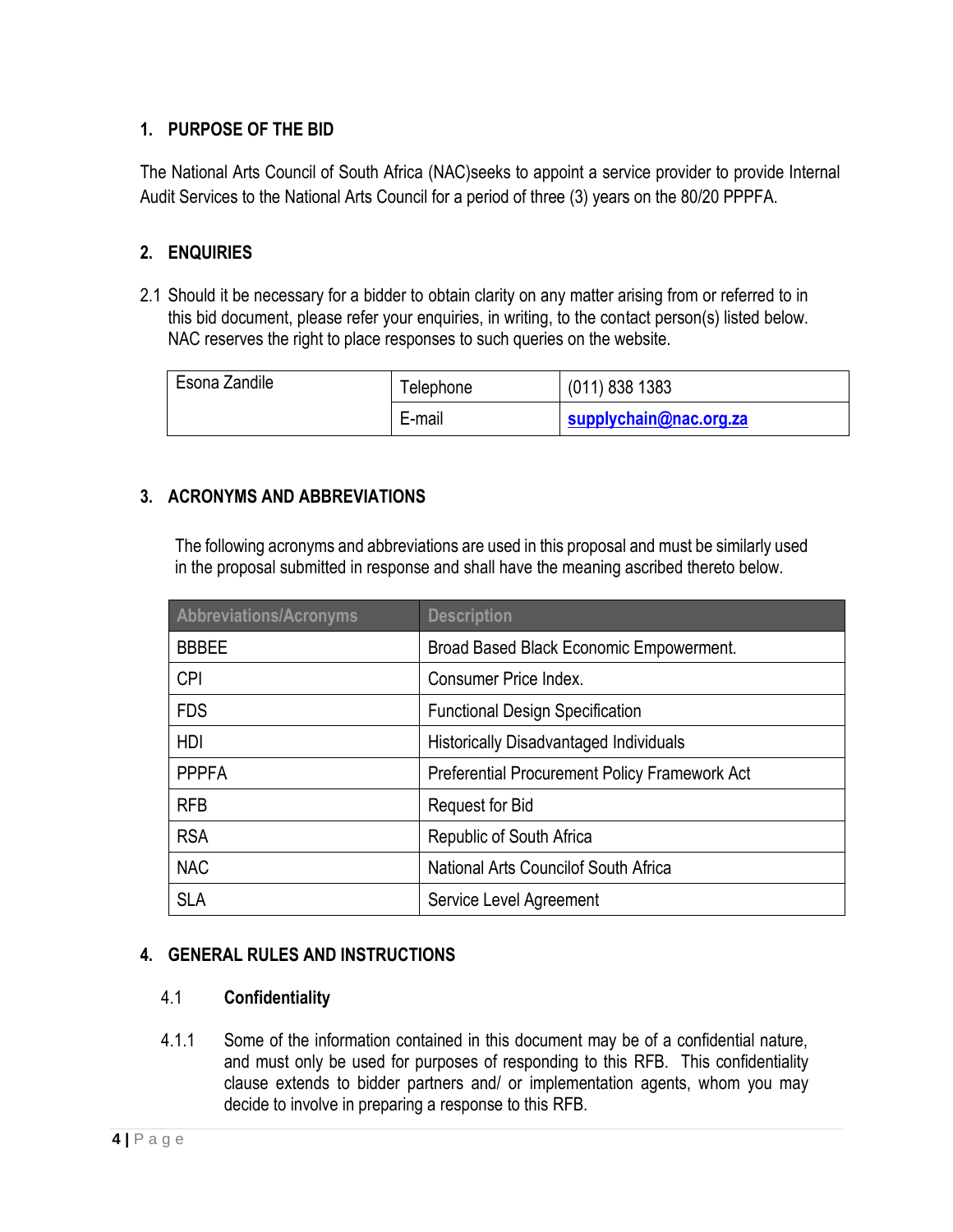- 4.1.2 For purposes of this process, the term "Confidential Information" shall include all technical and business information, including, without limiting the generality of the foregoing, all secret knowledge and information (including any and all financial, commercial, market, technical, functional and scientific information, and information relating to a party's strategic objectives and planning and its past, present and future research and development), technical, functional and scientific requirements and specifications, data concerning business relationships, demonstrations, processes, machinery, know-how, architectural information, information contained in a party's software and associated material and documentation, plans, designs and drawings and all material of whatever description, whether subject to or protected by copyright, patent or trademark, registered or un-registered, or otherwise disclosed or communicated before or after the date of this process.
- 4.1.3 The receiving party shall not, during the period of validity of this process, or at any time thereafter, use or disclose, directly or indirectly, the confidential information ofNAC (even if received before the date of this process) to any person whether in the employment of the receiving party or not, who does not take part in the performance of this process.
- 4.1.4 The receiving party shall take all such steps as may be reasonably necessary to preventNACSA's confidential information coming into the possession of unauthorised third parties. In protecting the receiving party's confidential information, NAC shall use the same degree of care, but no less than a reasonable degree of care, to prevent the unauthorised use or disclosure of the confidential information as the receiving party uses to protect its own confidential information.
- 4.1.5 Any documentation, software or records relating to confidential information of NAC, which comes into the possession of the receiving party during the period of validity of this process or at any time thereafter or which has so come into its possession before the period of validity of this process:
	- Shall be deemed to form part of the confidential information of NAC,
	- Shall be deemed to be the property of NAC;
	- Shall not be copied, reproduced, published or circulated by the receiving party unless and to the extent that such copying is necessary for the performance of this process and all other processes as contemplated in; and
	- Shall be surrendered to NAC on demand, and in any event on the termination of the investigations and negotiations, and the receiving party shall not retain any extracts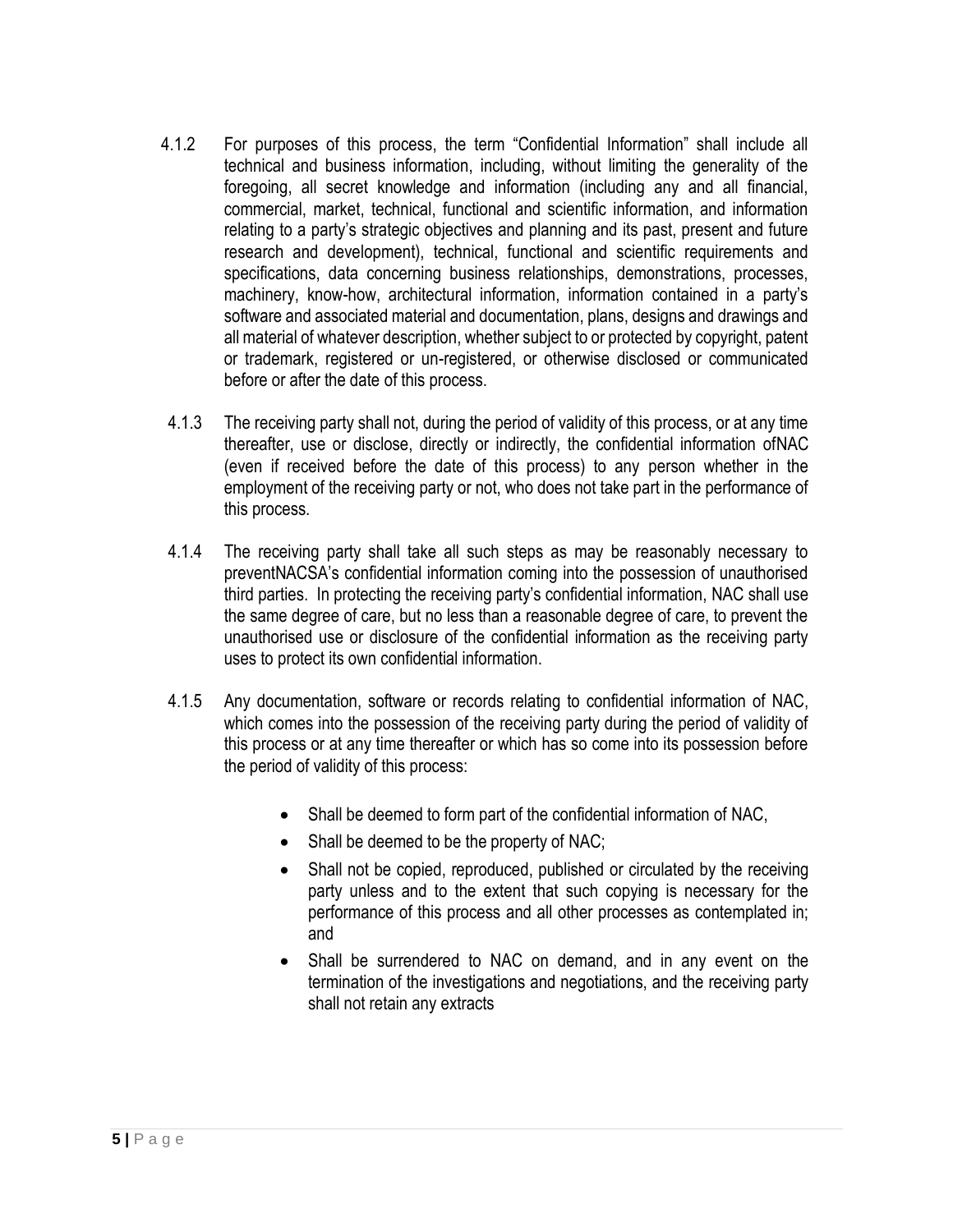#### <span id="page-5-0"></span>4.2 **News and Press Releases**

Bidders or their agents shall not make any news releases concerning this RFB or the awarding of the same or any resulting agreement(s) without the consent of, and then only in co-ordination with NAC

#### <span id="page-5-1"></span>4.3 **Precedence of Documents**

- 4.3.1 This RFB consists of a number of sections. Where there is a contradiction in terms between the clauses, phrases, words, stipulations or terms and herein referred to generally as stipulations in this RFB and the stipulations in any other document attached hereto, or the RFB submitted hereto, the relevant stipulations in this RFB shall take precedence.
- 4.3.2 Bidders shall refrain from incorporating any additional stipulations in its proposal submitted in terms hereof other than in the form of a clearly marked recommendation that National Arts Council may in its sole discretion elect to import or to ignore. Any such inclusion shall not be used for any purpose of interpretation unless it has been so imported or acknowledged by National Arts Council.
- 4.3.3 It is acknowledged that all stipulations in the PPPFA are not equally applicable to all matters addressed in this RFB. It however remains the exclusive domain and election of as to NACwhich of these stipulations are applicable and to what extent. Bidders are hereby acknowledging that the decision of NAC in this regard is final and binding. The onus to enquire and obtain clarity in this regard rests with the bidder (s). The bidder (s) shall take care to restrict its enquiries in this regard to the most reasonable interpretations required to ensure the necessary consensus.

#### <span id="page-5-2"></span>4.4 **Preferential Procurement Reform**

- 4.4.1 B-BBEE is one of the essential objectives of NACSA In accordance with government policy, NAC insists that the private sector demonstrates its commitment and track record to B-BBEE in the areas of ownership (shareholding), skills transfer, employment equity and procurement practices, (SMME Development) etc.
- 4.4.2 NACSA will apply the principles of the Preferential Procurement Policy Framework Act, (Act No. 5 of 2000) to this proposal.
- 4.4.3 Bidders shall complete the preference certificate attached to this proposal. In the case of a consortium, the preference certificate must be completed for each legal entity.

# <span id="page-5-3"></span>4.5 **Language**

Bids shall be submitted in English.

# <span id="page-5-4"></span>4.6 **Gender**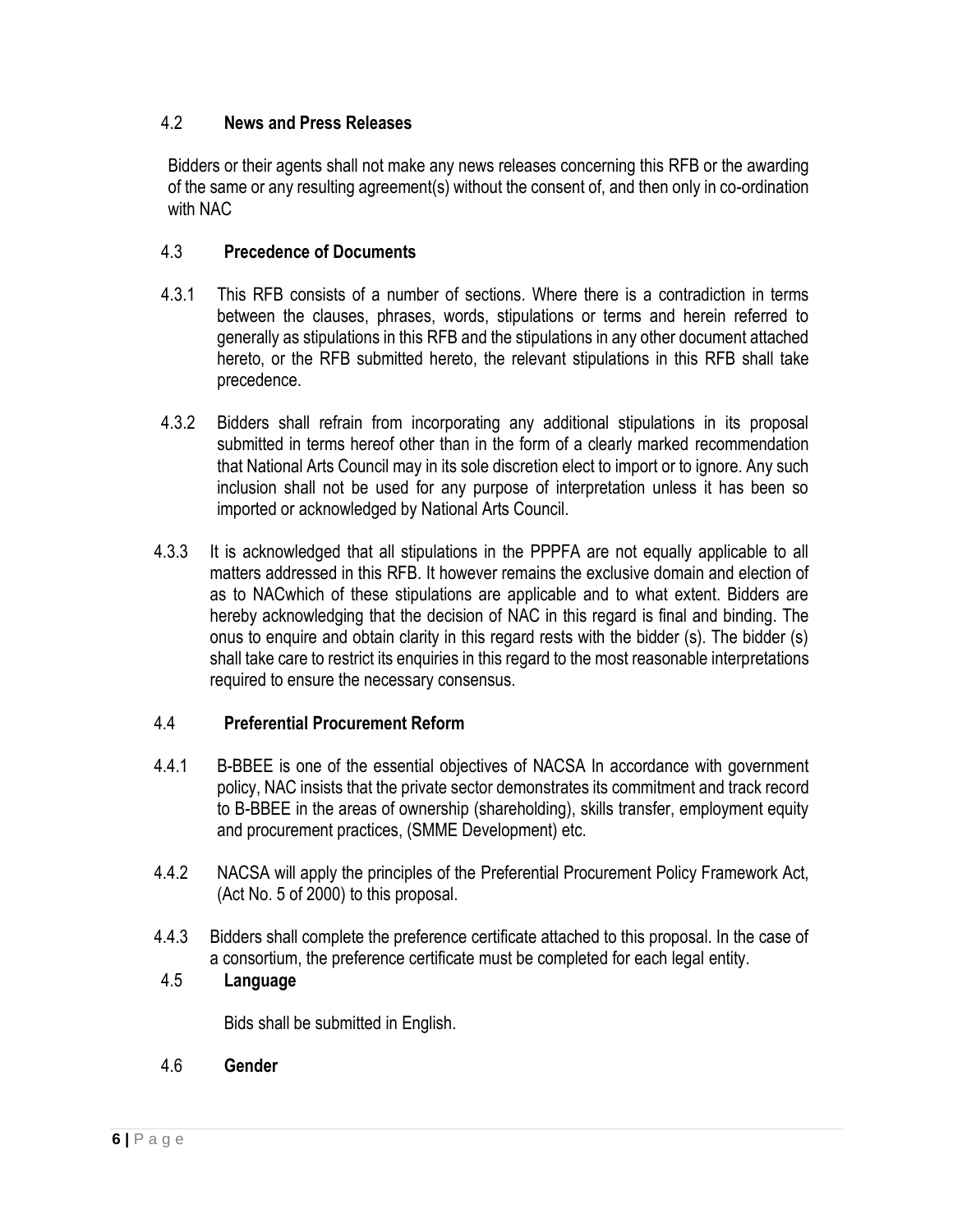Where applicable any word implying any gender shall be interpreted to imply all other genders.

#### <span id="page-6-0"></span>4.7 **Headings**

Headings are incorporated into this proposal and submitted in response thereto, for ease of reference only and shall not form part thereof for any purpose of interpretation or for any other purpose.

#### <span id="page-6-1"></span>4.8 **Formal contract**

This RFB, all the appended documentation and the proposal in response thereto read together, forms the basis for a formal contract to be negotiated and finalised between NAC and the successful service provider to whom NACSA will award the bid to either in whole or in part.

#### <span id="page-6-2"></span>4.9 **Procedure for the submission of a proposal**

- 4.10.1 Bids must be submitted in a prescribed response format herewith reflected as **Response Format**.
- 4.10.2 Bids must be submitted to [supplychain@nac.org.za](mailto:supplychain@nac.org.za) on or before **03 December 2021** not later than **11h00**.
- 4.10.3 All Bids in this regard shall only be accepted if they have been submitted before or on the closing date and stipulated time.

# <span id="page-6-3"></span>**5 RESPONSE FORMAT**

Bidders shall submit response in accordance with the response format specified below; failure to do so may result in a disqualification of bidder's response.

#### **6 MANDATORY DOCUMENTS**

**Schedule1**: Original Valid Tax Clearance Certificate

<span id="page-6-4"></span>Original and valid tax clearance certificate (no certified or scanned copy will be accepted). If a Consortium or Joint Venture, Original and valid Tax Clearance Certificate must be submitted for each member.

**Schedule2**: Executive Summary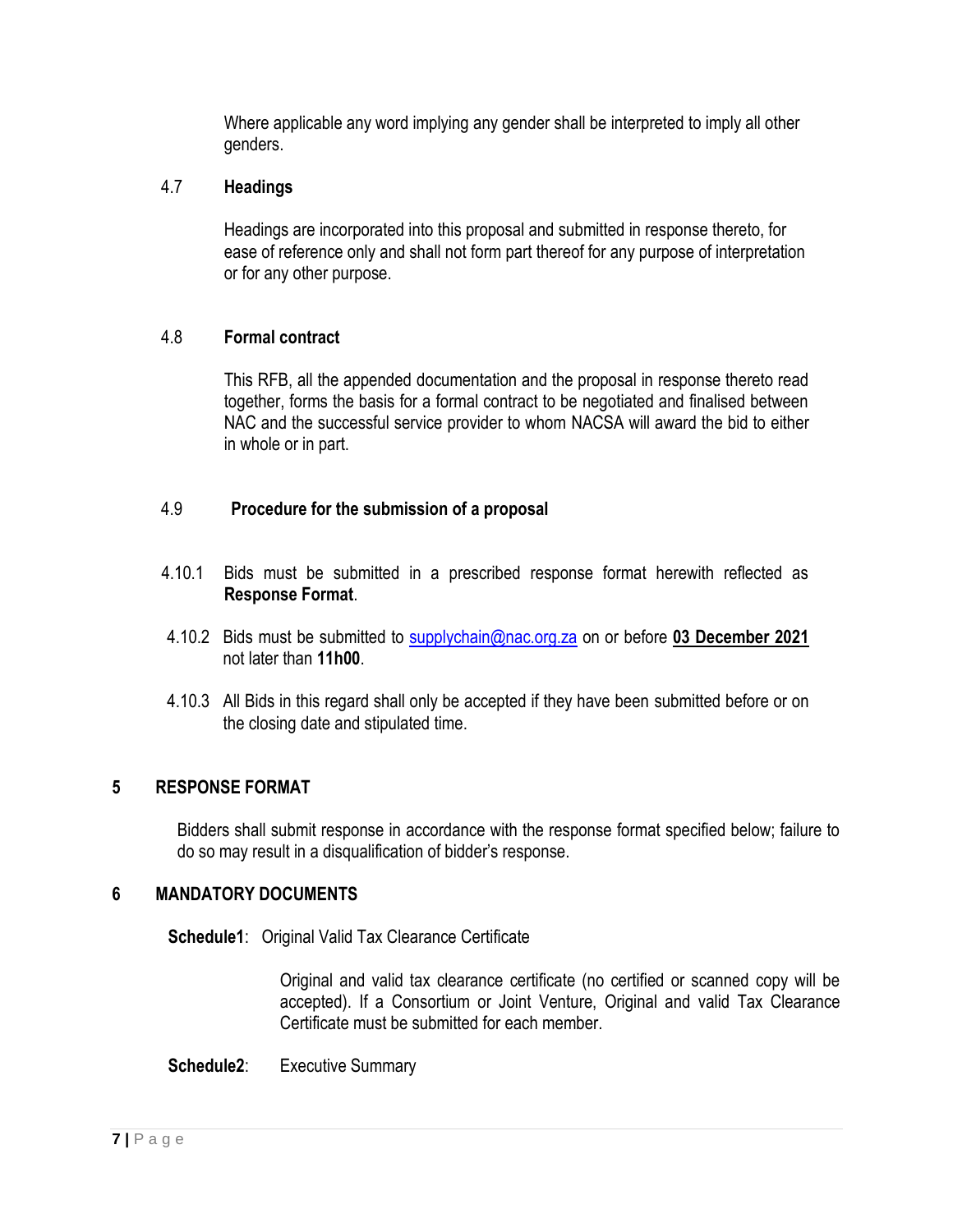The executive summary must cover the following:

- **Paragraph 1:** The Bidder needs to indicate to us that he is responding as a Prime contractor, joint venture, consortium or partnership and list the parties concerned
- **Paragraph 2:** The Bidder needs to inform us that as the executive committee of the company we have duly designated the following employee name and surname to act on our behalf for the consortium, joint venture, partnership or Prime contractor.
- **Paragraph 3:** The Bidder markets themselves by informing us that they have done similar work for other companies and must provide us with contact details as references.
- **Paragraph 4:** The Bidder gives us a short summary or clarification of their response.

**Schedule 3**: Functional response **Schedule 4**: Presentations **Schedule 5: Price and BBBEE Preference Evaluation Schedule 6:** Standard Bid documents

The following attached SBD documents must be completed:

- Checklist
- SBD  $1 (Invitation to bid)$
- SBD 3.1 (Pricing schedule)
- SBD 4 (Declaration of Interest)
- SDB 6.1 (Preference Points claim form)
- SBD 7.2- Contract form rendering of services
- SBD 8 (Declaration of bidder's past Supply Chain Management practices)
- SBD 9 (Certification of Independent Bid Determination)

#### **Schedule 7:** Bidders profile

- Individual company/joint venture/consortium shareholders certificate(s)
- Credentials of the company/consortium members etc
- Structure of the company/ consortium members etc.
- Legal agreement between Partners, sub-contractors, joint venture or consortium

#### **Schedule 8: Bidder background information materials:**

- Bidder Operating Organisation Provide an overview of the operating structure and geographical locations of the company at the national, regional, and local levels.
- Company Contact(s)– Provide the name, title, street address, city, state, telephone and fax numbers and e-mail of the primary company's contact person, and for any sub-Contractors.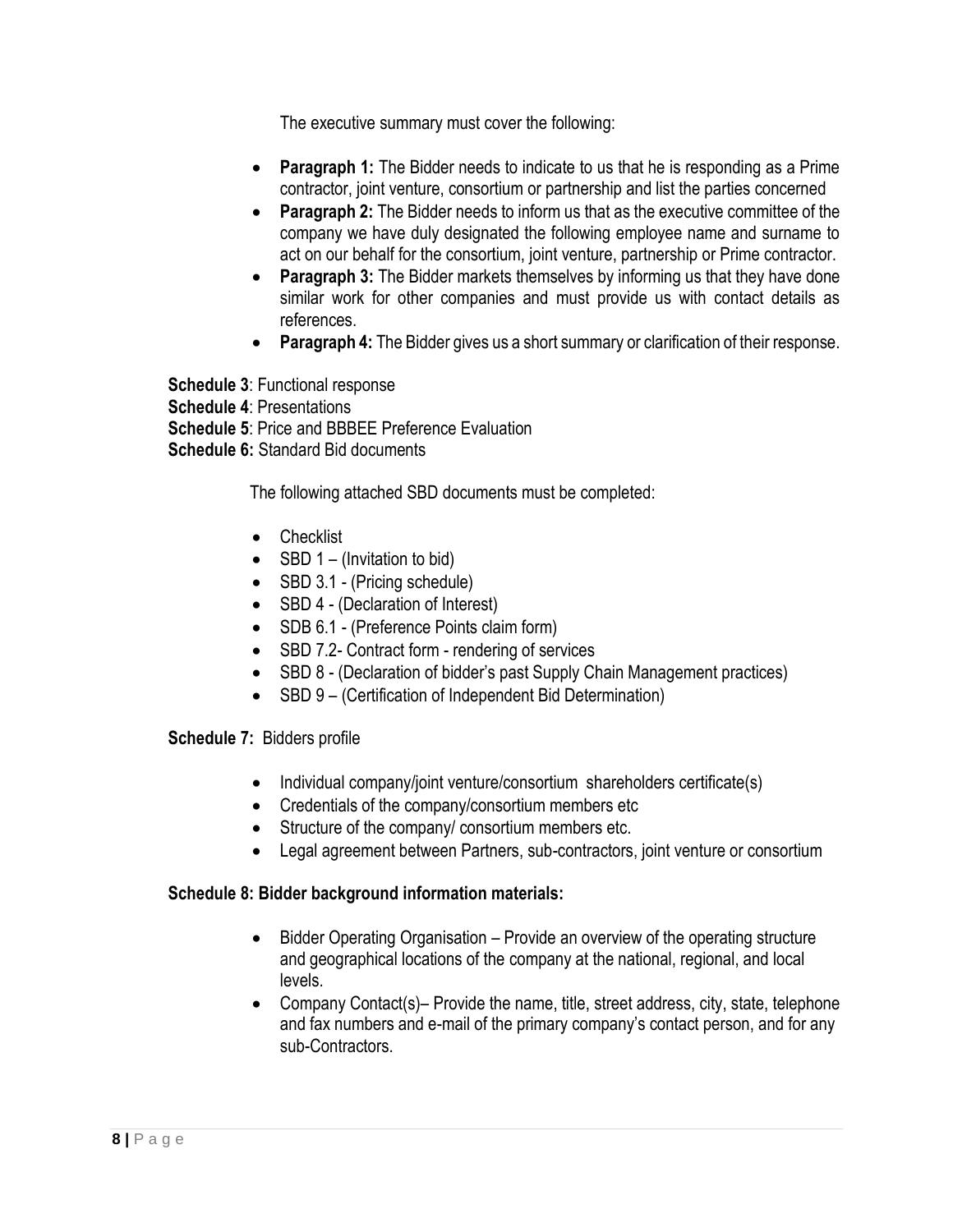## <span id="page-8-0"></span>**7 POSSIBLE REASONS FOR THE DISQUALIFICATION OF BIDDERS**

NAC will disqualify any bidder who does meet any of the abovementioned requirements. Listed below is a list of possible reasons for disqualification of bidders; disqualification may take place without prior notice to the offending bidder:

- Bidders who submit incomplete information and documentation contrary to the the requirements of this RFB.
- Bidders who do not submit a valid and original Tax Clearance Certificate.
- Bidders who submit information that is fraudulent, factually untrue or inaccurate, for example memberships that do not exist, B-BBEE credentials, experience, etc.
- Bidders who received information not available to other bidders.
- Bidders who do not meet the cut-off mark or functional/technical mandatory requirements as stipulated in this RFB.
- Bidders who do not provide the required number of bid responses
- Bidders who have been blacklisted as per the National Treasury database.
- Bidders who do not comply with the special conditions or any other condition set out in the bid document.

#### <span id="page-8-1"></span>**8 SPECIAL CONDITIONS**

- 8.10 Only bidders who score at least 80 points out of 100 points for functionality information will be considered for further evaluation. Preference will be given to B-BBEE companies or firms with strong BEE partnerships, in order to address South Africa's socio-economic disparities in line with the B-BBEE legislation.
- 8.11 A service level agreement shall be signed with the preferred bidder. The successful bidder mav not alter its BBBEE status during the contract period. NAC reserve the right to terminate the contract should the successful bidder no longer meet the BBBEE requirement.
- 8.12 NAC reserves the right to invite short listed suppliers/companies to present their bid proposals for final decision.
- 8.13 **Disclaimer: The NAC reserves the right not to make an appointment. The NAC reserves the right not to accept the lowest quote received.**

**All questions in respect of this proposal must be addressed to the relevant Supply Chain Management Officer via e-mail only. The following email address shall be used for this purpose: [supplychain@nac.org.za](mailto:supplychain@nac.org.za)**

#### <span id="page-8-2"></span>**9 BID PREPARATION**

 9.1 All additions to the proposal documents i.e. appendices, supporting documentations, technical specifications and other support documentation covering the equipment offered etc. shall be neatly bound as part of the schedule concerned.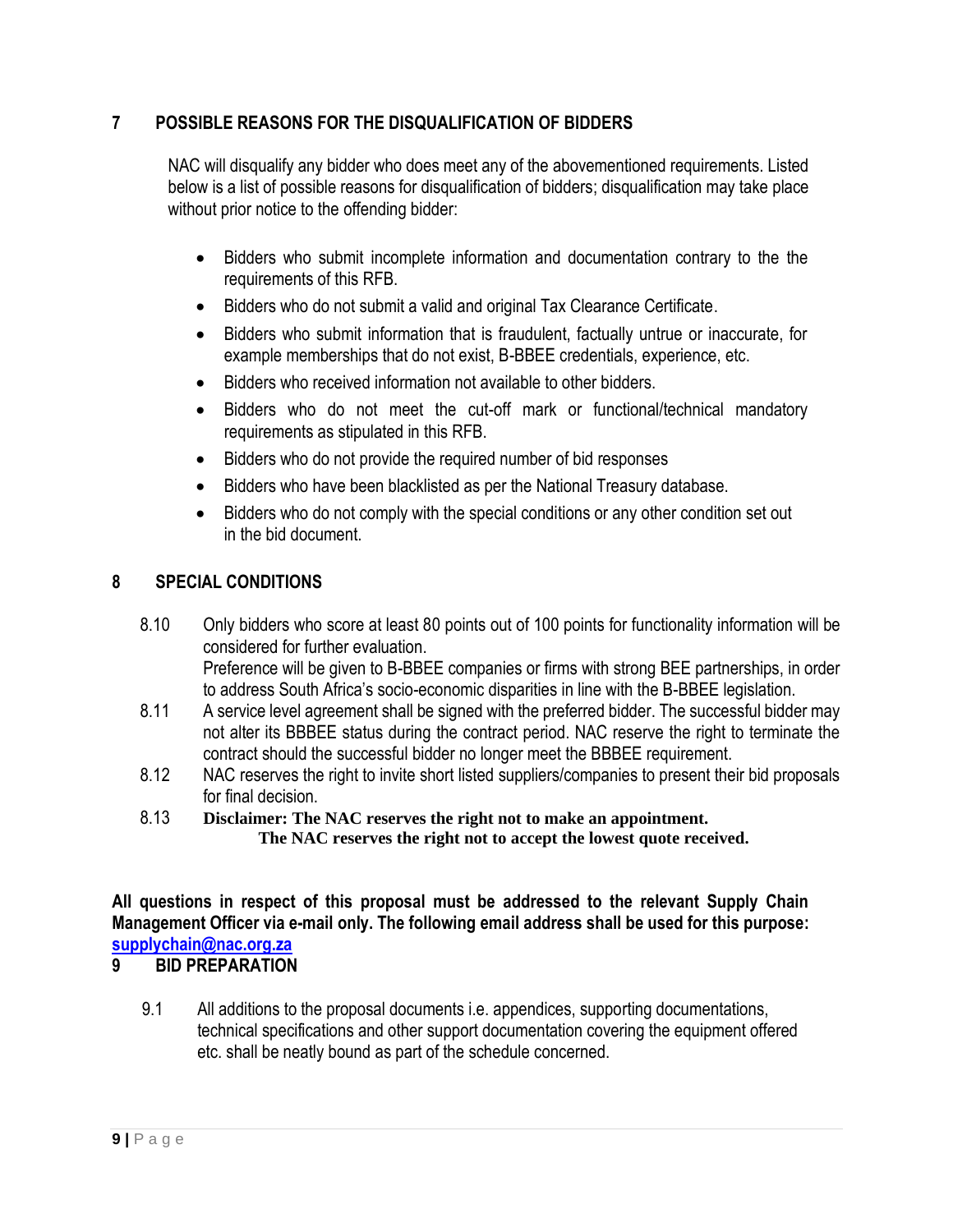#### <span id="page-9-0"></span>**10 GENERAL COMMERCIAL CONDITIONS OF CONTRACT/BID**

**Bidders shall provide full and accurate answers to the questions posed in this document, and, are required to explicitly state either "Comply/Accept (with a)" or "Do not comply/Do not accept (with an X)" regarding compliance to the requirements. Where necessary the bidder shall substantiate their response to a specific question.**

#### **10.1**

| The laws of the Republic of South Africa shall govern this RFB and any<br>agreement entered into. Bidders accept hereby that the courts of the | Accept | Do not accept |
|------------------------------------------------------------------------------------------------------------------------------------------------|--------|---------------|
| Republic of South Africa shall have jurisdiction.                                                                                              |        |               |

## **10.2**

| National Arts Council shall not be liable for any costs incurred by the   Accept                                                                                                                                                                                                                                | Do not accept |
|-----------------------------------------------------------------------------------------------------------------------------------------------------------------------------------------------------------------------------------------------------------------------------------------------------------------|---------------|
| bidder in the preparation of response to this RFB. The preparation of<br>response will be made without obligation to acquire any of the items<br>included in any bidder's proposal or to select any proposal, or to discuss<br>the reasons why such bidder's or any other proposal was accepted or<br>rejected. |               |

#### **10.3**

| National Arts Council may request written clarification or further   Accept   Do not accept |  |
|---------------------------------------------------------------------------------------------|--|
| information regarding any aspect of this proposal. The bidders must                         |  |
|                                                                                             |  |
| supply the requested information in writing within two (2) days after the                   |  |
| request has been made, otherwise the proposal may be disqualified.                          |  |
|                                                                                             |  |
|                                                                                             |  |

#### **10.4**

| In the case of consortium, Joint Venture or subcontractors, bidders are<br>required to provide copies of signed agreements stipulating the work split | Accept | Do not accept |
|-------------------------------------------------------------------------------------------------------------------------------------------------------|--------|---------------|
| and Rand value.                                                                                                                                       |        |               |

#### **10.5**

| National Arts Council reserves the right to; cancel/reject any proposal and   Accept<br>not to award the proposal to the lowest bidder or award parts of the | Do not accept |
|--------------------------------------------------------------------------------------------------------------------------------------------------------------|---------------|
| proposal to different bidders, or not to award the proposal at all.                                                                                          |               |

| $^{\prime}$ By submitting a proposal in response to this RFB, the bidders accept the $\vert$ Accept $\vert$ | Do not accept |
|-------------------------------------------------------------------------------------------------------------|---------------|
| evaluation criteria as it stands.                                                                           |               |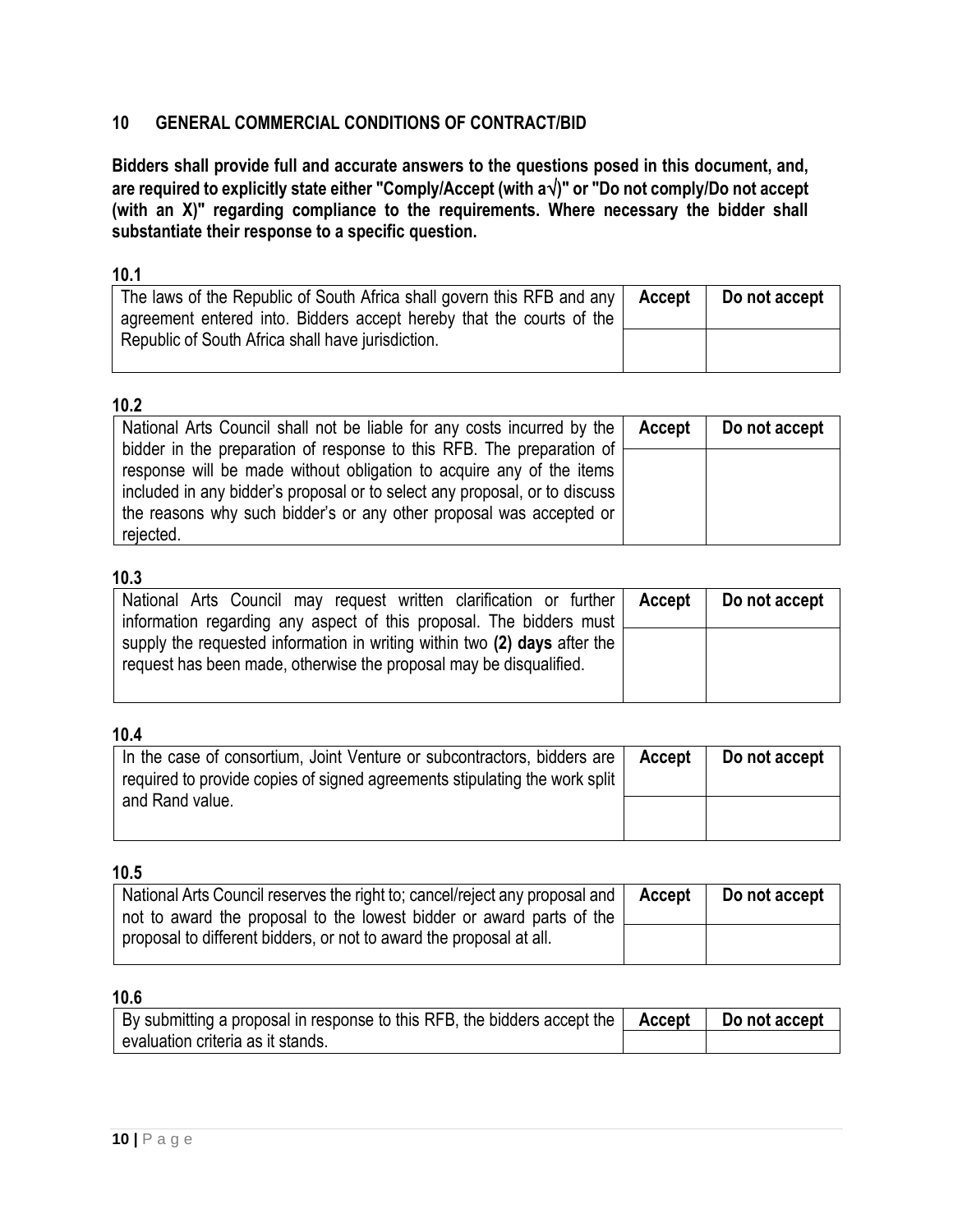| 10.7                                                                                                                                                  |        |               |
|-------------------------------------------------------------------------------------------------------------------------------------------------------|--------|---------------|
| The bidder should not qualify the proposal with own conditions.<br><b>Caution:</b> If the bidder does not specifically withdraw its own conditions of | Accept | Do not accept |
| proposal when called upon to do so, the bid response may be disqualified.                                                                             |        |               |

| Should the bidder withdraw the proposal before the proposal validity<br>period expires, the National Arts Council reserves the right to recover any                                                                           | Accept | Do not accept |
|-------------------------------------------------------------------------------------------------------------------------------------------------------------------------------------------------------------------------------|--------|---------------|
| additional expense it incurs by having to accept any less favourable<br>proposal or the additional expenditure it incurs in the preparation of a new<br>RFB and by the subsequent acceptance of any less favourable proposal. |        |               |

# **10.9**

| Should the parties at any time before and or after the award of the<br>proposal and prior to, and or after conclusion of the contract fail to agree                                                                                                                                                                                                                                                                                                                                                                                                                                                 | Accept | Do not accept |
|-----------------------------------------------------------------------------------------------------------------------------------------------------------------------------------------------------------------------------------------------------------------------------------------------------------------------------------------------------------------------------------------------------------------------------------------------------------------------------------------------------------------------------------------------------------------------------------------------------|--------|---------------|
| on any significant product price or service price adjustments, change in<br>technical specification, change in services, etc. National Arts Council shall<br>be entitled within 14 (fourteen) days of such failure to agree, to recall the<br>letter of award and cancel the proposal by giving the bidder not less than<br>90 (ninety) days written notice of such cancellation, in which event all fees<br>on which the parties failed to agree increases or decreases shall, for the<br>duration of such notice period, remain fixed on those fee/price applicable<br>prior to the negotiations. |        |               |
| Such cancellation shall mean that NAC reserves the right to award the<br>same proposal to next best bidders as it deems fit.                                                                                                                                                                                                                                                                                                                                                                                                                                                                        |        |               |

# **10.10**

| In the case of a consortium or Joint Venture each of the authorised                              | Accept | Do not accept |
|--------------------------------------------------------------------------------------------------|--------|---------------|
| enterprise's members and/or partners of the different enterprises must<br>co-sign this document. |        |               |

# **10.11**

| Any amendment or change of any nature made to this RFB shall only be $ $ Accept | Do not accept |
|---------------------------------------------------------------------------------|---------------|
| of force and effect if it is in writing, signed by a National Arts Council [    |               |
| authorised signatory and added to this RFB as an addendum.                      |               |

# **11 |** P a g e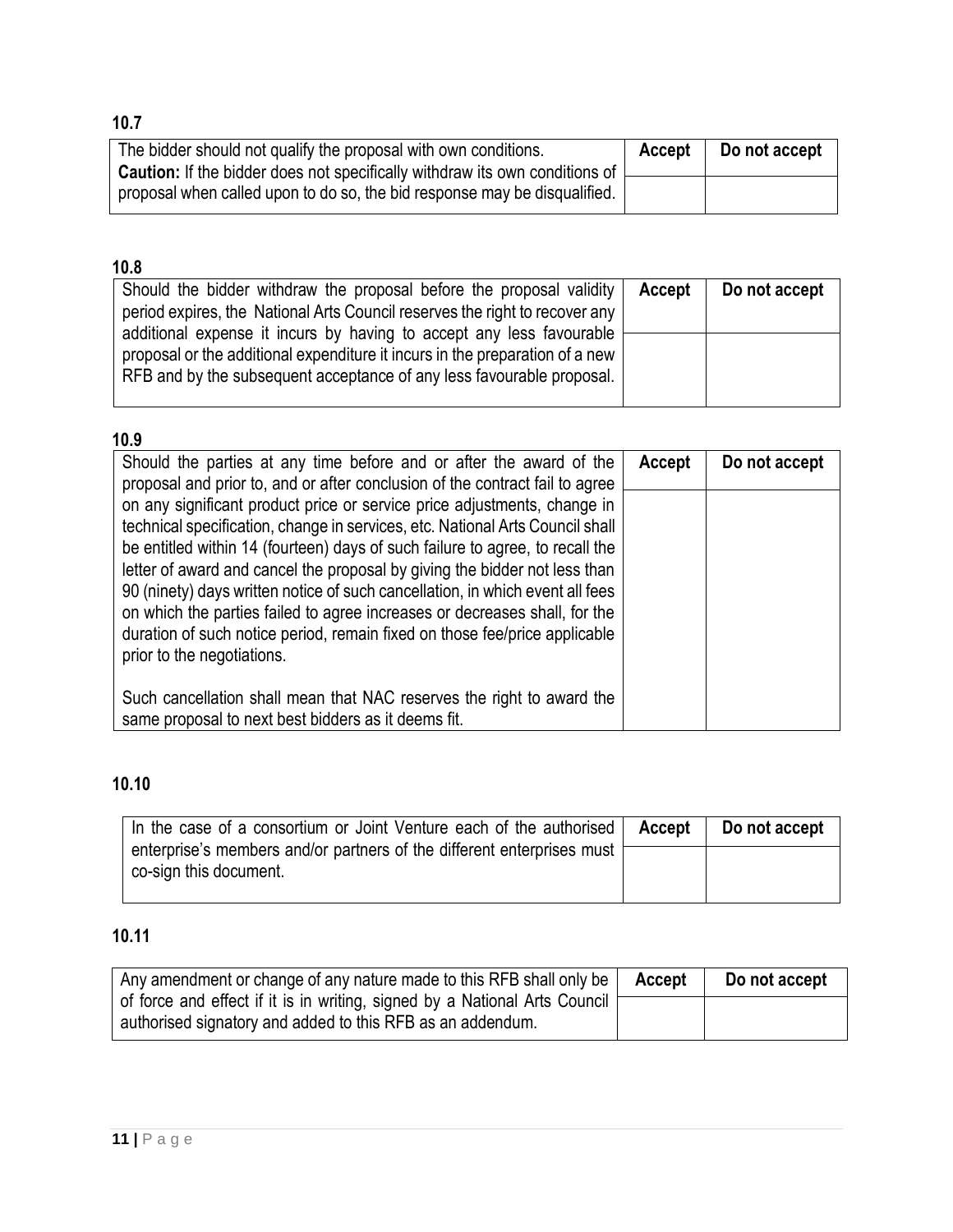| Failure or neglect by either party to (at any time) enforce any of the<br>provisions of this proposal shall not, in any manner, be construed to be a<br>waiver of any of that party's right in that regard and in terms of this | Accept | Do not accept |
|---------------------------------------------------------------------------------------------------------------------------------------------------------------------------------------------------------------------------------|--------|---------------|
| proposal. Such failure or neglect shall not, in any manner, affect the<br>continued, unaltered validity of this proposal, or prejudice the right of that<br>party to institute subsequent action.                               |        |               |

# **10.13**

| Bidders who make use of sub-contractors.<br>The proposal will however be awarded to the bidder as a primary<br>contractor who will be responsible for the management of the awarded                          | Accept | Do not accept |
|--------------------------------------------------------------------------------------------------------------------------------------------------------------------------------------------------------------|--------|---------------|
| proposal. No separate contract will be entered into between NAC and<br>any such sub-contractors. Copies of the signed agreements between<br>the relevant parties must be attached to the proposal responses. |        |               |

# **10.14**

| No interest shall be payable on accounts due to the successful bidder in | Accept | Do not accept |
|--------------------------------------------------------------------------|--------|---------------|
| an event of a dispute arising on any stipulation in the contract.        |        |               |
|                                                                          |        |               |

# **10.15**

| Evaluation of Bids will be performed by an evaluation panel established<br>by NAC                                                                                                                                                                                                                                                                                                       | Accept | Do not accept |
|-----------------------------------------------------------------------------------------------------------------------------------------------------------------------------------------------------------------------------------------------------------------------------------------------------------------------------------------------------------------------------------------|--------|---------------|
| Bids will be evaluated on the basis of conformance to the required<br>specifications as outlined in the RFB. Points will be allocated to each<br>bidder, on the basis that the maximum number of points that may be<br>scored for a combination of functionality and price is 80, and the<br>maximum number of preference points that may be claimed for BBBEE<br>(as per PPPFA) is 20. |        |               |

# **10.16**

| National Arts Council will not be held liable for any expenses incurred   Accept | Do not accept |
|----------------------------------------------------------------------------------|---------------|
| by bidders, in preparing and submitting the proposal.                            |               |
|                                                                                  |               |

| If the successful bidder disregards contractual specifications, this action $\vert$ Accept |  | Do not accept |
|--------------------------------------------------------------------------------------------|--|---------------|
|--------------------------------------------------------------------------------------------|--|---------------|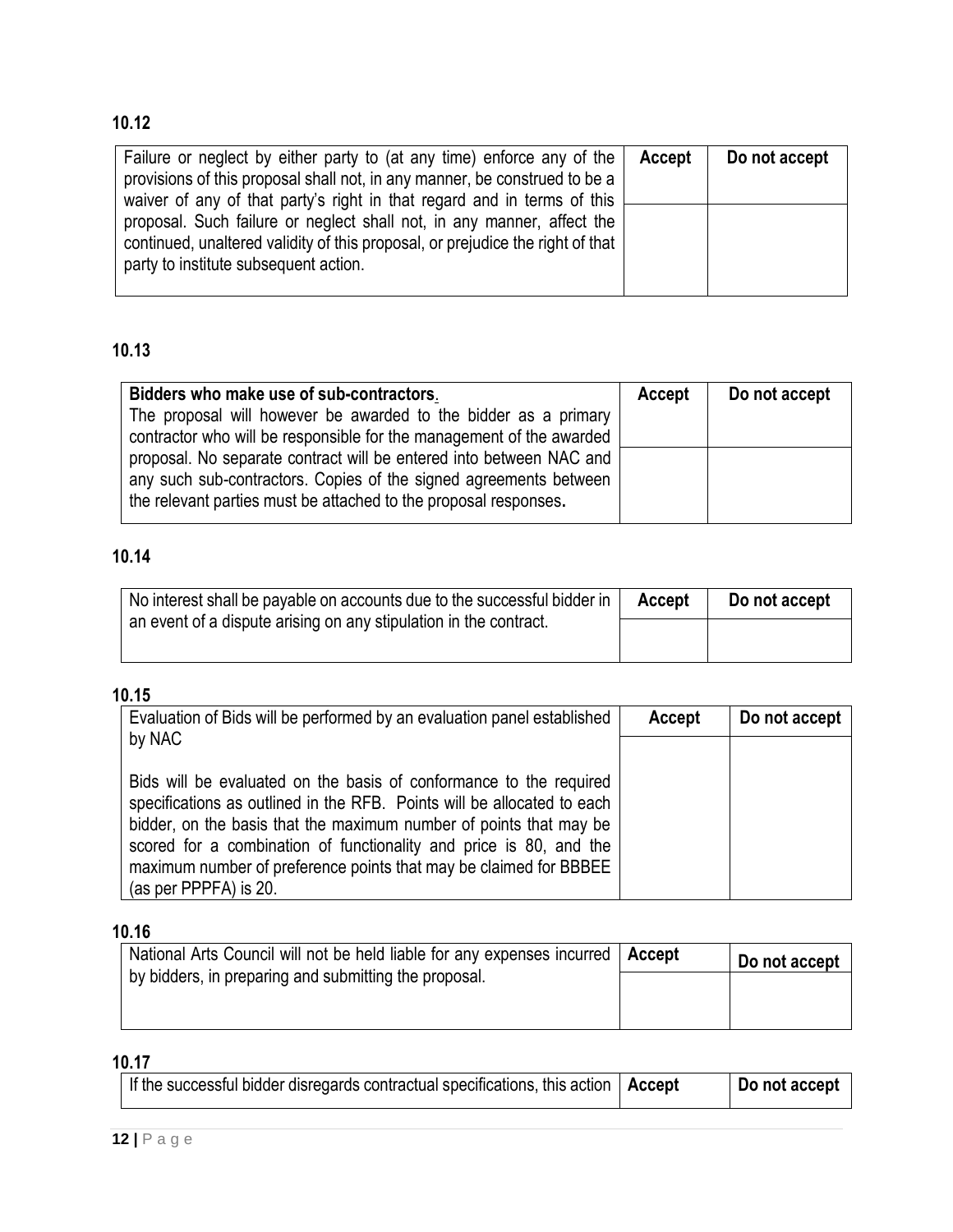| ' may result in the termination of the contract. |  |
|--------------------------------------------------|--|
|                                                  |  |

| The bidders' response to this bid or parts of the response may be $ $ Accept | Do not accept |
|------------------------------------------------------------------------------|---------------|
| included as a whole or by reference in the final contract.                   |               |
|                                                                              |               |

# **10.19**

| All bidders' who are tertiary institutions or public companies cannot claim | Accept | Do not accept |
|-----------------------------------------------------------------------------|--------|---------------|
| preferential points as per the PPPFA regulations of 2001: 13. (5b).         |        |               |
|                                                                             |        |               |
|                                                                             |        |               |

# **10.20**

| All bidders' who do not sign the declaration forms will not be considered | Accept | Do not accept |
|---------------------------------------------------------------------------|--------|---------------|
| for preference points.                                                    |        |               |
|                                                                           |        |               |

# **10.21**

| In the evaluation of proposal, the Authority reserves the right to conduct $\vert$ Accept | Do not accept |
|-------------------------------------------------------------------------------------------|---------------|
| independent reference checks.                                                             |               |
|                                                                                           |               |

# **10.22**

| National Arts Council will not respond to any enquiries seventy-two (72)   Accept<br>hours before the closing date of the bid. | Do not accept |
|--------------------------------------------------------------------------------------------------------------------------------|---------------|
|                                                                                                                                |               |

# **10.23**

| Should the bidder change any wording or phrase in this document, the $\vert$ Accept<br>bid will be evaluated as though no change has been effected and the | Do not accept |
|------------------------------------------------------------------------------------------------------------------------------------------------------------|---------------|
| original wording or phrasing will be used.                                                                                                                 |               |

## **10.24**

| Should the evaluation of this bid not be completed within the validity $ $ Accept | Do not accept |
|-----------------------------------------------------------------------------------|---------------|
| period of the bid, National Arts Council has discretion to extend the             |               |
| validity period.                                                                  |               |

| Upon receipt of the request to extend the validity period of the bid, the   Accept |  | Do not accept |
|------------------------------------------------------------------------------------|--|---------------|
|------------------------------------------------------------------------------------|--|---------------|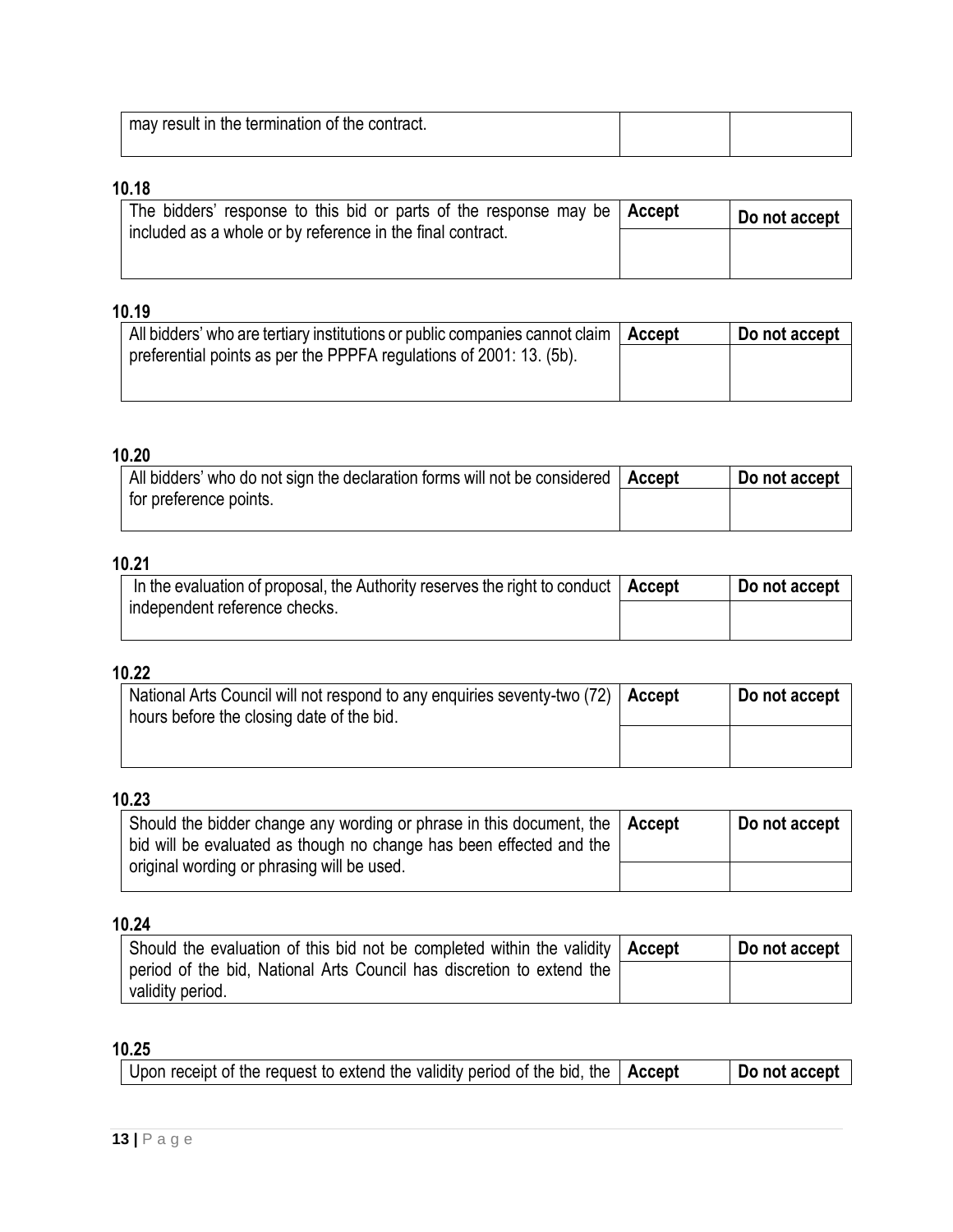| bidder must respond within the required timeframes and in writing on    |  |
|-------------------------------------------------------------------------|--|
| whether or not s/he agrees to hold his/her original bid responses valid |  |
| under the same terms and conditions for a further period.               |  |

| National Arts Council will not make any upfront/deposit payments to a | Accept | Do not accept |
|-----------------------------------------------------------------------|--------|---------------|
| successful service provider. Payments will only be made in accordance |        |               |
| to the deliverables that will be agreed upon by the both parties.     |        |               |

## **10.27**

| All bidders must make disclosure of any potential conflict of interests.<br>The Authority will make the final determination as to whether the | Comply | <b>Not Complied</b> |
|-----------------------------------------------------------------------------------------------------------------------------------------------|--------|---------------------|
| potential conflict of interest precludes the award of the tender to the<br>service provider.                                                  |        |                     |
| Substantiate / Comments                                                                                                                       |        |                     |
|                                                                                                                                               |        |                     |
|                                                                                                                                               |        |                     |
|                                                                                                                                               |        |                     |

#### **10.28**

| Respondents may not alter the wording of any criterion/question posed in this                                                                                                            | Accept   Do not accept |
|------------------------------------------------------------------------------------------------------------------------------------------------------------------------------------------|------------------------|
| document. During the evaluation, it shall be assumed that all<br>criteria/questions are worded as they were in the original document and the<br>answers shall be evaluated on this basis |                        |

# **10.29**

| International companies are required to partner with local companies. Comply   Not |  |                                                                       |                 |
|------------------------------------------------------------------------------------|--|-----------------------------------------------------------------------|-----------------|
|                                                                                    |  | International companies are requested to provide an agreement between | <b>Complied</b> |
| themselves and the local entity.                                                   |  |                                                                       |                 |

| Bidders are required to submit a B-BBBEE Rating Certificate from a SANAS   Comply | Not             |
|-----------------------------------------------------------------------------------|-----------------|
| accredited B-BBEE rating agency or letter from an Auditor or Sworn Affidavit      | <b>Complied</b> |
| due to exempted micro enterprise status if their annual turnover is less than     |                 |
| R <sub>5</sub> m.                                                                 |                 |
|                                                                                   |                 |

- The Council reserves the right not to accept the lowest bid price from a service provider.
- Similarly, the Authority reserves the right not to select any of the prospective service providers submitting proposals.
- The Council will take into consideration black economic empowerment, proof of this to accompany the bid response.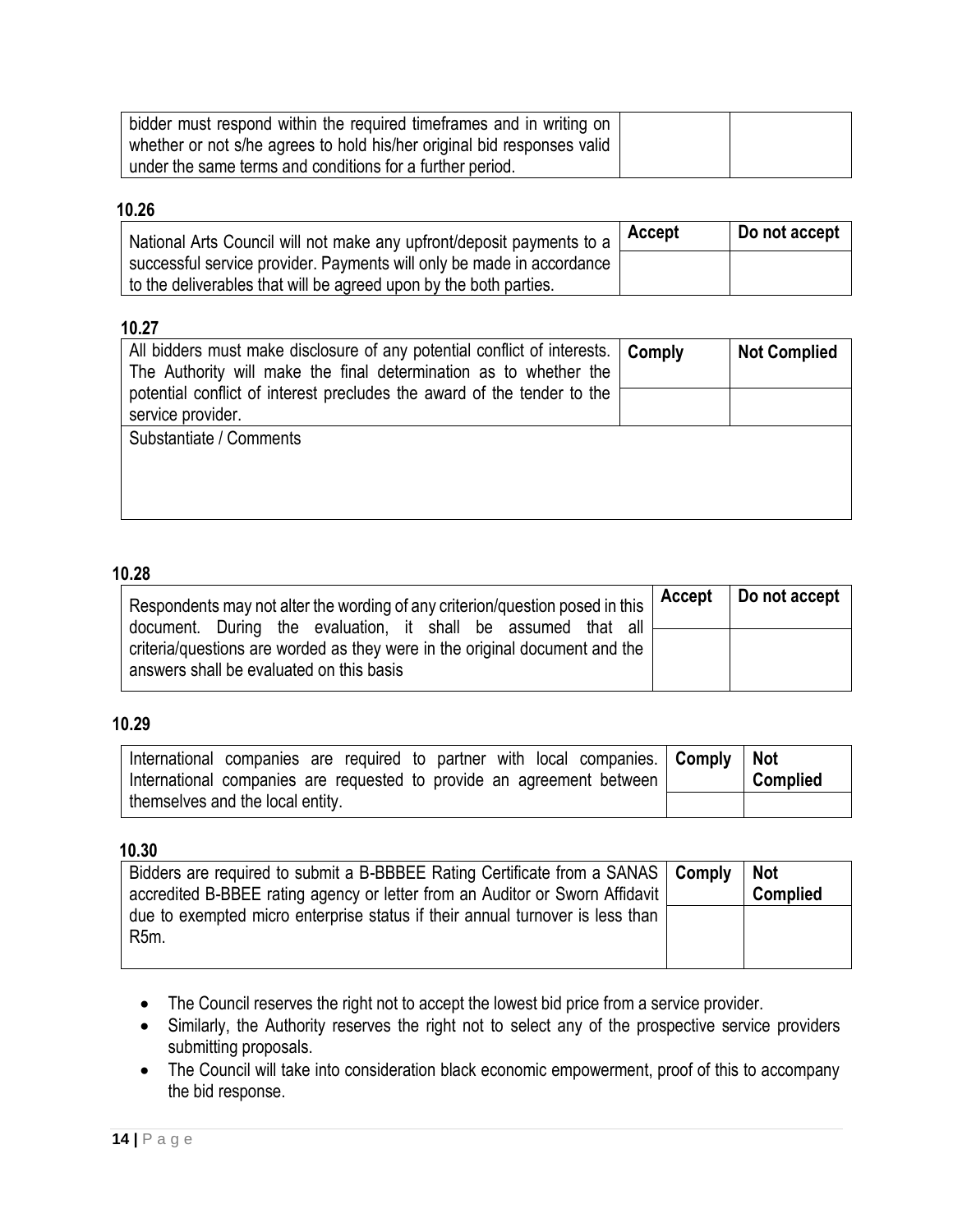• The 80/20 preferential point system will be applied to evaluate the Bid.

# <span id="page-14-0"></span>**11 EVALUATION OF THE BID**

#### **11.1 The following evaluation approach will be applied:**

- The 80/20 preferential point system will be applied to evaluate the Bid.
- **a) Phase 1** Will be the screening of mandatory documents, ensuring compliance thereof and Compliance with National Legislation & Requirements in the bid document. Bid responses that do not meet all the pre qualification requirements will be disqualified and will not be considered for further evaluation on the technical and Functional requirements.
- b) **Phase 2** All bid responses that pass the initial screening of mandatory documents (Phase 1) will be evaluated for technical and functional requirements

| No             | <b>Description</b>                                                                                                                                                                                                                                                                                                                                                                                                                                                                                                                     | Weight |
|----------------|----------------------------------------------------------------------------------------------------------------------------------------------------------------------------------------------------------------------------------------------------------------------------------------------------------------------------------------------------------------------------------------------------------------------------------------------------------------------------------------------------------------------------------------|--------|
| 1              | <b>Experience, Skills and Ability of Service Provider</b><br>Past experience in similar work of this nature<br>$\triangleright$ 4 years or more (15)<br>$\triangleright$ Less than 4 years (10)<br>Team member experience in Schedule 3a Public Entities (accompanied by<br>brief CV's and proof of Qualifications)<br>4 years or more (10)<br>➤<br>$\triangleright$ Less than 4 years (5)<br>Letter of assurance that 80% of the team per the bid proposal will remain<br>the same, or at least a team with equivalent experience (5) | 30     |
| $\overline{2}$ | <b>Technical Approach and Execution Plan</b><br>Proposals must contain details of the proposed approach to be adopted in<br>order to deliver the service in accordance with the TOR<br>$\triangleright$ Assignment of overall project manager (10)<br>Detailed project plan that includes:<br>$\triangleright$<br>proposed budget for 3 years (6)<br>$\circ$<br>$\circ$ timelines (6)<br>$\circ$ staff allocated (6)<br>$\circ$ rates per hour (6)<br>disbursements (including meeting costs): (6)<br>$\circ$                          | 40     |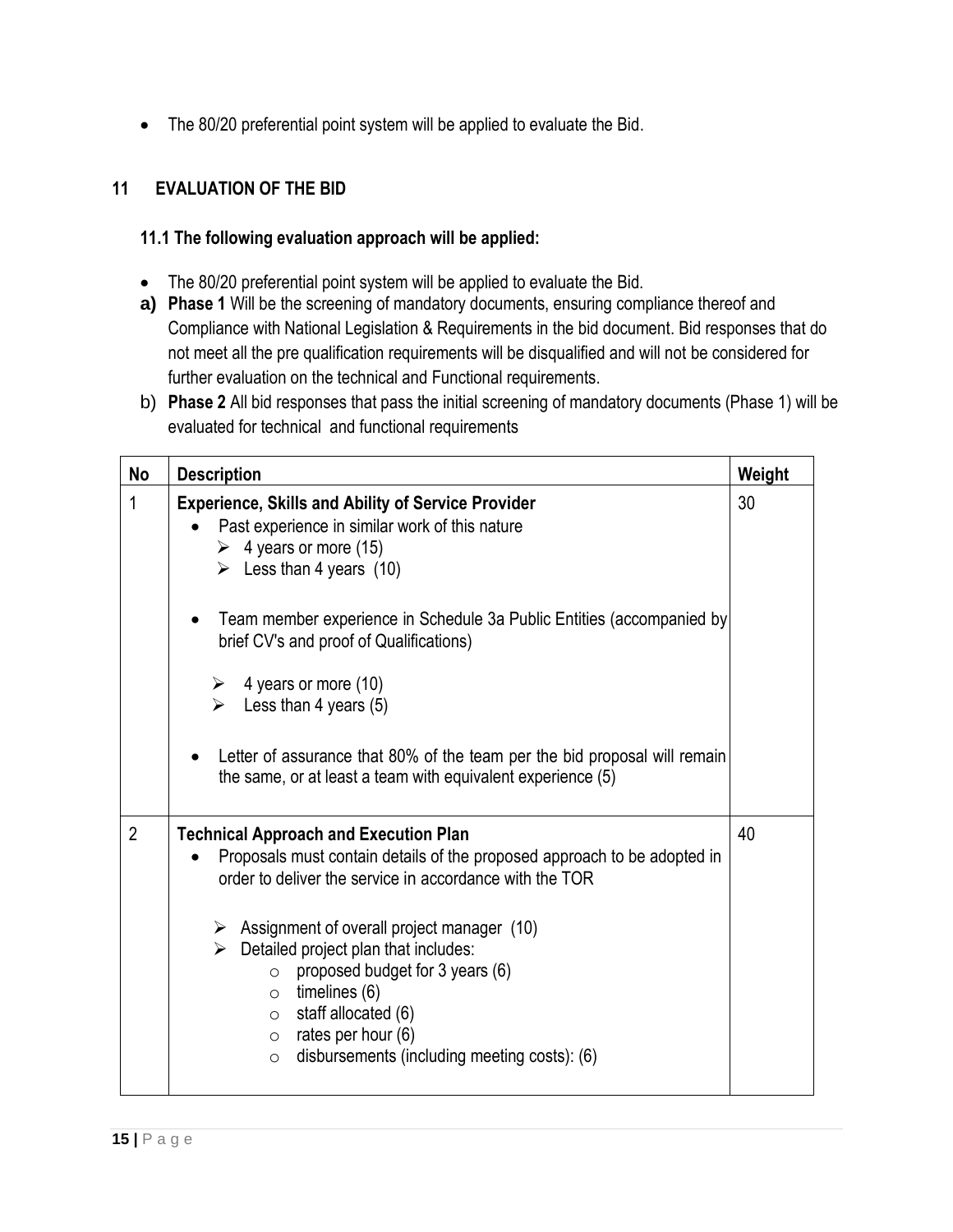| 3 | Internal capacity<br>Proposals should clearly indicate whether or not bid participants have the<br>internal capacity tomeet the requirements of the TOR<br>$\triangleright$ Full Internal capacity (20)<br>Outsourced capacity (5)      | 20 |
|---|-----------------------------------------------------------------------------------------------------------------------------------------------------------------------------------------------------------------------------------------|----|
| 4 | <b>References</b><br>Did the bidder submit at least three signed written references from<br>contactable clients that were serviced in the past 12 months.<br>$\triangleright$ Three references (10)<br>$\triangleright$ Less than 3 (5) | 10 |

**Bidders who score 80% or more in total for the functional/technical requirements will be shortlisted for presentations. All bids that fail to score 80% on functional requirements including presentations will not be considered for further evaluation for Price and BBBEE .**

- c) **Phase 3** Bidders that meet all technical and functional requirements according to (Phase 2) will go to the third stage of the evaluation process which will be presentations. Bidder must meet the cut off mark 80 points for functionality.
- d) **Phasse 4** Bidders scoring more than 80 will conduct presentations.

Presentations should showcase work done previously and must cover the following

**\*NB: Note: Only bidders who obtain the cut-off score of 80 points out of 100 functional requirements will be considered to conduct prensetations.**

|                     | <b>POINTS</b> |
|---------------------|---------------|
| <b>PRICE</b>        | 80            |
| <b>B-BBEE</b>       | 20            |
| <b>Total Points</b> | 100           |

e) **Phase 5** will be evaluation on Price and BBBEE.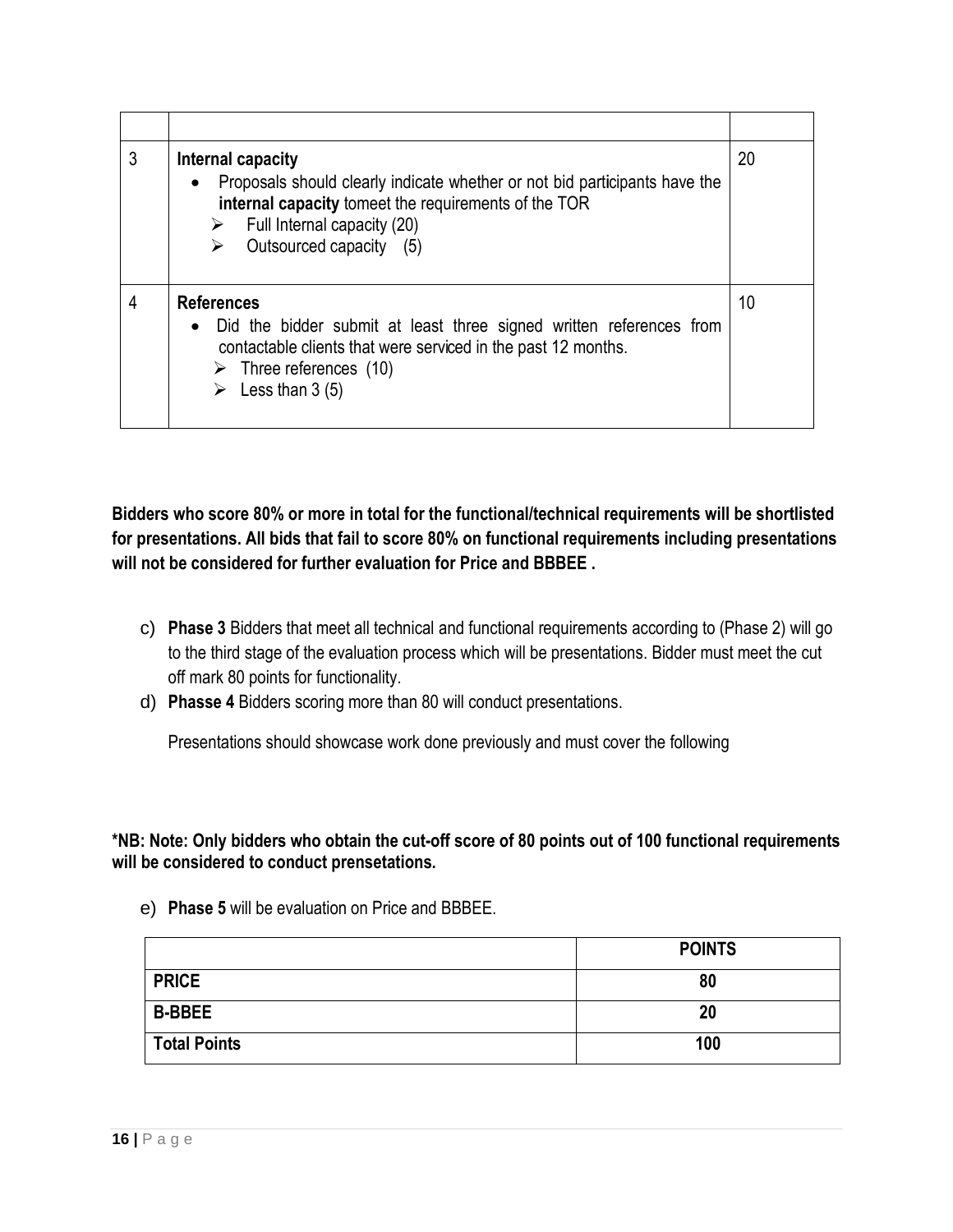## **ANNEXURE A: TERMS OF REFERENCE FOR INTERNAL AUDIT SERVICES FOR A PERIOD OF THREE (3) YEARS FOR THE NATIONAL ARTS COUNCIL OF SOUTH AFRICA**

The National Arts Council (NAC) is a Schedule 3A Public Entity in terms of the Public Finance Management Act (PFMA). The NAC is governed by the National Arts Council Act 56 of 1997 as amended by the Cultural Laws Amendment Act 36 of 2001.

The mandate of the NAC, as set out in Section 3 of the NAC Act is:

- to provide, and encourage the provision of, opportunities for persons to practice the arts;
- to promote the appreciation, understanding and enjoyment of the arts;
- to promote the general application of the arts in the community;
- to foster the expression of a national identity and consciousness by means of the arts;
- to uphold and promote the right of any person to freedom in the practice of the arts;
- to give the historically disadvantaged such additional help and resources as are required to give them greater access to the arts;
- to address historical imbalances in the provision of infrastructure for the promotion of the arts;
- to promote and facilitate national and international liaison between individuals and institutions in respect of the arts;
- to develop and promote the arts and to encourage excellence in regard to these.

Section 51(1) (a) (ii) of the Public Finance Management Act:No.1of 1999 states that an accounting authority for a public entity must ensure that, that public entity has and maintains a system of internal audit under the control and direction of an audit committee complying with and operating in accordance with section 27.2.2 regulations.Its role and functions are explained under sections 27.2.5 up to 27.2.11 of the Treasury Regulations.

# **OBJECTIVE**

The objective of this bid is to appoint a suitable independent Internal Audit Service Provider firm that can provide appropriate Internal Audit function to the NAC.

The Internal Audit should be an independent appraisal function within the NAC, which provides management with a systematic review and evaluation of the operations for determining compliance, economy, efficiency and effectiveness of policies, procedures, practices and the overall internal control within the NAC.

The objective of internal audit is to add value by assisting the Management and Audit and Risk Committee in effectively discharging their responsibilities, including the promotion of effective internal controls at reasonable costs as well as compliance with theprovisions of the PFMA, Treasury Regulations and King IV Report on Corporate Governance (when applicable).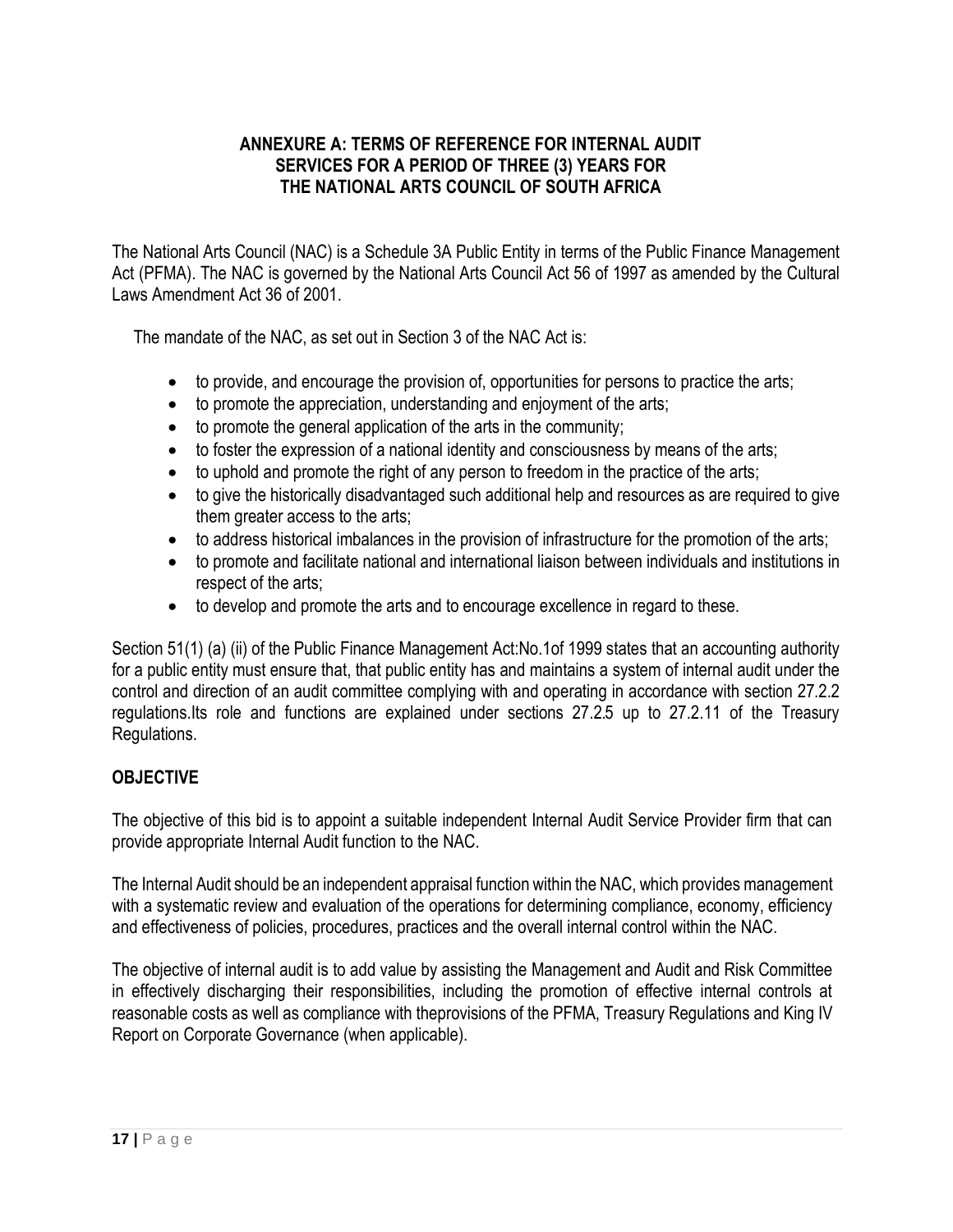#### **REPORTING**

The Internal Audit will report to the Audit and Risk Committee of the NAC and will promote and ensure:

- the independence of internal audits
- · broad risk based audit coverage
- adequate consideration of audit reports and
- · the implementation of audit recommendations

#### **SCOPE OF WORK**

The NAC invites tenders from professional audit firms for internal audit services for a three-year period.

- a) The successful bidder will be required to perform, inter alia, the following types of internal audits:
	- Risk based audits (this includes, but are not limited to, audits on the Financial, Human Resource and SupplyChain Management processes);
	- Grant based audits
	- Compliance audits;
	- Audits on predetermined objectives (performance information);
	- Information Technology (IT) audits;
	- Risk workshops; and
	- Any ad hoc project and consulting services as requested by the Council or Audit and Risk **Committee**
- b) The scope of internalaudit work entails testing and evaluating the adequacy and effectiveness of the organisation's systems of internal control and to make recommendations, where applicable. The controls subject to evaluation should encompass the following, but is not limited to:
	- Review the effectiveness and efficiency of the risk management process.
	- Develop, review and update where necessary arisk management strategy.
	- Appraising the economy, effectiveness and efficiencywith which resources are employed and identifying opportunities to improve operating performance.
	- Review the reliability and integrity of financial and operating information and the means used to identifymeasure, classify and report such information.
	- Review the systems established by management to ensure compliance with those policies,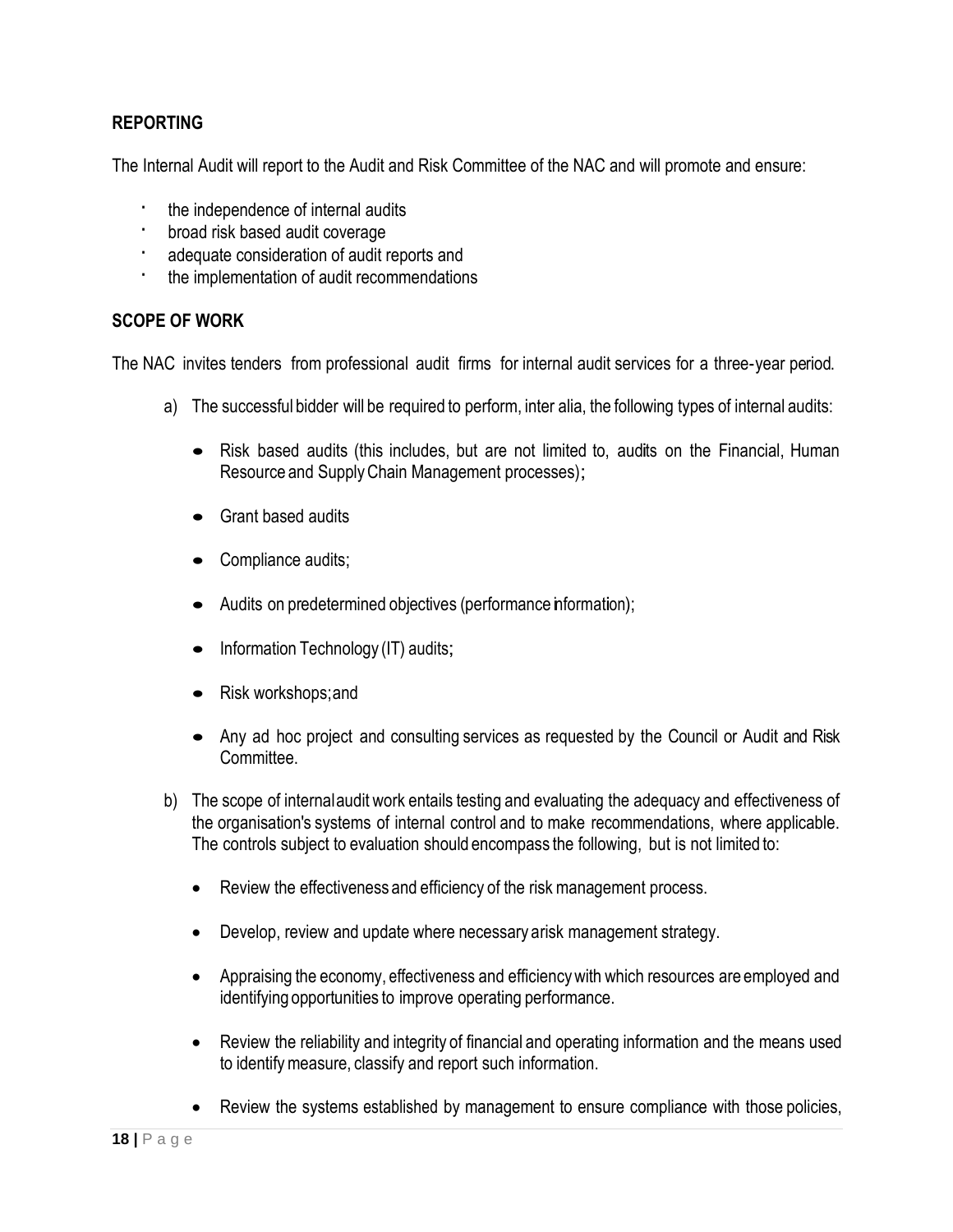laws, regulations and controls that could have a significant impact on operations and determine whether the entity is in compliance with PFMA Act No 1 of 1999 and other relevant legislation that governs the entity.

- Ensure that the entity adheres to the corporate governance requirements as prescribed by King IV report.
- Reviewing operations or programmes to ascertain whether the results are consistent with established objectives or goals and whether the operations or programs are being carried out as planned.
- Develop a rolling three-year strategic and annual internal audit plan based on the results of the risk review and the execution of audits in accordance with these plans.
- Coordinate with the external auditors to prevent duplication of effort and enhance operational efficiencies.
- Report on progress of the work against the approved Annual Internal Audit Plan to the Audit and Risk Committee.
- Review the Internal Audit Charter and make recommendations in order to be consistent with the best practice.
- Perform ad hoc requirements, as requested by Council or the Audit and Risk Committee.
- c) Execution of audit assignments will be as follows:
	- Assignments are to be performed in accordance with the International Standards for the Professional Practice of Internal Auditing *(Standards)* and the bidder must demonstrate their capability to perform the internal audit in accordance with these standards and practices, and any relevant legislation.
	- Such work may further be subjected to an external quality assurance if considered necessary and appropriate by the Audit and Risk Committee.
	- The execution of each assignment shall be in accordance with the approved Annual Internal Audit Plan.
	- In carrying out the work, the successful bidder must ensure its staff maintains their objectivity by remaining independent of the activities they audit.
	- Internal Audit must attend Audit and Risk Committee meetings and provide feedback on internal audits completed, the management of risks including a regular overview of the control environment.
	- Internal Audit must provide an overall conclusion on the audited control environment for the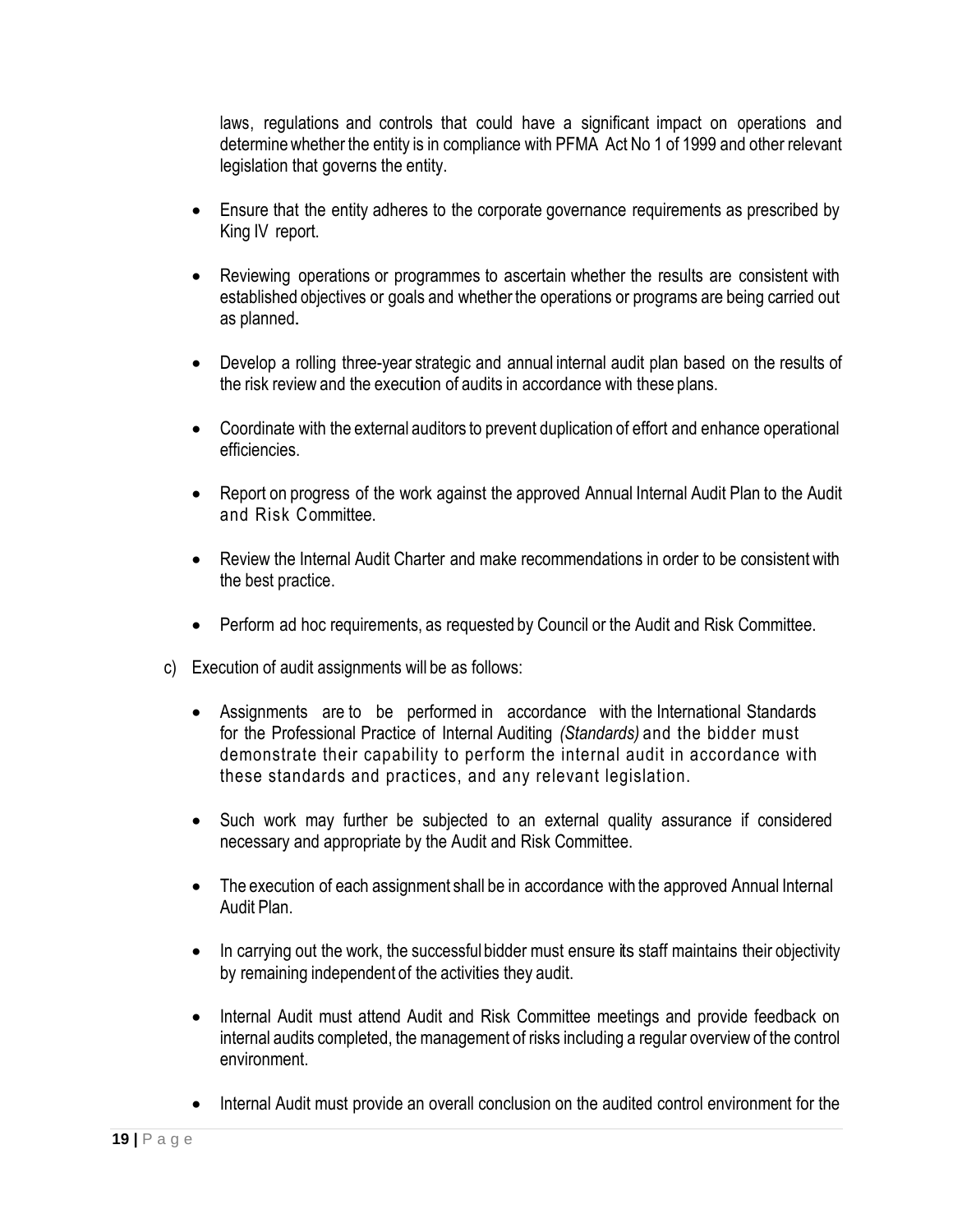Audit and Risk Committee.

- All audit reports and working papers will become the property of the NAC
- d) Location of services

The required service of internal audit will be rendered at NAC's offices situated at 66 Margaret Mcingana Street (Cnr Gwigwi Mrwebi) Newtown.

#### **TECHNICAL REQUIREMENTS**

Thorough research must be conducted for benchmarking purposes:

- a) Explanation of the approach to performing an internal audit, including the audit methodology, nature, timing and extent of audit procedures to be performed;
- b) Demonstration of experience and expertise of internal auditing in the public sector by providing an activity plan (project plan) of actions to achieve the objectives of the internal audit function, specifying budgeted hours, timelines and amounts for its audit procedures and level of staff (including their rates) to be assigned. Disbursements e.g. travel and meeting amounts should be included. For budgeting purposes, please assume that the audit of NAC will require 833 hours per annum, inclusive of ad-hoc assignments, i.e. a total of 2500 hours for the 3-year period. Please complete the budget template attached in addition to SBD 3.1
- c) CV's of the proposed professional staff of the core management team for the engagement and the authorised representative submitting the proposal must be included. Key information should include the position of the individual in the company, the role that the individual will have in the engagement of the audits, number of years' experience, all tertiary and professional qualifications, professional memberships, experience, and degree of responsibility held in various assignments during the last three (3) years. CV's must be maximum one (1) page per staff member.
- d) Proof of experience in performing internal audit services must be provided. List current and past public sector internal audit clients along with the name of the organisation, contact person, designation, contact number, nature of the internal audit service (outsourced / co-sourced) and length of the appointment for at least three (3) public sector organisations where you have rendered internal audits services in the last three (3) years.
- e) Proposals must remain valid for the 3-year period of the service.

#### **EVALUATION CRITERIA**

Proposals will be evaluated on the 80/10 preference points scoring system for the full 3-year period: that is, 80 points awarded will be based on price, and 20 points awarded will be based on B-BBEE codes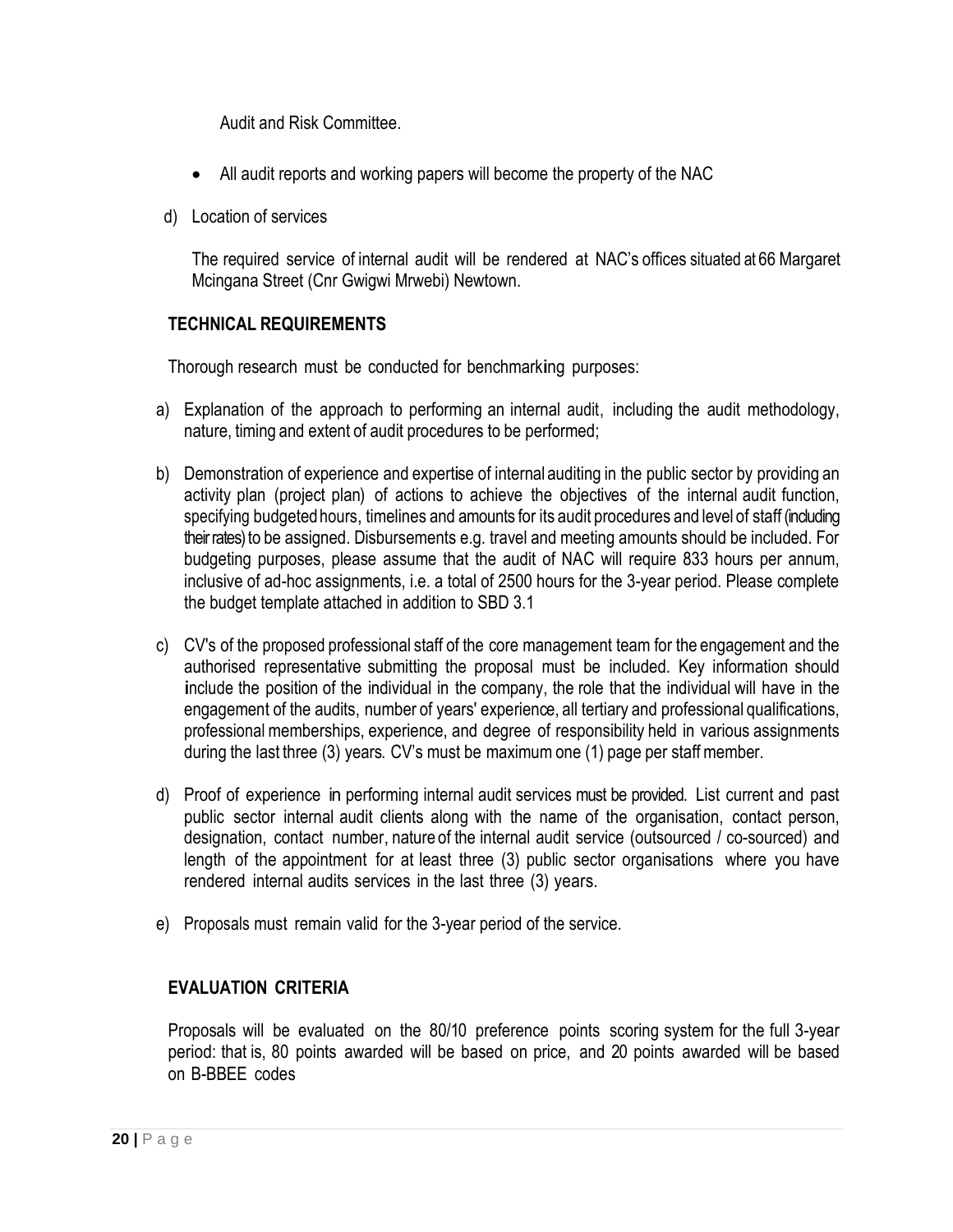# **Functionality evaluation criteria**

| No             | <b>Description</b>                                                                                                                                                                                                                                                                                                                                                                                                                                                                                                                  | Weight |
|----------------|-------------------------------------------------------------------------------------------------------------------------------------------------------------------------------------------------------------------------------------------------------------------------------------------------------------------------------------------------------------------------------------------------------------------------------------------------------------------------------------------------------------------------------------|--------|
| 1              | <b>Experience, Skills and Ability of Service Provider</b><br>Past experience in similar work of this nature<br>$\triangleright$ 4 years or more (15)<br>Eess than 4 years $(10)$<br>Team member experience in Schedule 3a Public Entities (accompanied by<br>brief CV's and proof of qualifications)<br>$\triangleright$ 4 years or more (10)<br>$\triangleright$ Less than 4 years (5)<br>Letter of assurance that 80% of the team per the bid proposal will remain<br>the same, or at least a team with equivalent experience (5) | 30     |
| $\overline{2}$ | <b>Technical Approach and Execution Plan</b><br>Proposals must contain details of the proposed approach to be adopted<br>in order to deliver the service in accordance with the TOR<br>$\triangleright$ Assignment of overall project manager (10)<br>$\triangleright$ Detailed project plan that includes:<br>proposed budget for 3 years (6)<br>$\circ$<br>$\circ$ timelines (6)<br>$\circ$ staff allocated (6)<br>$\circ$ rates per hour (6)<br>disbursements (including meeting costs): (6)<br>$\circ$                          | 40     |
| 3              | Internal capacity<br>Proposals should clearly indicate whether or not bid participants have the<br>internal capacity to meet the requirements of the TOR<br>Full Internal capacity (20)<br>Outsourced capacity (5)<br>⋗                                                                                                                                                                                                                                                                                                             | 20     |
| 4              | <b>References</b><br>bidder submit at least three signed written references from<br>Did<br>the<br>contactable clients that were serviced in the past 12 months.<br>Three references (10)<br>⋗                                                                                                                                                                                                                                                                                                                                       | 10     |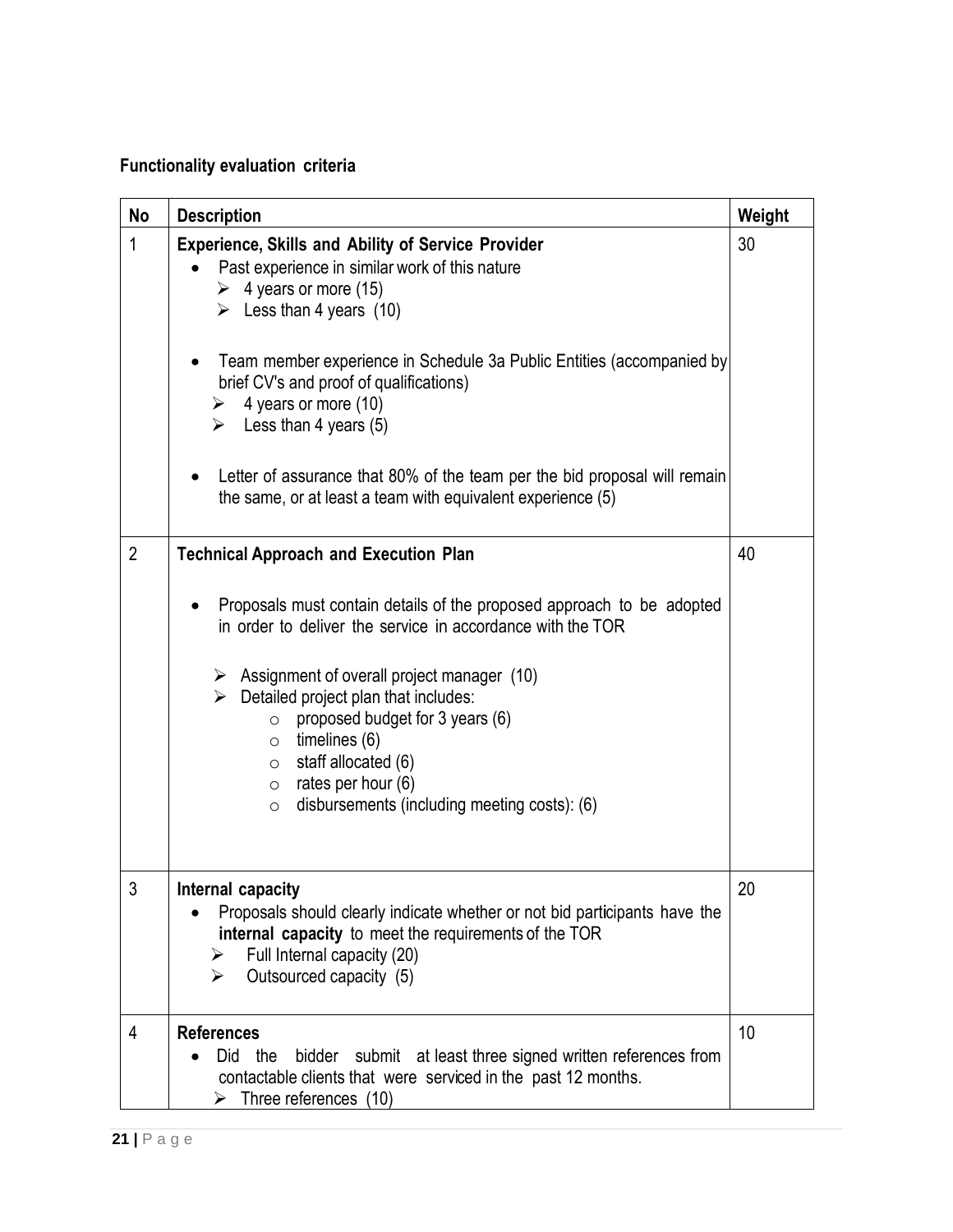| Less than $3(5)$ |  |
|------------------|--|
|                  |  |

Bidders are required to score a minimum of 80 points on functionality to qualify to be evaluated in the next level. Bidders who do not score the minimum of 80 points on functionality will be disqualified and not invited to make a presentation.

## **PRESENTATION BY SHORT LISTED CANDIDATES**

The short listed companies who score a minimum of 80 points on functionality will be required to deliver a 20-minute presentation of their detailed proposal to the NAC. Companies will be advised of the presentation date and time at least a week prior to the presentation.

#### **Presentation evaluation criteria**

| No             | <b>Description</b>                                                                                                                                                                                                                                                                                                                      | Weight |
|----------------|-----------------------------------------------------------------------------------------------------------------------------------------------------------------------------------------------------------------------------------------------------------------------------------------------------------------------------------------|--------|
| 1              | <b>Experience, Skills and Ability of Service Provider</b><br>Past experience in similar work of this nature<br>$\triangleright$ 4 years or more (15)<br>$\triangleright$ Less than 4 years (10)                                                                                                                                         | 30     |
|                | Team member experience in Schedule 3a Public Entities (accompanied by brief<br>CV's and proof of qualifications)<br>4 years or more (10)<br>➤<br>$\triangleright$ Less than 4 years (5)                                                                                                                                                 |        |
|                | Letter of assurance that 80% of the team per the bid proposal will remain the<br>same, or at least a team with equivalent experience (5)                                                                                                                                                                                                |        |
|                | There must be a clear demonstration that the service provider has sufficient expertise                                                                                                                                                                                                                                                  |        |
|                | within its Team that will positively impact the internal control environment of the NAC.                                                                                                                                                                                                                                                |        |
| $\overline{2}$ | <b>Technical Approach and Execution Plan</b>                                                                                                                                                                                                                                                                                            | 40     |
|                | Presentation must contain the details of the proposed approach to be adopted<br>in order to deliver the service in accordance with the TOR:<br>$\triangleright$ Assignment of overall project manager (10)<br>$\triangleright$ Detailed project plan that includes:<br>proposed budget for 3 years (6)<br>$\circ$<br>timelines (6)<br>O |        |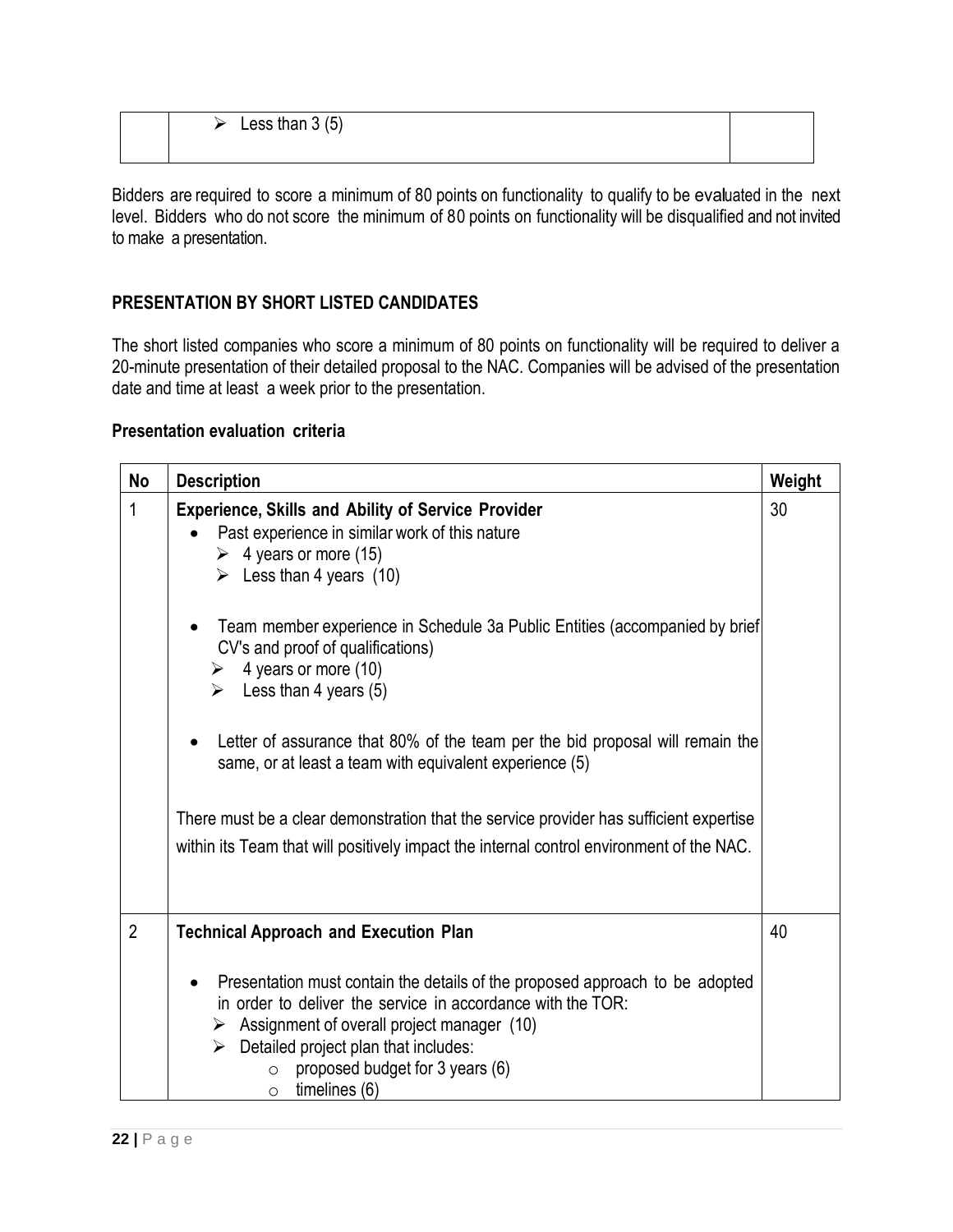|   | staff allocated (6)<br>$\circ$<br>rates per hour (6)<br>$\circ$<br>disbursements (including meeting costs): (6)<br>$\circ$                                                                                                                                       |    |
|---|------------------------------------------------------------------------------------------------------------------------------------------------------------------------------------------------------------------------------------------------------------------|----|
| 3 | Internal capacity<br>Presentation proposals should clearly indicate whether or not bid participants<br>$\bullet$<br>have the internal capacity to meet the requirements of the TOR<br>$\triangleright$ Full Internal capacity (30)<br>Outsourced capacity<br>(5) | 30 |

Bidders are required to score a minimum of 80 points on presentation to progress to preference point calculation. Bidders who do not score the minimum of 80 points on presentation will be disqualified and not be evaluated on price and BBBEE.

#### **CONTRACT MANAGEMENT**

Successful service providers must be prepared to enter into a service level agreement with the National Arts Council of South Africa.

**Compulsory Briefing session**

**Date: 17 November 2021 Time: at 11:00am Venue: Virtual Briefing Session** 

Join Zoom Meeting <https://us06web.zoom.us/j/81612021934?pwd=VmIxSDdTbWhNR05FT3FoWWg2c2pOdz09>

Meeting ID: 816 1202 1934 Passcode: 092311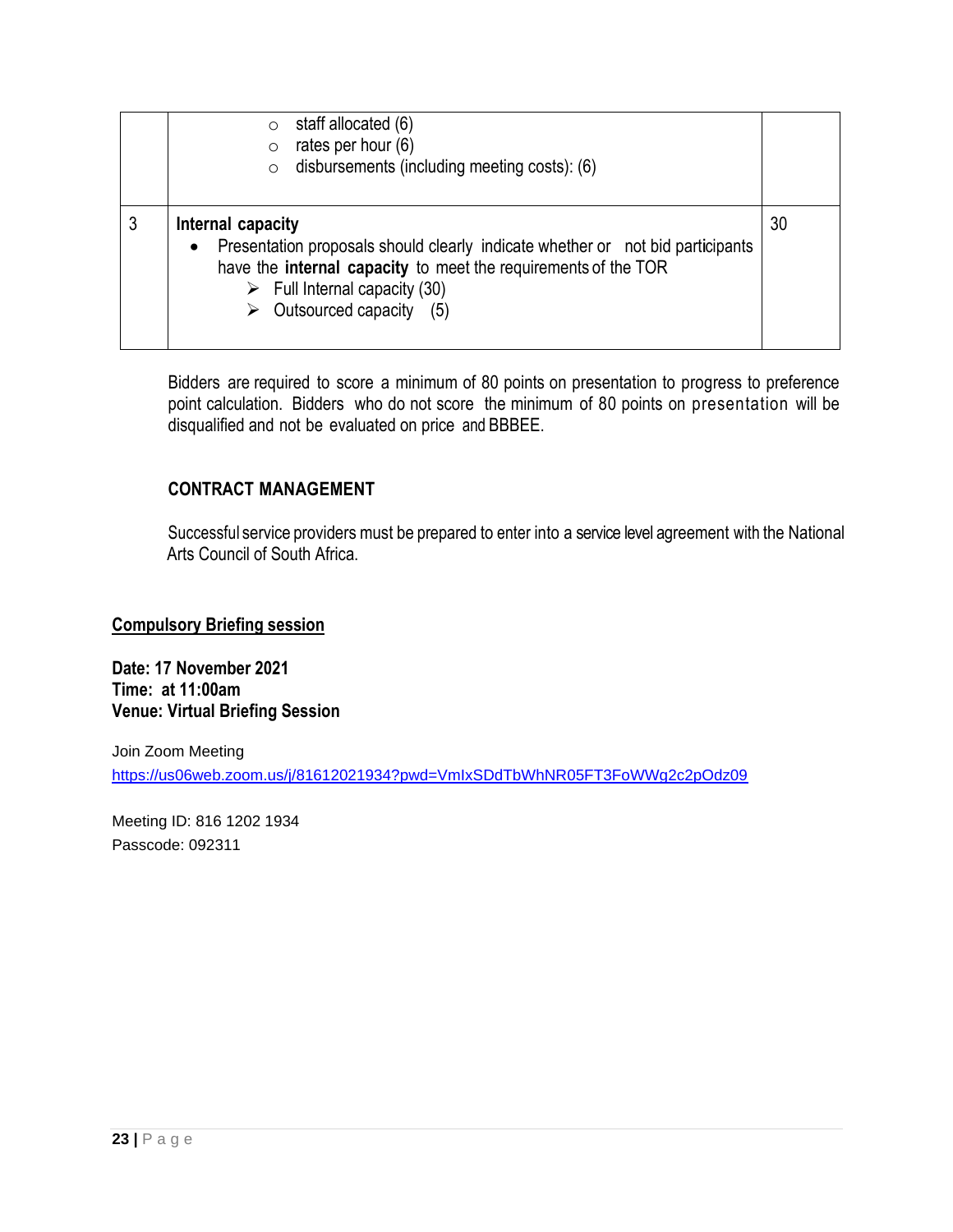# **ANNEXURE B: BIDDING STRUCTURE**

| Indicate the type of Bidding structure by marking with an 'X' |  |
|---------------------------------------------------------------|--|
| <b>Individual Bidder</b>                                      |  |
| Joint Venture                                                 |  |
| Consortium                                                    |  |
| <b>With Sub Contractors</b>                                   |  |
| Other                                                         |  |

| If Individual or with a Sub |  |
|-----------------------------|--|
| contractor / other:         |  |
| Name of Bidder              |  |
| <b>Registration Number</b>  |  |
| Vat registration Number     |  |
| <b>Contact Person</b>       |  |
| <b>Telephone Number</b>     |  |
| E-mail Address              |  |
| <b>Fax Number</b>           |  |
| <b>Postal Address</b>       |  |
| <b>Physical Address</b>     |  |

| If Joint Venture or Consortium, |  |
|---------------------------------|--|
| indicate the name/s of the      |  |
| partners:                       |  |
| <b>Company Name</b>             |  |
| <b>Registration Number</b>      |  |
| Vat registration Number         |  |
| <b>Contact Person</b>           |  |
| <b>Telephone Number</b>         |  |
| Cell phone Number               |  |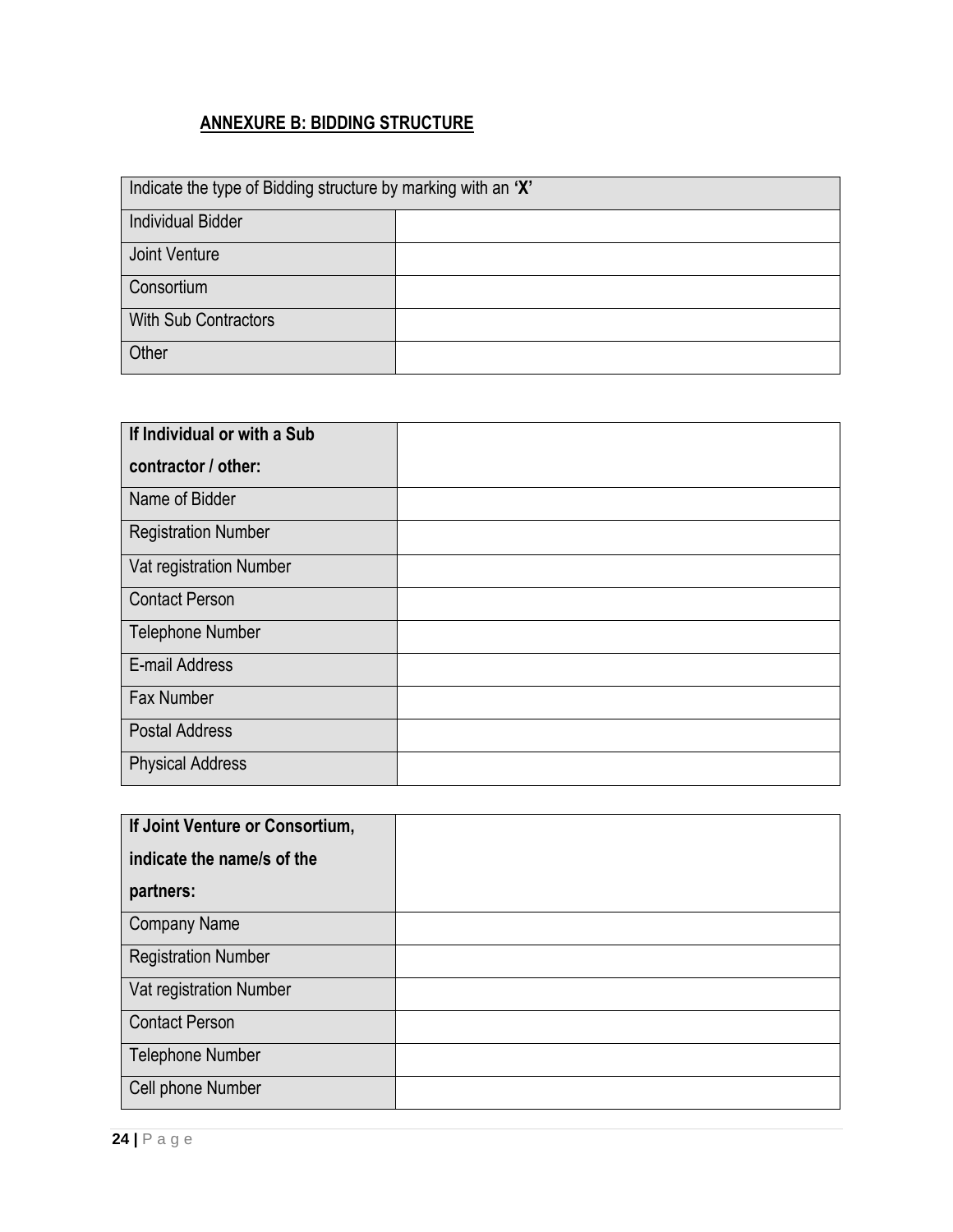| Fax Number              |  |
|-------------------------|--|
| <b>Postal Address</b>   |  |
| <b>Physical Address</b> |  |

**HAS AN ORIGINAL VALID TAX CLEARANCE CERTIFICATE/S BEEN SUBMITTED OF CONSORTIUM, JOINT VENTURE AND/OR SUB CONTRACTORS**

Yes I No

**PLEASE INDICATE THE TYPE OF YOUR ENTITY E.G. PRIVATE/PUBLIC ENTITY, CLOSED CORPORATION,OTHER, JOINT VENTURE, CONSORTIUM, SOLE PROPRIETOR, FOREIGN COMPANY, PARTNERSHIP, TRUST, SECTION 21 COMPANY OR GOVERNMENT / PARASTATALS.**

| Indicate the type of Company |  |
|------------------------------|--|
|                              |  |

**DECLARATION OF ANY CONFLICT OF INTEREST OF ANY NATURE WHATSOEVER:**

**……………………………………………………………………………………………………………………**

**……………………………………………………………………………………………………………………**

**……………………………………………………………………………………………………………………**

**I/We the undersigned acknowledge(s) that the information provided in this document is both true and correct and that any conflict of interest is declared.**

**SIGNATURE OF BIDDER: ……………………………………………………………………………………….**

**DATE: ……………..……………………………………….……………………….**

**CAPACITY UNDER WHICH THIS BID IS SIGNED: ……………………………………..** 

**Total Bid Price: ..............................** 

**(In words).................................................................................................................................**

**.................................................................................................................................................**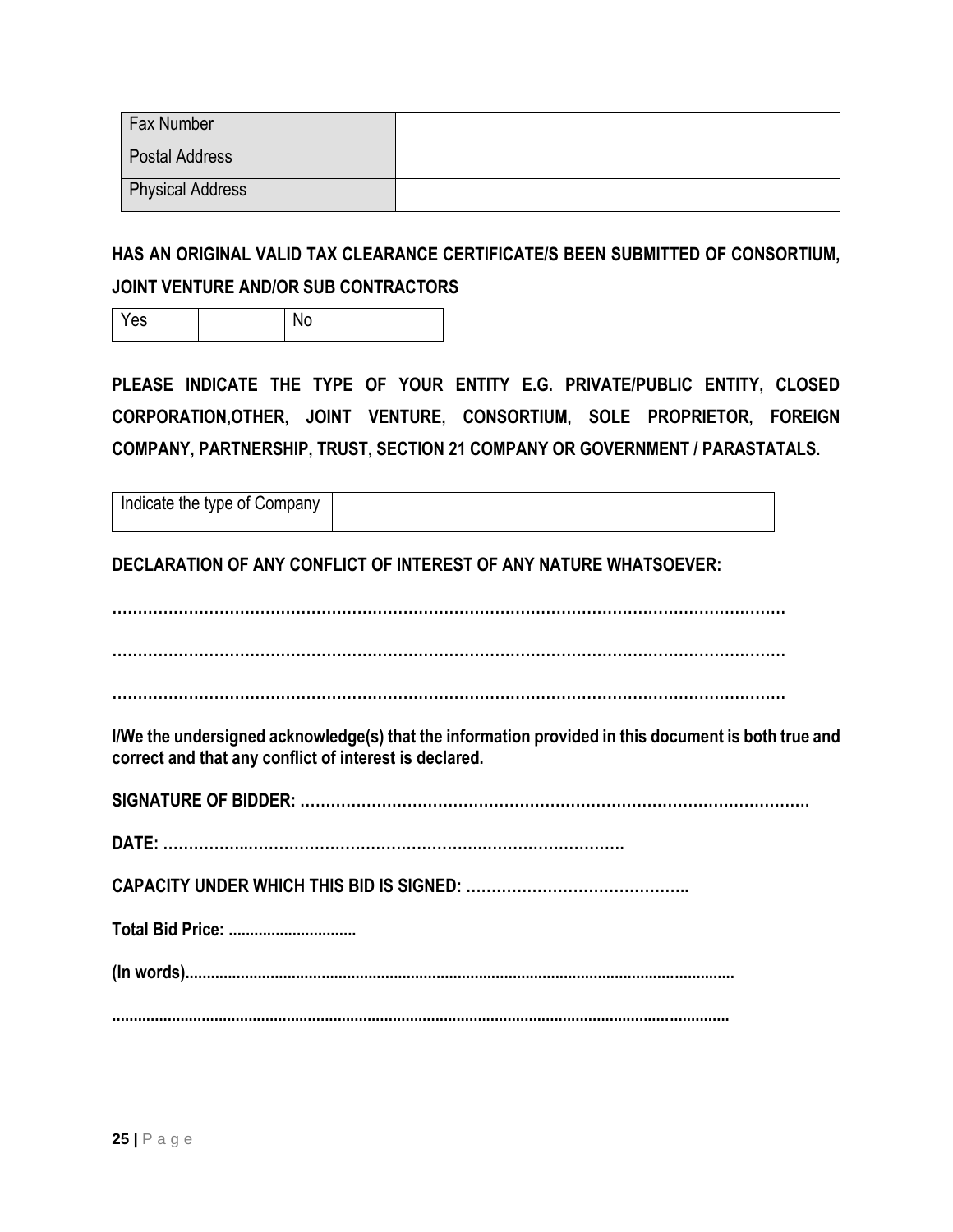## **ANNEXURE C: CHECKLIST OF BIDDING DOCUMENTATION BEFORE SUBMITTING**

#### **CHECKED BY BIDDER CHECKED BY SCM OFFICIALS**

(*for departmental use only)*

**NB!!** Have the following forms been completed, signed and submitted with your proposal?

REMARKS by SCM, IF ANY:



NB!! **PLEASE TAKE NOTE THAT ALL STANDARD BIDDING DOCUMENTS (SBD) FORMS MUST BE COMPLETED, SIGNED AND SUBMITTED WITH YOUR PROPOSAL. FAILURE TO DO SO MAY INVALIDATE YOUR BID.**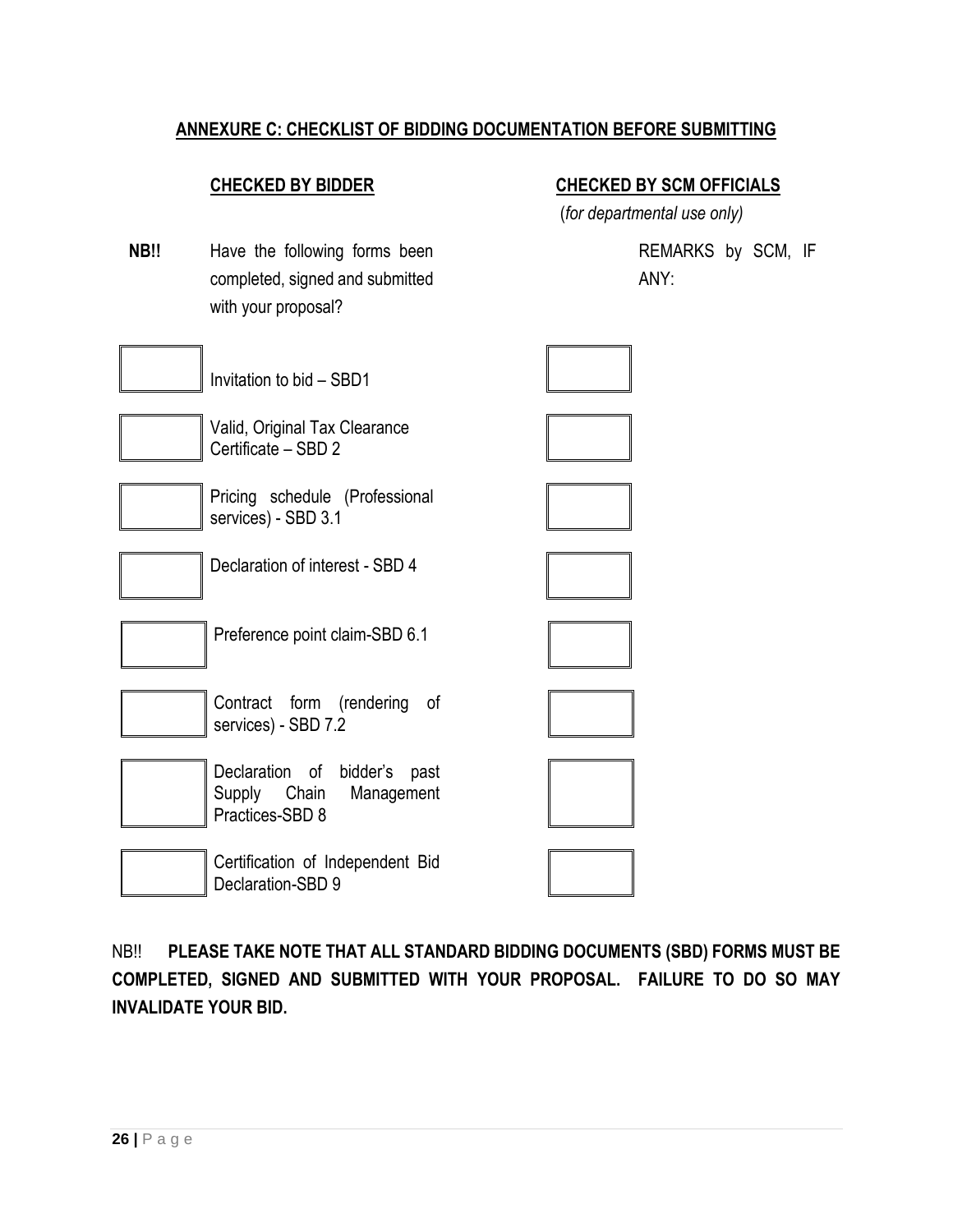# **PART A INVITATION TO BID**

| YOU ARE HEREBY INVITED TO BID FOR REQUIREMENTS OF THE NAC                                  |                 |                      |                              |               |                                      |                      |                                                    |
|--------------------------------------------------------------------------------------------|-----------------|----------------------|------------------------------|---------------|--------------------------------------|----------------------|----------------------------------------------------|
| <b>BID NUMBER:</b>                                                                         |                 | <b>CLOSING DATE:</b> |                              |               |                                      | <b>CLOSING TIME:</b> |                                                    |
| <b>DESCRIPTION</b>                                                                         |                 |                      |                              |               |                                      |                      |                                                    |
| THE SUCCESSFUL BIDDER WILL BE REQUIRED TO FILL IN AND SIGN A WRITTEN CONTRACT FORM (SBD7). |                 |                      |                              |               |                                      |                      |                                                    |
| BID RESPONSE DOCUMENTS MAY BE DEPOSITED IN                                                 |                 |                      |                              |               |                                      |                      |                                                    |
| THE BID BOX SITUATED AT (STREET ADDRESS)                                                   |                 |                      |                              |               |                                      |                      |                                                    |
|                                                                                            |                 |                      |                              |               |                                      |                      |                                                    |
|                                                                                            |                 |                      |                              |               |                                      |                      |                                                    |
|                                                                                            |                 |                      |                              |               |                                      |                      |                                                    |
|                                                                                            |                 |                      |                              |               |                                      |                      |                                                    |
| <b>SUPPLIER INFORMATION</b>                                                                |                 |                      |                              |               |                                      |                      |                                                    |
| <b>NAME OF BIDDER</b>                                                                      |                 |                      |                              |               |                                      |                      |                                                    |
| <b>POSTAL ADDRESS</b>                                                                      |                 |                      |                              |               |                                      |                      |                                                    |
| <b>STREET ADDRESS</b>                                                                      |                 |                      |                              |               |                                      |                      |                                                    |
| <b>TELEPHONE NUMBER</b>                                                                    | <b>CODE</b>     |                      |                              |               | <b>NUMBER</b>                        |                      |                                                    |
| <b>CELLPHONE NUMBER</b>                                                                    |                 |                      |                              |               |                                      |                      |                                                    |
| <b>FACSIMILE NUMBER</b>                                                                    | <b>CODE</b>     |                      |                              |               | <b>NUMBER</b>                        |                      |                                                    |
| <b>E-MAIL ADDRESS</b>                                                                      |                 |                      |                              |               |                                      |                      |                                                    |
| <b>VAT REGISTRATION NUMBER</b>                                                             |                 |                      |                              |               |                                      |                      |                                                    |
|                                                                                            |                 |                      |                              |               |                                      |                      |                                                    |
|                                                                                            | <b>TCS PIN:</b> |                      |                              | <b>OR</b>     | CSD No:                              |                      |                                                    |
|                                                                                            |                 |                      |                              | <b>B-BBEE</b> |                                      |                      |                                                    |
| <b>B-BBEE STATUS LEVEL</b>                                                                 | Yes             |                      |                              |               | STATUS LEVEL                         | $\Box$ Yes           |                                                    |
| <b>VERIFICATION CERTIFICATE</b>                                                            |                 |                      |                              | <b>SWORN</b>  |                                      |                      |                                                    |
| <b>[TICK APPLICABLE BOX]</b>                                                               | No              |                      |                              |               | <b>AFFIDAVIT</b>                     | No                   |                                                    |
| IF<br>YES, WHO WAS<br><b>THE</b>                                                           |                 |                      |                              |               |                                      |                      |                                                    |
| CERTIFICATE ISSUED BY?                                                                     |                 |                      |                              |               |                                      |                      |                                                    |
| AN ACCOUNTING OFFICER AS                                                                   |                 |                      |                              |               |                                      |                      | AN ACCOUNTING OFFICER AS CONTEMPLATED IN THE CLOSE |
| CONTEMPLATED IN THE CLOSE                                                                  |                 |                      | <b>CORPORATION ACT (CCA)</b> |               |                                      |                      | A VERIFICATION AGENCY ACCREDITED BY THE SOUTH      |
| CORPORATION ACT (CCA) AND                                                                  |                 |                      |                              |               | AFRICAN ACCREDITATION SYSTEM (SANAS) |                      |                                                    |
| NAME THE APPLICABLE IN THE                                                                 |                 |                      | A REGISTERED AUDITOR         |               |                                      |                      |                                                    |
| <b>TICK BOX</b>                                                                            |                 | NAME:                |                              |               |                                      |                      |                                                    |
| [A B-BBEE STATUS LEVEL VERIFICATION CERTIFICATE/SWORN AFFIDAVIT(FOR EMES& QSEs) MUST BE    |                 |                      |                              |               |                                      |                      |                                                    |

**27 |** P a g e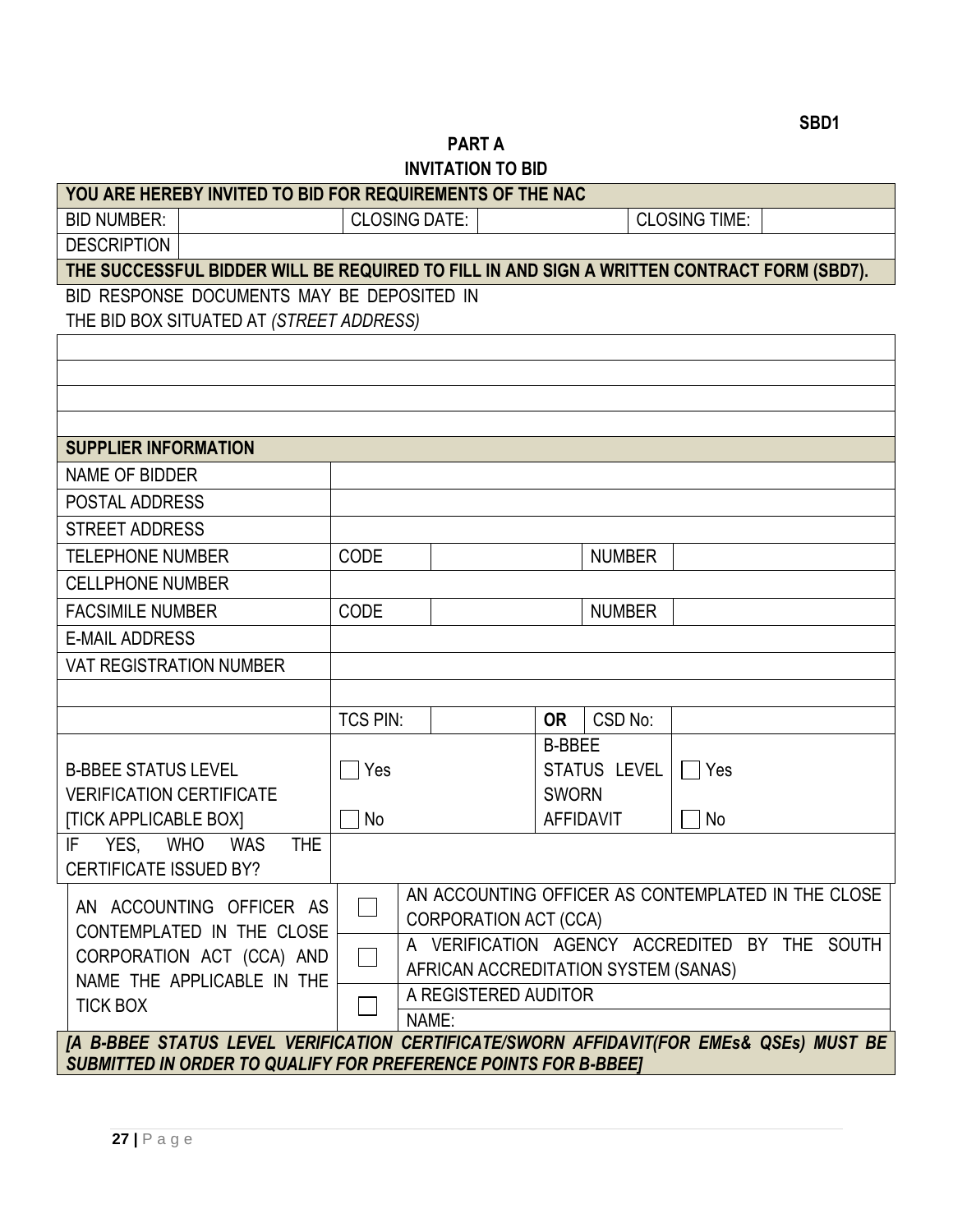| <b>YOU</b><br><b>THE</b><br><b>ACCREDITED</b><br><b>ARE</b><br><b>SOUTH</b><br><b>REPRESENTATIVE</b><br>IN<br><b>GOODS</b><br><b>AFRICA</b><br><b>FOR</b><br><b>THE</b><br><b>/SERVICES /WORKS OFFERED?</b> | Yes<br><b>IF YES ENCLOSE PROOFI</b> | - INo | YOU<br><b>ARE</b><br>A<br><b>BASED</b><br><b>FOREIGN</b><br><b>SUPPLIER FOR THE</b><br><b>GOODS /SERVICES</b><br><b><i>I</i>WORKS</b><br>OFFERED? | <b>TYes</b><br>INo<br><b>IF YES ANSWER PART</b><br>B:3 BELOW ] |
|-------------------------------------------------------------------------------------------------------------------------------------------------------------------------------------------------------------|-------------------------------------|-------|---------------------------------------------------------------------------------------------------------------------------------------------------|----------------------------------------------------------------|
| <b>SIGNATURE OF BIDDER</b>                                                                                                                                                                                  |                                     |       | <b>DATE</b>                                                                                                                                       |                                                                |
| <b>CAPACITY UNDER WHICH THIS</b>                                                                                                                                                                            |                                     |       |                                                                                                                                                   |                                                                |
| BID IS SIGNED (Attach proof of                                                                                                                                                                              |                                     |       |                                                                                                                                                   |                                                                |
| authority to sign this bid; e.g.                                                                                                                                                                            |                                     |       |                                                                                                                                                   |                                                                |
| resolution of directors, etc.)                                                                                                                                                                              |                                     |       |                                                                                                                                                   |                                                                |
| TOTAL<br><b>NUMBER</b><br><b>OF</b><br><b>ITEMS</b><br><b>OFFERED</b>                                                                                                                                       |                                     |       | <b>TOTAL BID PRICE</b>                                                                                                                            |                                                                |
|                                                                                                                                                                                                             |                                     |       | (ALL INCLUSIVE)                                                                                                                                   |                                                                |
| BIDDING PROCEDURE ENQUIRIES MAY BE DIRECTED<br>TO:                                                                                                                                                          |                                     |       |                                                                                                                                                   | <b>TECHNICAL INFORMATION MAY BE DIRECTED TO:</b>               |
| <b>DEPARTMENT/ PUBLIC ENTITY</b>                                                                                                                                                                            |                                     |       | <b>CONTACT PERSON</b>                                                                                                                             |                                                                |
| <b>CONTACT PERSON</b>                                                                                                                                                                                       |                                     |       | <b>TELEPHONE NUMBER</b>                                                                                                                           |                                                                |
| <b>TELEPHONE NUMBER</b>                                                                                                                                                                                     |                                     |       | <b>FACSIMILE NUMBER</b>                                                                                                                           |                                                                |
| <b>FACSIMILE NUMBER</b>                                                                                                                                                                                     |                                     |       | <b>E-MAIL ADDRESS</b>                                                                                                                             |                                                                |
| <b>E-MAIL ADDRESS</b>                                                                                                                                                                                       |                                     |       |                                                                                                                                                   |                                                                |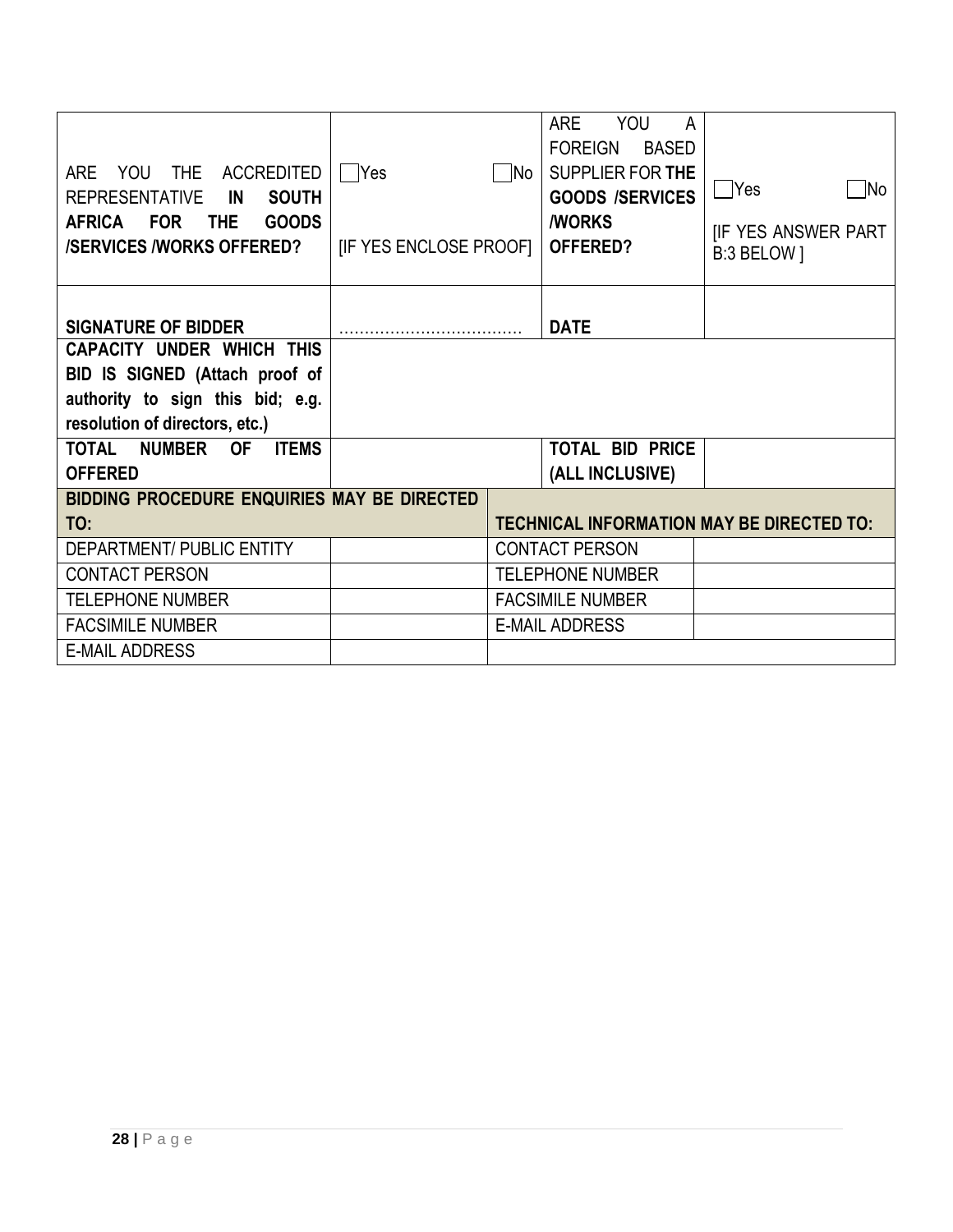#### **PART B TERMS AND CONDITIONS FOR BIDDING**

| 1.  | <b>BID SUBMISSION:</b>                                                                                                                                                                                                                                                                                                                                         |
|-----|----------------------------------------------------------------------------------------------------------------------------------------------------------------------------------------------------------------------------------------------------------------------------------------------------------------------------------------------------------------|
|     | 1.1. BIDS MUST BE DELIVERED BY THE STIPULATED TIME TO THE CORRECT ADDRESS. LATE BIDS<br>WILL NOT BE ACCEPTED FOR CONSIDERATION.                                                                                                                                                                                                                                |
|     | 1.2. ALL BIDS MUST BE SUBMITTED ON THE OFFICIAL FORMS PROVIDED-(NOT TO BE RE-TYPED) OR<br><b>ONLINE</b>                                                                                                                                                                                                                                                        |
|     | 1.3. BIDDERS MUST REGISTER ON THE CENTRAL SUPPLIER DATABASE (CSD) TO UPLOAD<br>MANDATORY INFORMATION NAMELY: (BUSINESS REGISTRATION/ DIRECTORSHIP/<br>MEMBERSHIP/IDENTITY NUMBERS; TAX COMPLIANCE STATUS; AND BANKING INFORMATION<br>FOR VERIFICATION PURPOSES). B-BBEE CERTIFICATE OR SWORN AFFIDAVIT FOR B-BBEE<br>MUST BE SUBMITTED TO BIDDING INSTITUTION. |
|     | 1.4. WHERE A BIDDER IS NOT REGISTERED ON THE CSD, MANDATORY INFORMATION NAMELY:<br>(BUSINESS REGISTRATION/ DIRECTORSHIP/ MEMBERSHIP/IDENTITY NUMBERS; TAX<br>COMPLIANCE STATUS MAY NOT BE SUBMITTED WITH THE BID DOCUMENTATION, B-BBEE<br>CERTIFICATE OR SWORN AFFIDAVIT FOR B-BBEE MUST BE SUBMITTED TO BIDDING<br><b>INSTITUTION.</b>                        |
|     | 1.5. THIS BID IS SUBJECT TO THE PREFERENTIAL PROCUREMENT POLICY FRAMEWORK ACT 2000<br>AND THE PREFERENTIAL PROCUREMENT REGULATIONS, 2017, THE GENERAL CONDITIONS OF<br>CONTRACT (GCC) AND, IF APPLICABLE, ANY OTHER LEGISLATION OR SPECIAL CONDITIONS OF<br>CONTRACT.                                                                                          |
| 2.  | <b>TAX COMPLIANCE REQUIREMENTS</b>                                                                                                                                                                                                                                                                                                                             |
| 2.1 | BIDDERS MUST ENSURE COMPLIANCE WITH THEIR TAX OBLIGATIONS.                                                                                                                                                                                                                                                                                                     |
|     | 2.2 BIDDERS ARE REQUIRED TO SUBMIT THEIR UNIQUE PERSONAL IDENTIFICATION NUMBER (PIN)<br>ISSUED BY SARS TO ENABLE THE ORGAN OF STATE TO VIEW THE TAXPAYER'S PROFILE AND<br><b>TAX STATUS.</b>                                                                                                                                                                   |
|     | 2.3 APPLICATION FOR TAX COMPLIANCE STATUS (TCS) OR PIN MAY ALSO BE MADE VIA E-FILING. IN<br>ORDER TO USE THIS PROVISION, TAXPAYERS WILL NEED TO REGISTER WITH SARS AS E-FILERS<br>THROUGH THE WEBSITE WWW.SARS.GOV.ZA.                                                                                                                                         |
|     | 2.4 BIDDERS MAY ALSO SUBMIT A PRINTED TCS TOGETHER WITH THE BID.                                                                                                                                                                                                                                                                                               |
|     | 2.5 IN BIDS WHERE CONSORTIA / JOINT VENTURES / SUB-CONTRACTORS ARE INVOLVED, EACH<br>PARTY MUST SUBMIT A SEPARATE PROOF OF TCS / PIN / CSD NUMBER.                                                                                                                                                                                                             |
|     | 2.6 WHERE NO TCS IS AVAILABLE BUT THE BIDDER IS REGISTERED ON THE CENTRAL SUPPLIER                                                                                                                                                                                                                                                                             |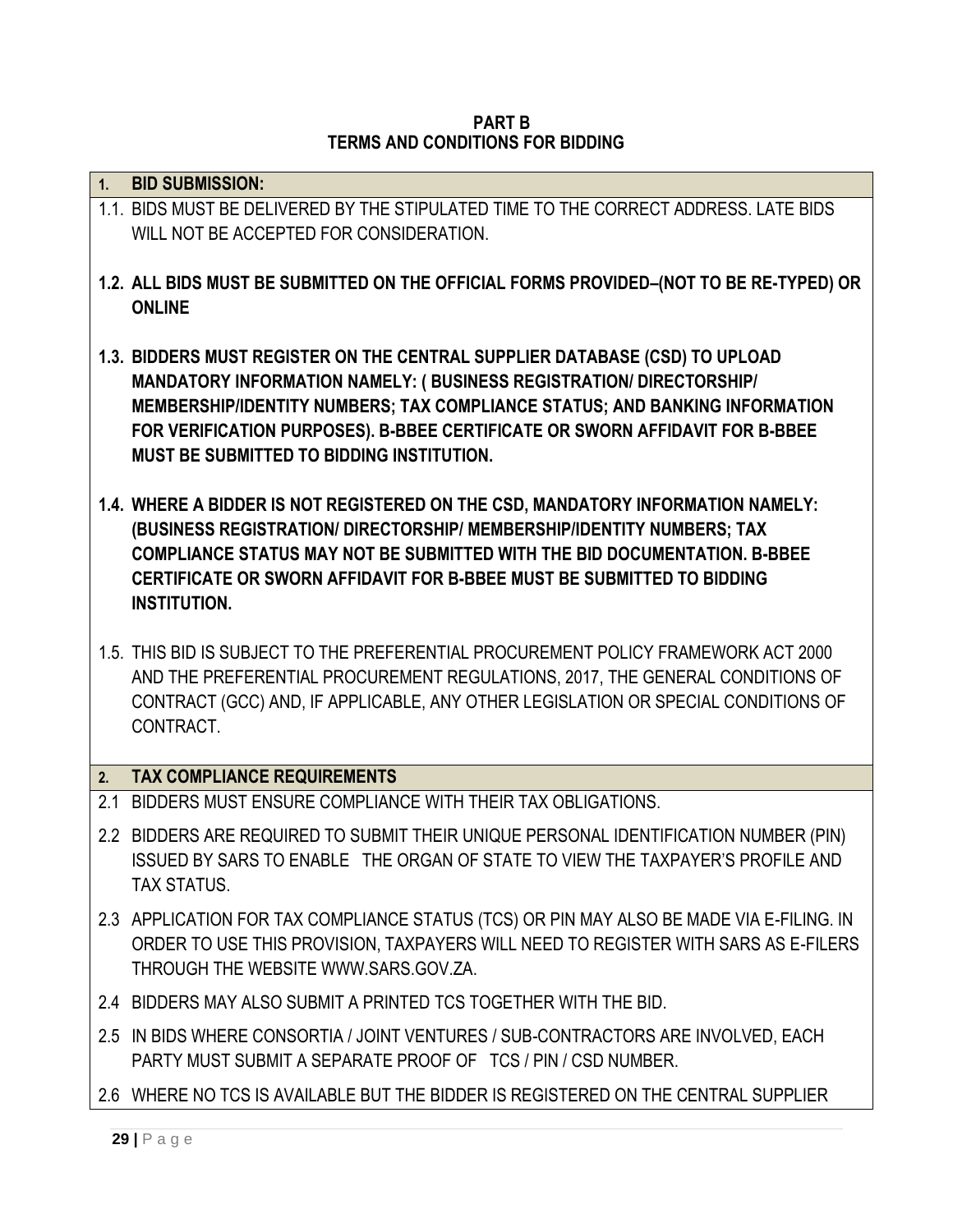|    | DATABASE (CSD), A CSD NUMBER MUST BE PROVIDED.                                           |               |  |
|----|------------------------------------------------------------------------------------------|---------------|--|
| 3. | <b>QUESTIONNAIRE TO BIDDING FOREIGN SUPPLIERS</b>                                        |               |  |
|    | 3.1. IS THE BIDDER A RESIDENT OF THE REPUBLIC OF SOUTH AFRICA (RSA)?<br>NO               | <b>YES</b>    |  |
|    | 3.2. DOES THE BIDDER HAVE A BRANCH IN THE RSA?                                           | YES NO        |  |
|    | 3.3. DOES THE BIDDER HAVE A PERMANENT ESTABLISHMENT IN THE RSA?                          | YES $\Box$ NO |  |
|    | 3.4. DOES THE BIDDER HAVE ANY SOURCE OF INCOME IN THE RSA?                               | YES $\Box$ NO |  |
|    | IF THE ANSWER IS "NO" TO ALL OF THE ABOVE, THEN, IT IS NOT A REQUIREMENT TO OBTAIN A TAX |               |  |
|    | <b>COMPLIANCE STATUS / TAX COMPLIANCE SYSTEM PIN CODE FROM THE SOUTH AFRICAN REVENUE</b> |               |  |
|    | SERVICE (SARS) AND IF NOT REGISTER AS PER 2.3 ABOVE.                                     |               |  |
|    | NB: FAILURE TO PROVIDE ANY OF THE ABOVE PARTICULARS MAY RENDER THE BID INVALID           |               |  |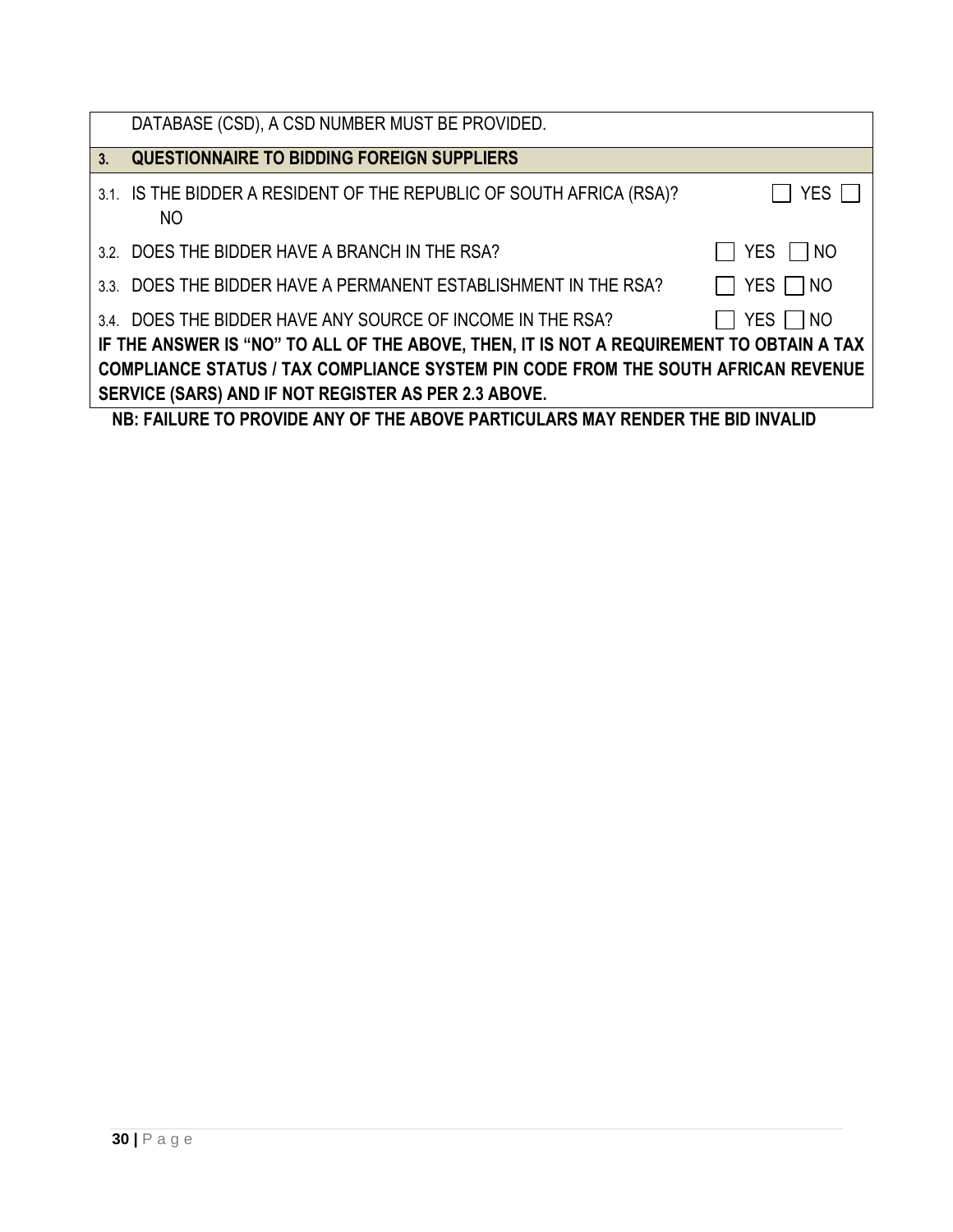# **TAX CLEARANCE CERTIFICATE REQUIREMENTS**

It is a condition of the bid that the taxes of the successful bidder **must** be in order

- 1. In order to meet this requirement bidders are required to complete in full the attached form TCC 001 "Application for Tax Clearance Certificate)" and submit it to any SARS branch office nationally. The Tax Clearance Certificate Requirements are also applicable to foreign bidders/individuals who wish to submit bids.
- 2. SARS will then furnish the bidder with a Tax Clearance Certificate that will be valid for a period of 1 (one) year from date of approval.
- 3. The original Tax Clearance Certificate must be submitted together with the bid. Failure to submit the **original** and valid Tax Clearance Certificate will result in the invalidation of the bid. Certified copies of the Tax Clearance Certificate will not be acceptable.
- 4. In bids where Consortia / Joint Ventures / Sub-contractors are involved each party must submit a separate Tax Clearance Certificate.
- 5. Copies of the TCC 001 "Application for Tax Clearance Certificate" form are available at any SARS branch office nationally or on the website [www.sars.gov.za.](http://www.sars.gov.za/)
- 6. Applications for the Tax Clearance Certificates may also be made via eFiling. In order to use this provision, taxpayers will need to register with SARS as eFilers through the website [www.sars.gov.za](http://www.sars.gov.z/)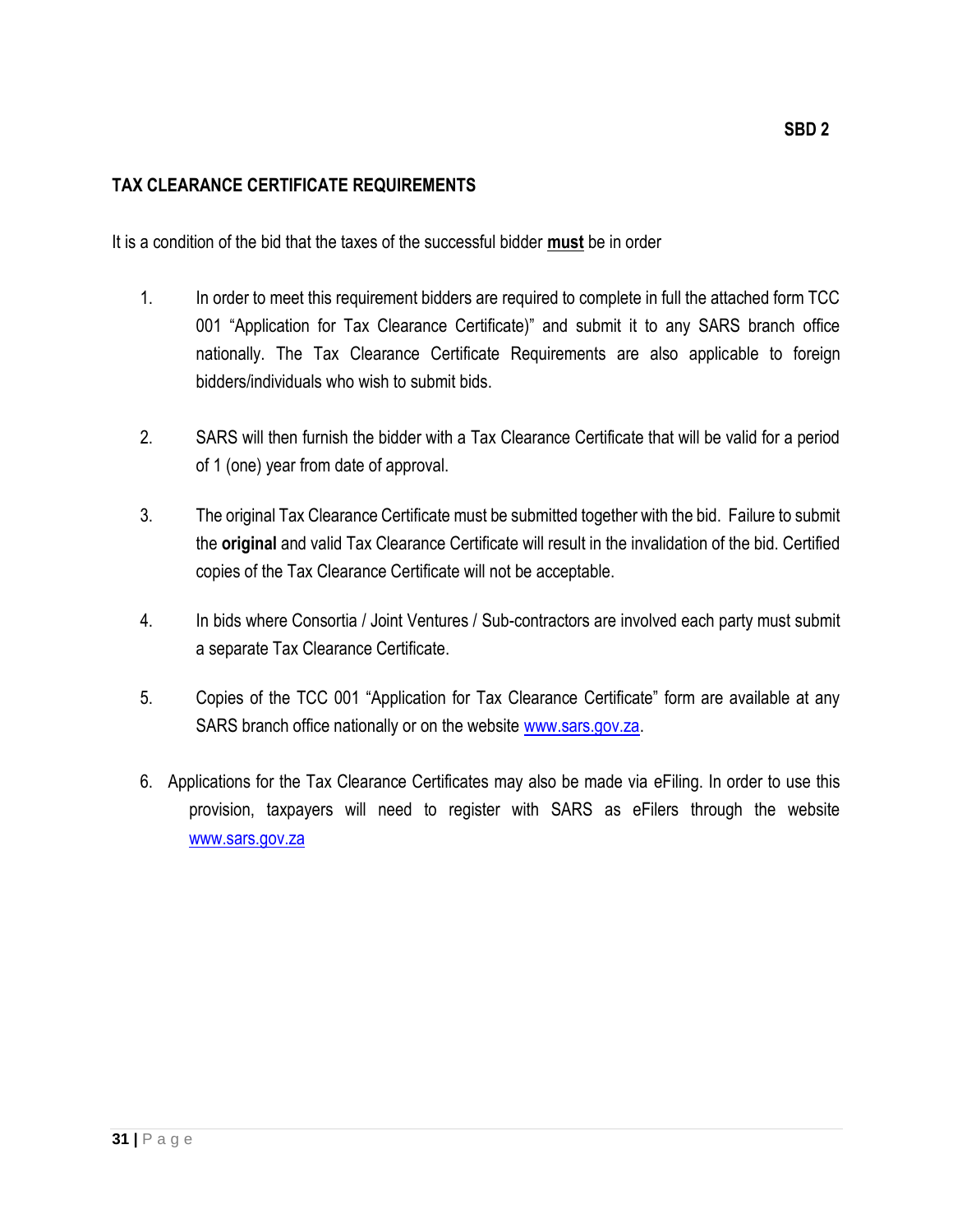**SBD 3.1**

# **ANNEXURE D PRICING SCHEDULE**

|             | (Professional Services)                                                                                                                                                            |                                  |                                                                               |
|-------------|------------------------------------------------------------------------------------------------------------------------------------------------------------------------------------|----------------------------------|-------------------------------------------------------------------------------|
|             |                                                                                                                                                                                    |                                  |                                                                               |
|             | CLOSING TIME 11:00 ON : 03 December 2021                                                                                                                                           |                                  |                                                                               |
|             | <b>RESULT IN DISQUALIFICATION</b>                                                                                                                                                  |                                  | NB:TO BE COMPLETED BY ALL BIDDERS. FAILURE TO COMPLETE THIS QUESTIONNAIRE MAY |
|             | OFFER TO BE VALID FOR 180DAYS FROM THE CLOSING DATE OF BID.                                                                                                                        |                                  |                                                                               |
| <b>ITEM</b> | <b>DESCRIPTION</b>                                                                                                                                                                 | <b>BID PRICE IN RSA CURRENCY</b> |                                                                               |
| <b>NO</b>   |                                                                                                                                                                                    |                                  | <b>INCLUSIVE OF VALUE ADDED</b>                                               |
| <u>TAX</u>  |                                                                                                                                                                                    |                                  |                                                                               |
| 1.          | The accompanying information must be used for the formulation<br>of proposals.                                                                                                     |                                  |                                                                               |
| 2.          | Bidders are required to indicate a ceiling price based on the total<br>estimated time for completion of all phases and including all<br>expenses inclusive of VAT for the project. |                                  |                                                                               |
|             |                                                                                                                                                                                    |                                  |                                                                               |
| $3_{\cdot}$ | PERSONS WHO WILL BE INVOLVED IN THE PROJECT AND<br>RATES APPLICABLE (CERTIFIED INVOICES MUST BE<br>RENDERED IN TERMS HEREOF)                                                       |                                  |                                                                               |
| 4.          | PERSON AND POSITION                                                                                                                                                                |                                  |                                                                               |
|             | <b>DAILY RATE</b>                                                                                                                                                                  | <b>DAILY RATE</b>                | <b>HOURLY RATE</b>                                                            |
|             |                                                                                                                                                                                    |                                  |                                                                               |
|             |                                                                                                                                                                                    |                                  |                                                                               |
|             |                                                                                                                                                                                    |                                  |                                                                               |
|             |                                                                                                                                                                                    |                                  |                                                                               |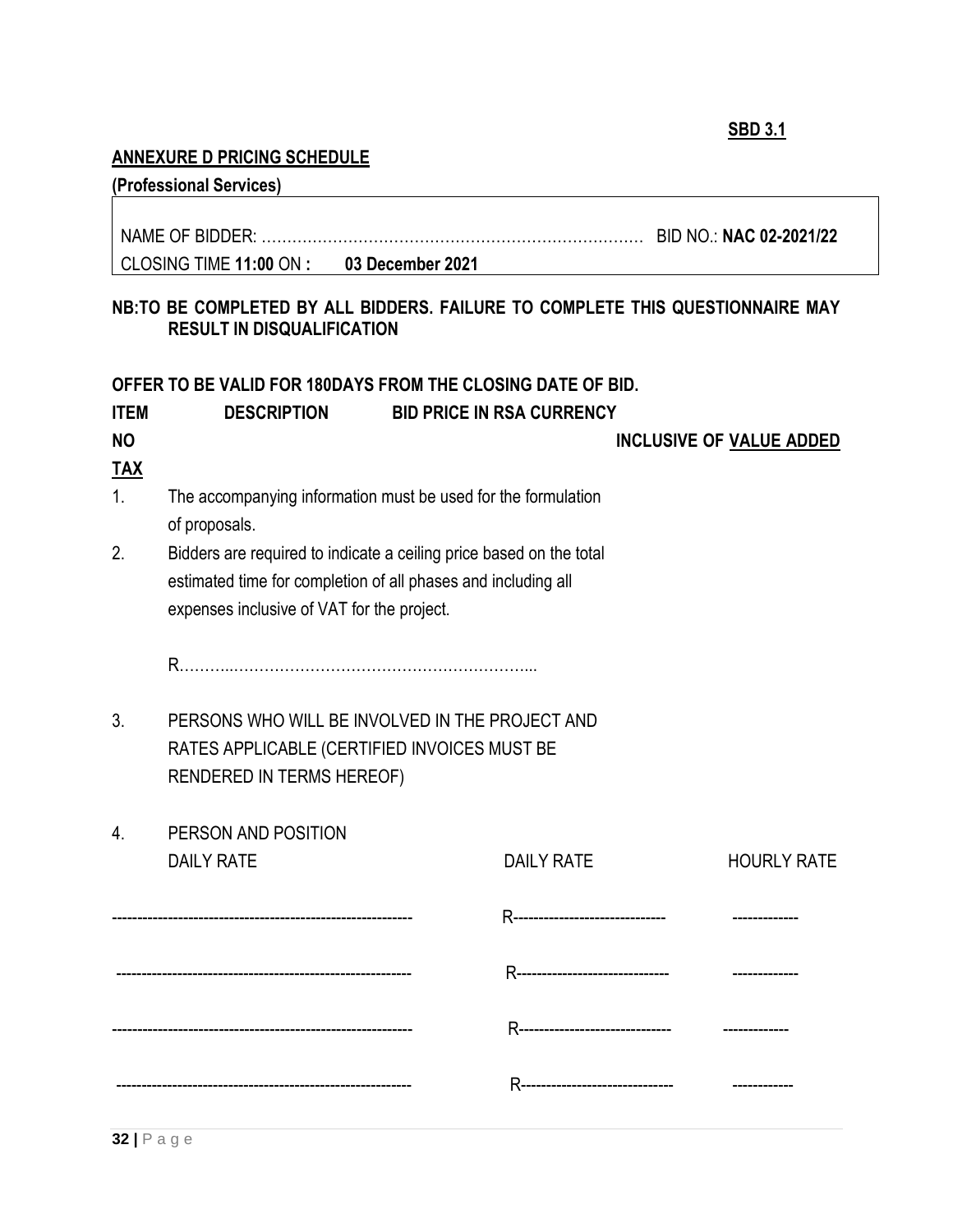|                |                                                                                                                                                                                                   | R-------------------------------- |                   |
|----------------|---------------------------------------------------------------------------------------------------------------------------------------------------------------------------------------------------|-----------------------------------|-------------------|
| 5 <sub>1</sub> | PHASES ACCORDING TO WHICH THE PROJECT WILL BE<br>COMPLETED, COST PER PHASE AND MAN-DAYS TO BE                                                                                                     |                                   |                   |
|                | <b>SPENT</b>                                                                                                                                                                                      | R------------------------------   | ------------ days |
|                |                                                                                                                                                                                                   | R-------------------------------  | -----------days   |
|                |                                                                                                                                                                                                   | R-------------------------------- | -----------days   |
| 5.1            | Travel expenses (specify, for example rate/km and total km, class<br>of air travel, etc.) Only actual costs are recoverable. Proof of the<br>expenses incurred must accompany certified invoices. |                                   |                   |
|                | DESCRIPTION OF EXPENSE TO BE INCURRED<br><b>AMOUNT</b>                                                                                                                                            | <b>RATE</b>                       | <b>QUANTITY</b>   |
|                |                                                                                                                                                                                                   | --------------------------------  |                   |
|                |                                                                                                                                                                                                   |                                   | .                 |
|                |                                                                                                                                                                                                   | --------------------------------  | .                 |
|                |                                                                                                                                                                                                   | --------------------------------  | .                 |
|                |                                                                                                                                                                                                   |                                   |                   |

5.2 Other expenses, for example accommodation (specify, e.g. three star hotel, bed and breakfast, telephone cost, reproduction cost, etc.) On basis of these particulars, certified invoices will be checked for correctness. Proof of the expenses must accompany invoices.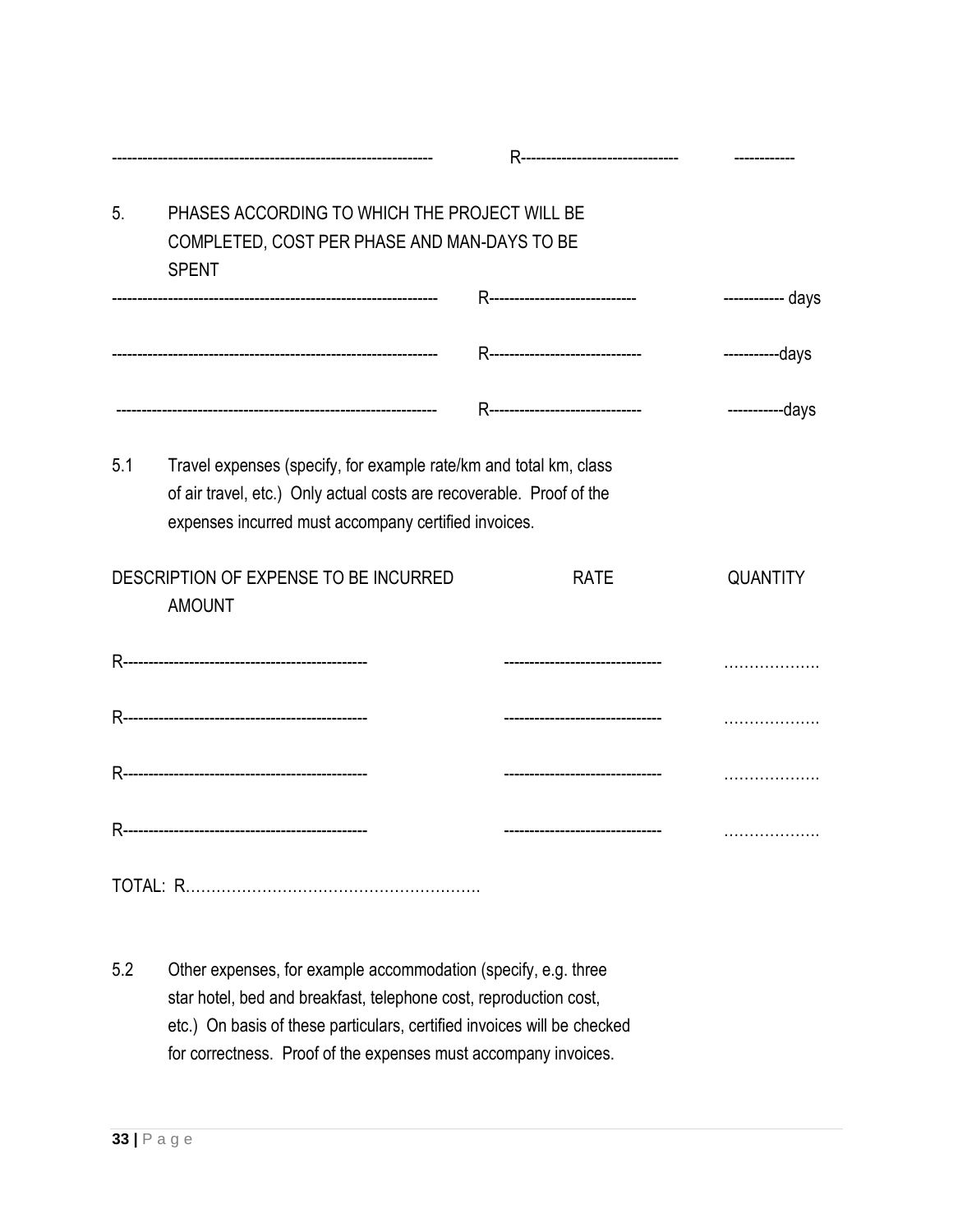| <b>AMOUNT</b> | DESCRIPTION OF EXPENSE TO BE INCURRED                                                                                                        | <b>RATE</b> | <b>QUANTITY</b> |
|---------------|----------------------------------------------------------------------------------------------------------------------------------------------|-------------|-----------------|
|               |                                                                                                                                              |             |                 |
|               |                                                                                                                                              |             |                 |
|               |                                                                                                                                              |             |                 |
|               | -----------------------------------                                                                                                          |             |                 |
|               | R                                                                                                                                            |             |                 |
|               |                                                                                                                                              |             |                 |
| 5.            | Period required for commencement with project after<br>acceptance of bid                                                                     |             |                 |
| 6.            | Estimated man-days for completion of project.                                                                                                |             |                 |
| 7.            | Are the rates quoted firm for the full period of contract?                                                                                   |             |                 |
| 8.            | If not firm for the full period, provide details of the basis on which adjustments will be applied for,<br>for example consumer price index. |             |                 |
|               |                                                                                                                                              |             |                 |

**NB: all costs must be inclusive of VAT.**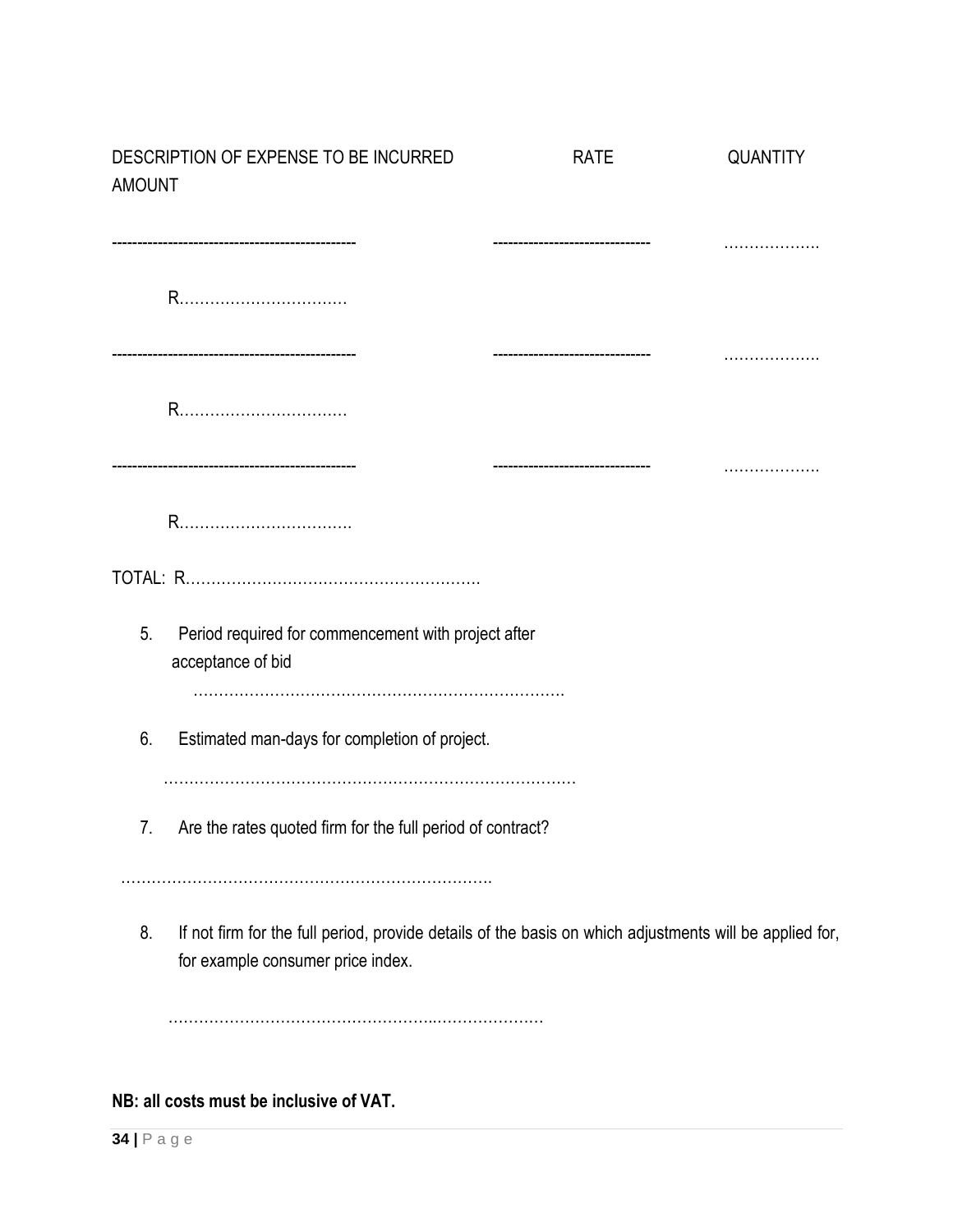# **ANNEXURE E BUDGET TEMPLATE**

| Audit company name                                                                                                                                                                                                                                     | Average hourly rate<br>(Incl VAT) | <b>Number of Hours</b>            | <b>Total Value</b>                             |
|--------------------------------------------------------------------------------------------------------------------------------------------------------------------------------------------------------------------------------------------------------|-----------------------------------|-----------------------------------|------------------------------------------------|
|                                                                                                                                                                                                                                                        |                                   | <b>2 500 Hours</b>                |                                                |
| Total Value should include 4 Audits & Risk Committee Meetings per annum                                                                                                                                                                                |                                   |                                   |                                                |
| Total Value should include 1 Risk Workshop Facilitation per annum                                                                                                                                                                                      |                                   |                                   |                                                |
| Total Value should include 3 Adhoc Assignments @ 40 hours per assignment                                                                                                                                                                               |                                   |                                   |                                                |
| Total Value should include any and all disbursements.                                                                                                                                                                                                  |                                   |                                   |                                                |
| Bidders should indicate the hourly rate per level of employees that will be utilised during the contract period.                                                                                                                                       |                                   |                                   |                                                |
| The nature and number of audits to be conducted on an annual basis will be decided on the approved final annual<br>internal audit plan and the above indicated rates will be used to calculate the service provider's budget for the<br>specific year. |                                   |                                   |                                                |
|                                                                                                                                                                                                                                                        | Number of resources               | Hourly Rate (exclusive of<br>VAT) | <b>Total Hourly Rate</b><br>(inclusive of VAT) |
| Director                                                                                                                                                                                                                                               |                                   |                                   |                                                |
| Senior Manager                                                                                                                                                                                                                                         |                                   |                                   |                                                |
| Audit Manager                                                                                                                                                                                                                                          |                                   |                                   |                                                |
| <b>Senior Auditor</b>                                                                                                                                                                                                                                  |                                   |                                   |                                                |
| Auditor                                                                                                                                                                                                                                                |                                   |                                   |                                                |
| Trainee                                                                                                                                                                                                                                                |                                   |                                   |                                                |
| Average Hourly Rate                                                                                                                                                                                                                                    |                                   |                                   |                                                |

Submitted By:

Name & Surname:…………………………… Signature:……………………. Date:………………..

Telephone number:…………………………….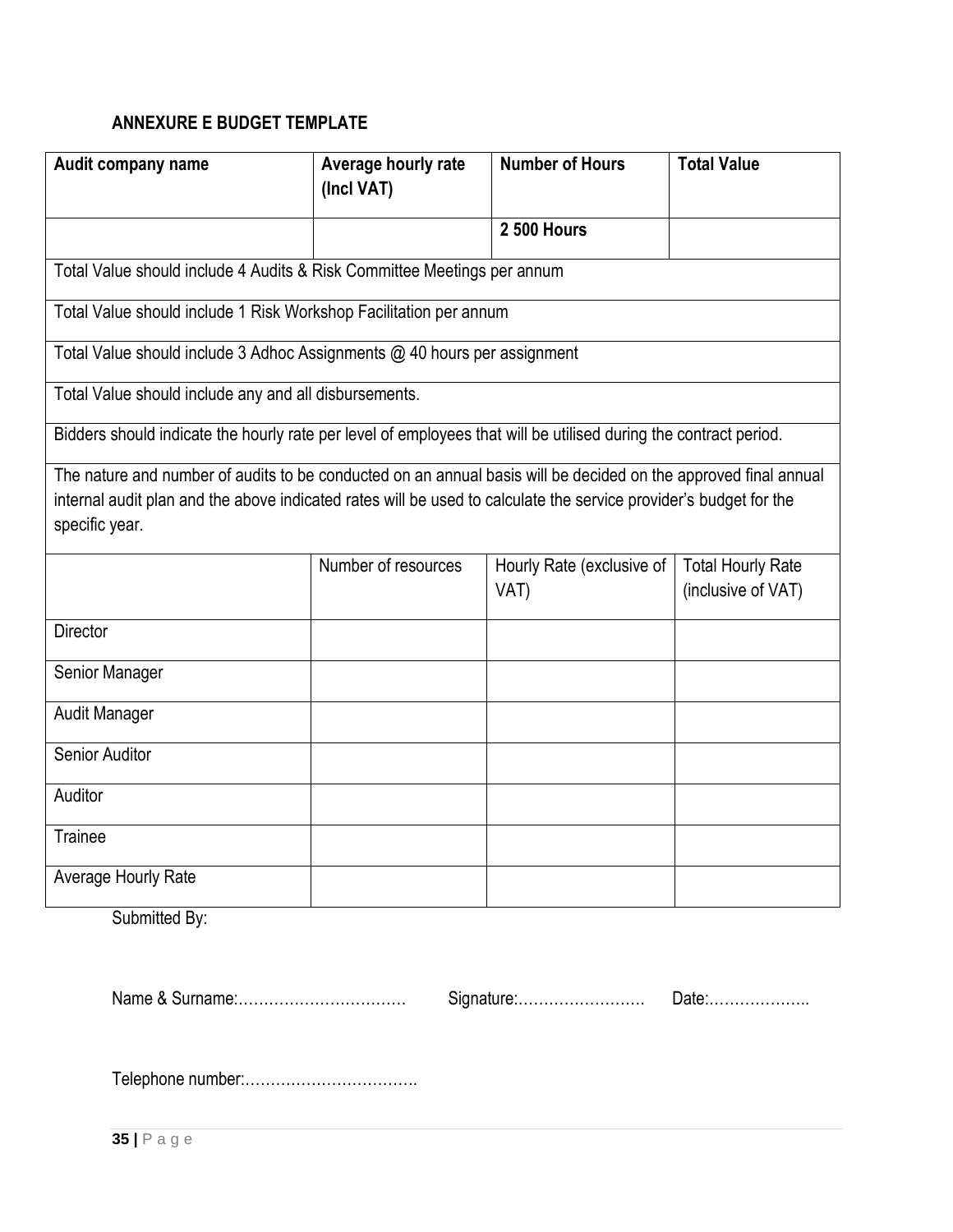#### **DECLARATION OF INTEREST**

- 1. Any legal person, including persons employed by the state<sup>1</sup>, or persons having a kinship with persons employed by the state, including a blood relationship, may make an offer or offers in terms of this invitation to bid (includes a price quotation, advertised competitive bid, limited bid or proposal). In view of possible allegations of favouritism, should the resulting bid, or part thereof, be awarded to persons employed by the state, or to persons connected with or related to them, it is required that the bidder or his/her authorised representative declare his/her positionin relation to the evaluating/adjudicating authority where
	- the bidder is employed by the state; and/or
	- the legal person on whose behalf the bidding document is signed, has a relationship with persons/a person who are/is involved in the evaluation and or adjudication of the bid(s), or where it is known that such a relationship exists between the person or persons for or on whose behalf the declarant acts and persons who are involved with the evaluation and or adjudication of the bid.

#### 2. **In order to give effect to the above, the following questionnaire must be completed and submitted with the bid.**

| 2.1                  | Full Name of bidder or his or her representative:                                                                                                                                                                    |
|----------------------|----------------------------------------------------------------------------------------------------------------------------------------------------------------------------------------------------------------------|
| 2.1                  | <b>Identity Number:</b>                                                                                                                                                                                              |
| 2.2                  | Position occupied in the Company (director, trustee, shareholder <sup>2</sup> ):                                                                                                                                     |
| 2.3                  | <b>Company Registration Number:</b>                                                                                                                                                                                  |
| 2.4                  | Tax Reference Number:                                                                                                                                                                                                |
| 2.5                  | <b>VAT Registration Number:</b>                                                                                                                                                                                      |
| 2.6.1                | The names of all directors / trustees / shareholders / members, their individual identity numbers,<br>tax reference numbers and, if applicable, employee / persal numbers must be indicated in<br>paragraph 3 below. |
| $1"$ Ctoto $"$ moone |                                                                                                                                                                                                                      |

'State" means –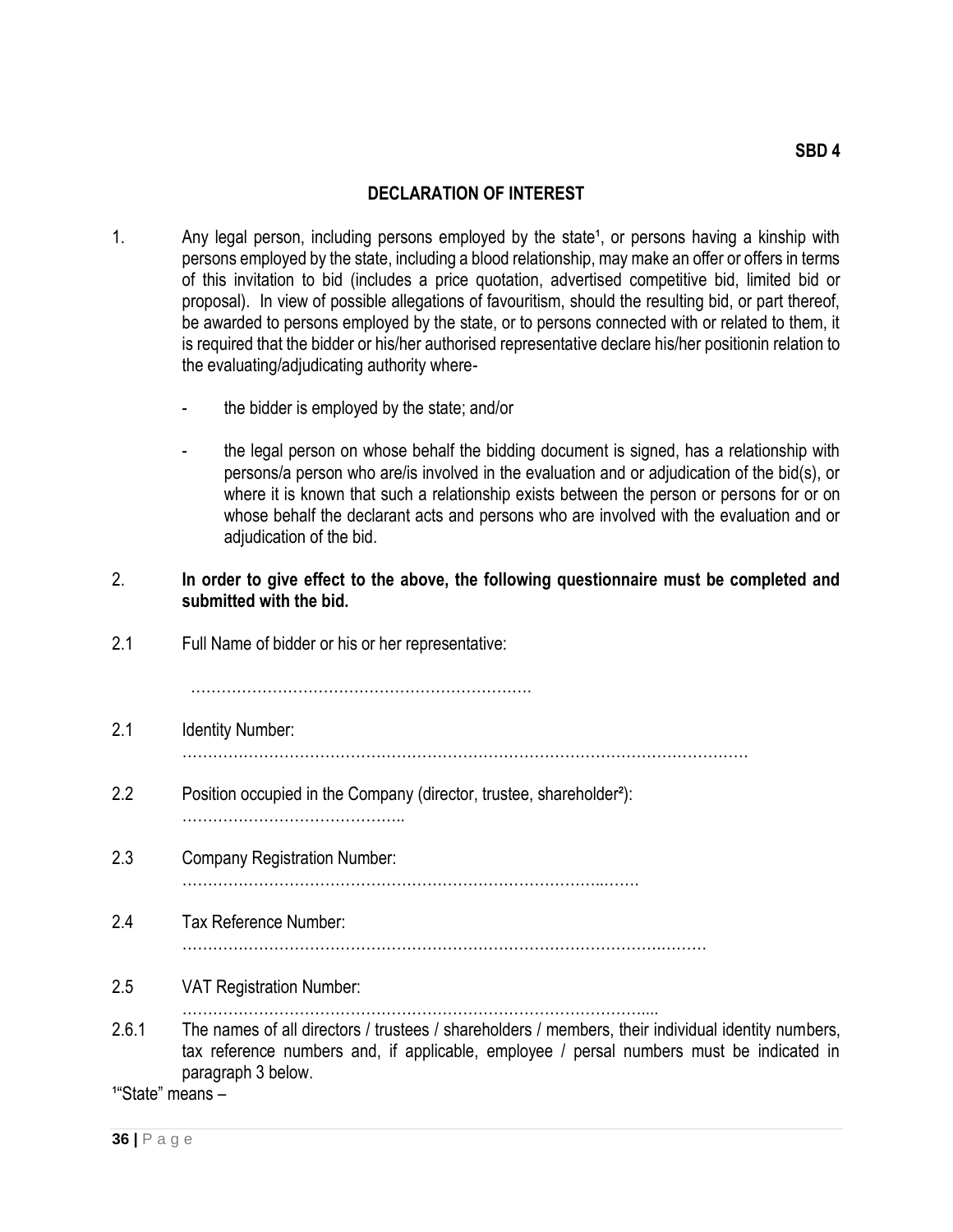- (a) any national or provincial department, national or provincial public entity or constitutional institution within the meaning of the Public Finance Management Act, 1999 (Act No. 1 of 1999);
- (b) any municipality or municipal entity;
- (c) provincial legislature;
- (d) national Assembly or the national Council of provinces; or
- (e) Parliament.

<sup>2"</sup>Shareholder" means a person who owns shares in the company and is actively involved in the management of the enterprise or business and exercises control over the enterprise.

| 2.7   | Are you or any person connected with the bidder<br>presently employed by the state?                                                                                                                        | YES / NO |
|-------|------------------------------------------------------------------------------------------------------------------------------------------------------------------------------------------------------------|----------|
| 2.7.1 | If so, furnish the following particulars:                                                                                                                                                                  |          |
|       | Name of person / director / trustee / shareholder/ member:<br>Name of state institution at which you or the person<br>connected to the bidder is employed :<br>Position occupied in the state institution: |          |
|       | Any other particulars:                                                                                                                                                                                     |          |
|       |                                                                                                                                                                                                            |          |
| 2.7.2 | If you are presently employed by the state, did you obtain<br>the appropriate authority to undertake remunerative<br>work outside employment in the public sector?                                         | YES / NO |
|       | 2.7.2.1 If yes, did you attached proof of such authority to the bid<br>document?                                                                                                                           | YES / NO |
|       | (Note: Failure to submit proof of such authority, where<br>applicable, may result in the disqualification of the bid.                                                                                      |          |
|       | 2.7.2.2 If no, furnish reasons for non-submission of such proof:                                                                                                                                           |          |
|       |                                                                                                                                                                                                            |          |
|       | 2.8 Did you or your spouse, or any of the company's directors /<br>trustees / shareholders / members or their spouses conduct                                                                              | YES / NO |
|       |                                                                                                                                                                                                            |          |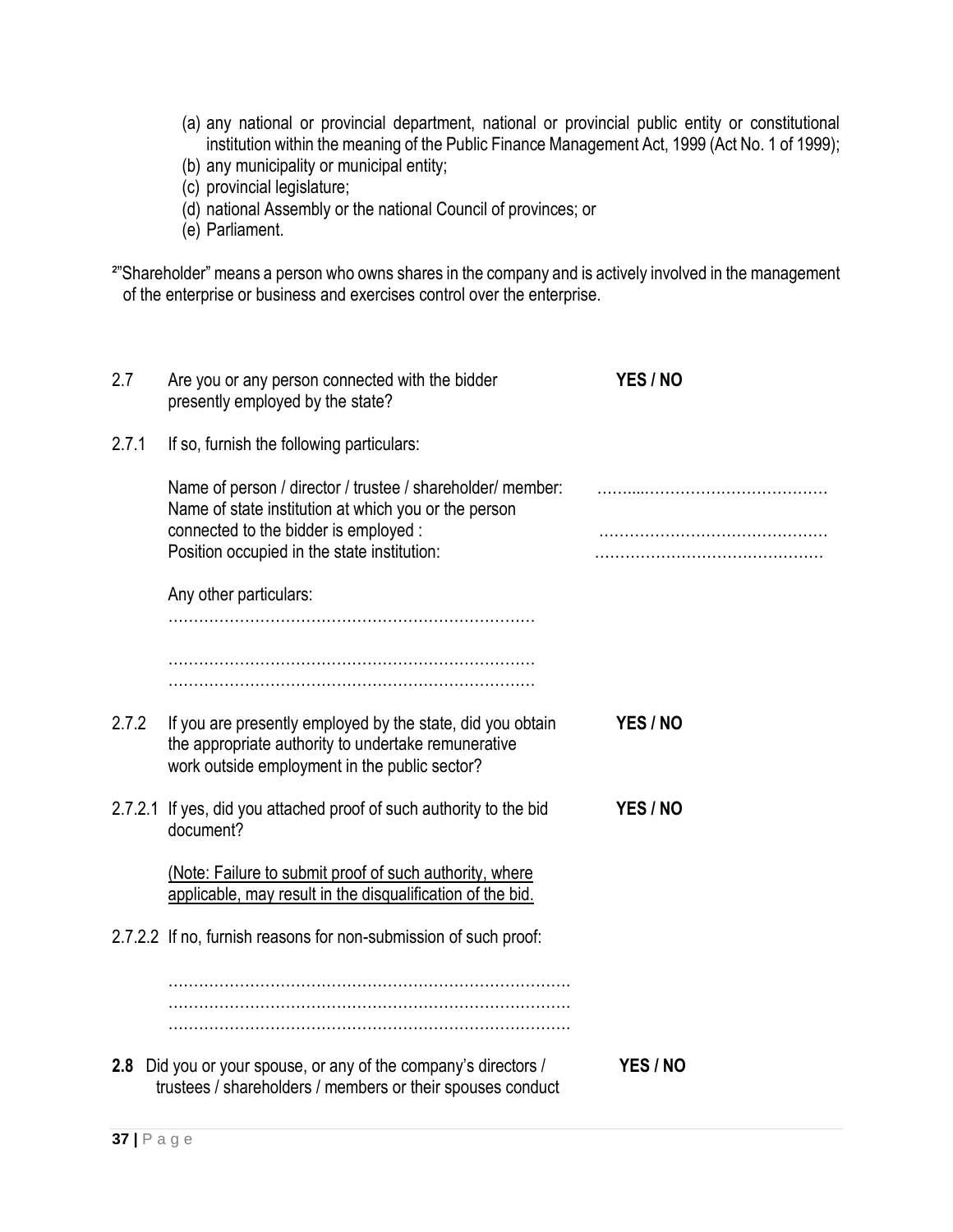business with the state in the previous twelve months? 2.8.1 If so, furnish particulars: ………………………………………………………………….. ………………………………………………………………….. …………………………………………………………………... **2.9** Do you, or any person connected with the bidder, have **YES / NO** any relationship (family, friend, other) with a person employed by thestate and who may be involved with the evaluation and or adjudication of this bid? 2.9.1If so, furnish particulars. ……………………………………………………………... …………………………………………………………..…. ……………………………………………………………… 2.10 Are you, or any person connected with the bidder, **YES/NO** aware of any relationship (family, friend, other) between any other bidder and any person employed by the state who may be involved with the evaluation and or adjudication of this bid? 2.10.1If so, furnish particulars**.** ……………………………………………………………… ……………………………………………………………… ……………………………………………………………… 2.11 Do you or any of the directors / trustees / shareholders / members **YES/NO** of the company have any interest in any other related companies whether or not they are bidding for this contract? 2.11.1If so, furnish particulars: ……………………………………………………………………………. ……………………………………………………………………………. ……………………………………………………………………………. **3 Full details of directors / trustees / members / shareholders. Full Name Identity Number Personal Tax Reference Number State Employee Number / Persal Number**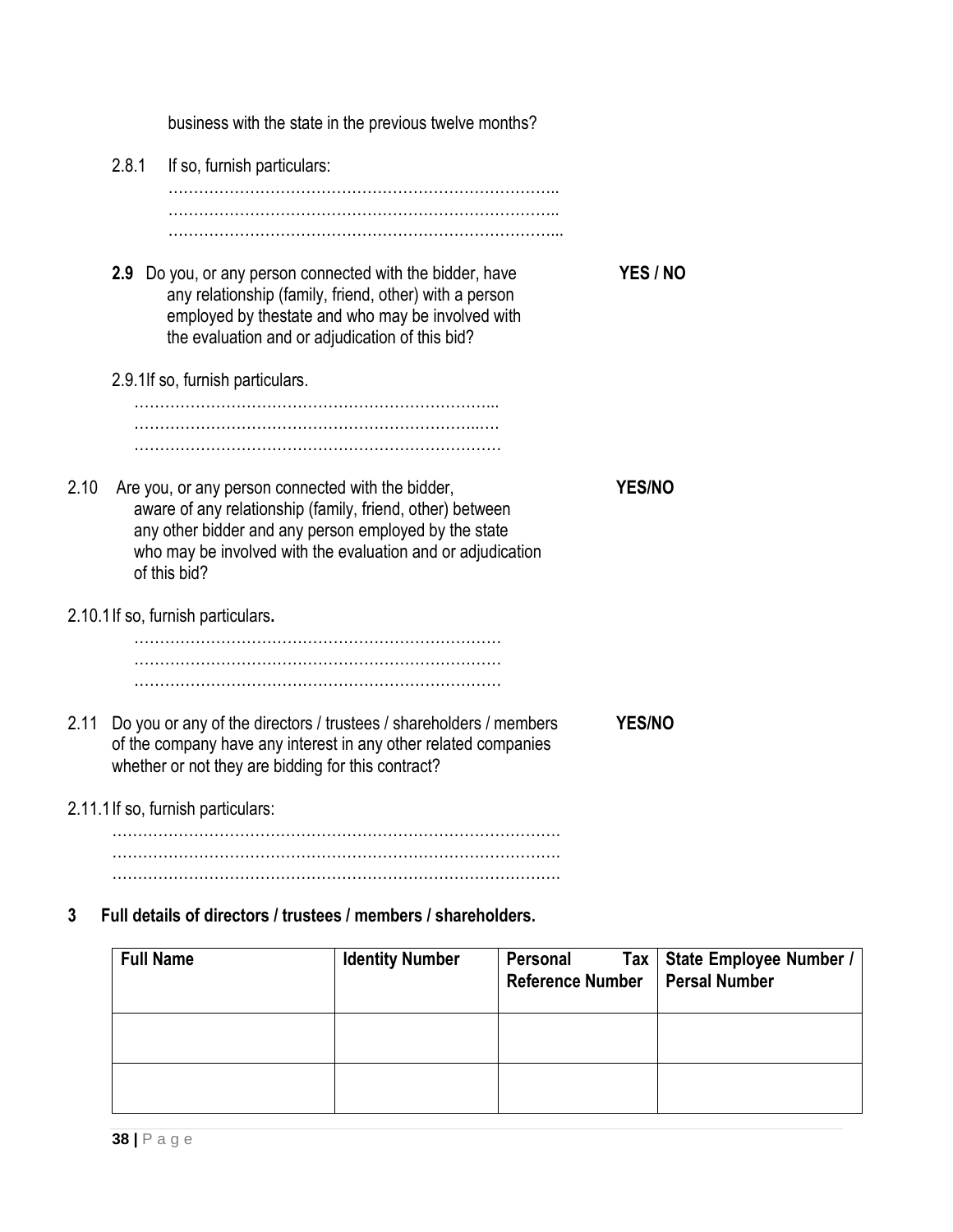#### **4 DECLARATION**

I, THE UNDERSIGNED (NAME)………………………………………………………………………

CERTIFY THAT THE INFORMATION FURNISHED IN PARAGRAPHS 2 and 3 ABOVE IS CORRECT. I ACCEPT THAT THE STATE MAY REJECT THE BID OR ACT AGAINST ME IN TERMS OF PARAGRAPH 23 OF THE GENERAL CONDITIONS OF CONTRACT SHOULD THIS DECLARATION PROVE TO BE FALSE.

…………………………………. ………………………………………………

Position Name of bidder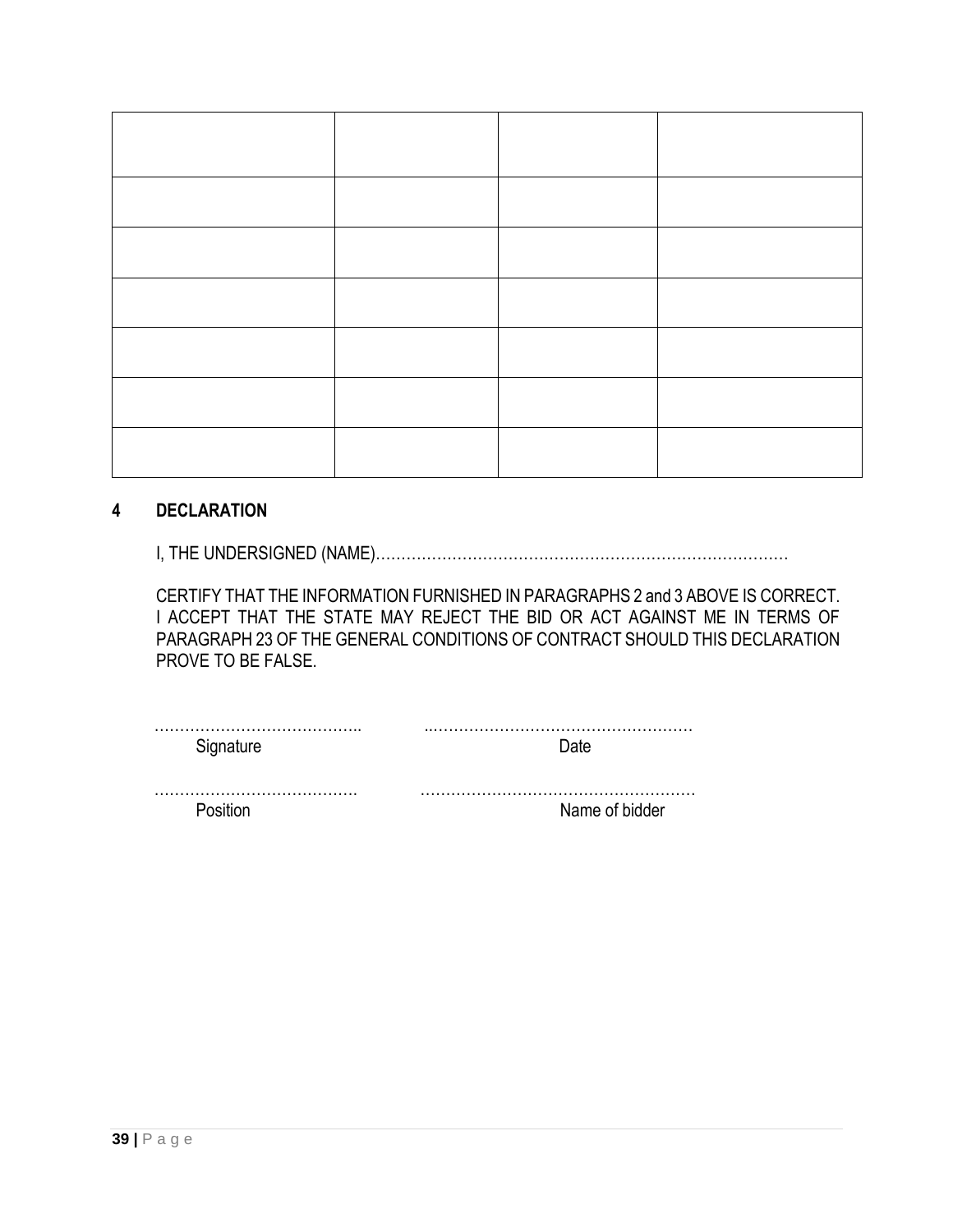#### <span id="page-39-0"></span>**SBD 6.1**

#### **PREFERENCE POINTS CLAIM FORM IN TERMS OF THE PREFERENTIAL PROCUREMENT REGULATIONS 2017**

This preference form must form part of all bids invited. It contains general information and serves as a claim form for preference points for Broad-Based Black Economic Empowerment (B-BBEE) Status Level of **Contribution** 

#### **NB: BEFORE COMPLETING THIS FORM, BIDDERS MUST STUDY THE GENERAL CONDITIONS, DEFINITIONS AND DIRECTIVES APPLICABLE IN RESPECT OF B-BBEE, AS PRESCRIBED IN THE PREFERENTIAL PROCUREMENT REGULATIONS, 2017.**

#### **1. GENERAL CONDITIONS**

- **1.1** The following preference point systems are applicable to all bids:
	- the 80/20 system for requirements with a Rand value of up to R50 000 000 (all applicable taxes included); and

- a) The value of this bid is estimated to not exceed R50 000 000 (all applicable taxes included) and therefore the 80/20 preference point system shall be applicable; or
- **1.3** Points for this bid shall be awarded for:
	- a) Price; and
	- b) B-BBEE Status Level of Contributor.
- **1.4** The maximum points for this bid are allocated as follows:

|                                                   | <b>POINTS</b> |
|---------------------------------------------------|---------------|
| <b>PRICE</b>                                      | 80            |
| <b>B-BBEE STATUS LEVEL OF CONTRIBUTOR</b>         | 20            |
| Total points for Price and B-BBEE must not exceed | 100           |

- **1.5** Failure on the part of a bidder to submit proof of B-BBEE Status level of contributor together with the bid, will be interpreted to mean that preference points for B-BBEE status level of contribution are not claimed.
- **1.6** The purchaser reserves the right to require of a bidder, either before a bid is adjudicated or at any time subsequently, to substantiate any claim in regard to preferences, in any manner required by the purchaser.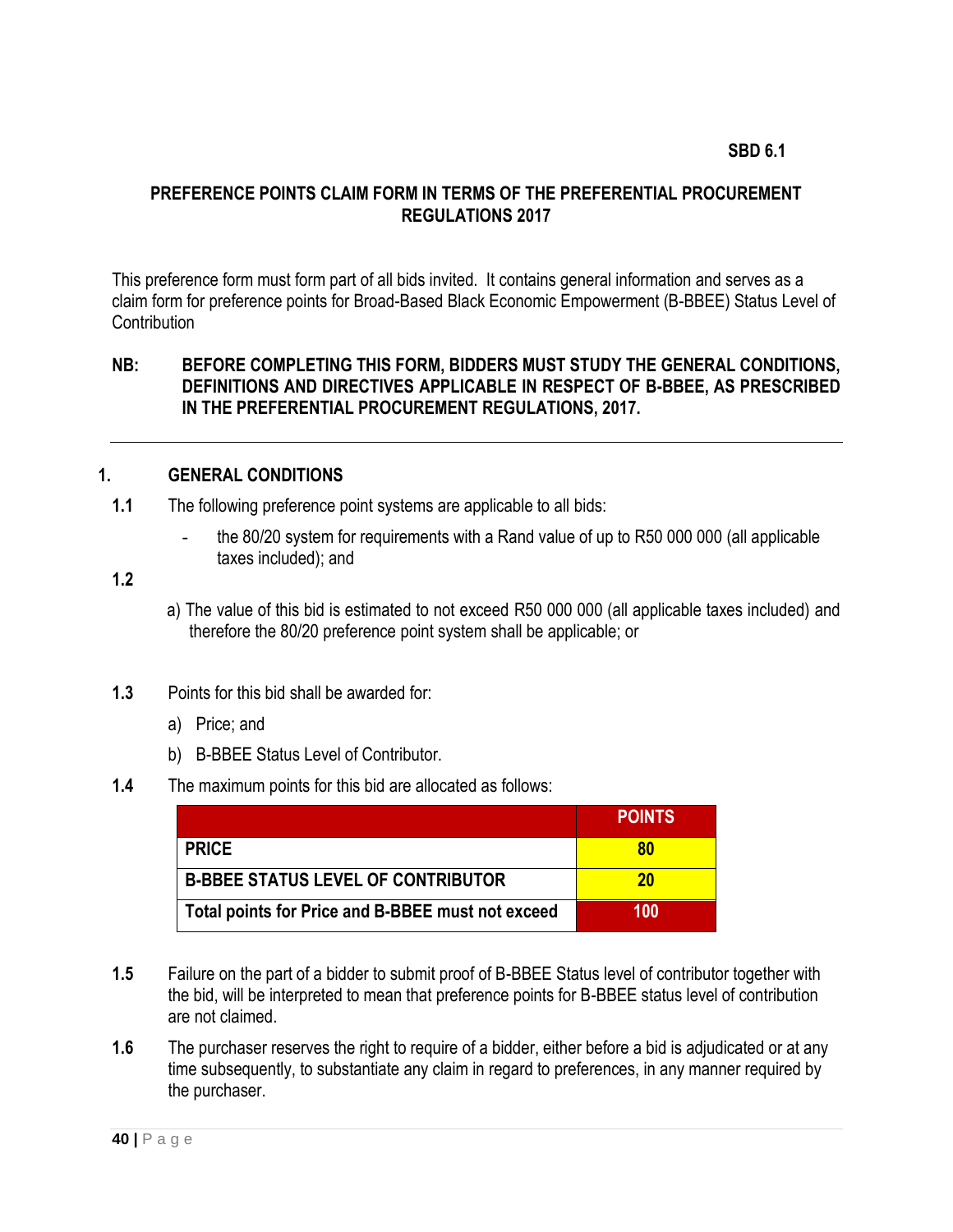# **2. DEFINITIONS**

- (a) **"B-BBEE"** means broad-based black economic empowerment as defined in section 1 of the Broad-Based Black Economic Empowerment Act;
- (b) "**B-BBEE status level of contributor"** means the B-BBEE status of an entity in terms of a code of good practice on black economic empowerment, issued in terms of section 9(1) of the Broad-Based Black Economic Empowerment Act;
- (c) **"bid"** means a written offer in a prescribed or stipulated form in response to an invitation by an organ of state for the provision of goods or services, through price quotations, advertised competitive bidding processes or proposals;
- (d) **"Broad-Based Black Economic Empowerment Act"** means the Broad-Based Black Economic Empowerment Act, 2003 (Act No. 53 of 2003);
- **(e) "EME"** means an Exempted Micro Enterprise in terms of a code of good practice on black economic empowerment issued in terms of section 9 (1) of the Broad-Based Black Economic Empowerment Act;
- (f) **"functionality"** means the ability of a tenderer to provide goods or services in accordance with specifications as set out in the tender documents.
- (g) **"prices"** includes all applicable taxes less all unconditional discounts;
- (h) **"proof of B-BBEE status level of contributor"** means:
	- **1)** B-BBEE Status level certificate issued by an authorized body or person;
	- **2)** A sworn affidavit as prescribed by the B-BBEE Codes of Good Practice;
	- **3)** Any other requirement prescribed in terms of the B-BBEE Act;
- (i) **"QSE"** means a qualifying small business enterprise in terms of a code of good practice on black economic empowerment issued in terms of section 9 (1) of the Broad-Based Black Economic Empowerment Act;
	- *(j)* **"rand value"** means the total estimated value of a contract in Rand, calculated at the time of bid invitation, and includes all applicable taxes;

# **3. POINTS AWARDED FOR PRICE**

# **3.1 THE 80/20 PREFERENCE POINT SYSTEMS**

A maximum of 80 points is allocated for price on the following basis:

**80/20**

$$
Ps = 80 \left( 1 - \frac{Pt - P \min}{P \min} \right)
$$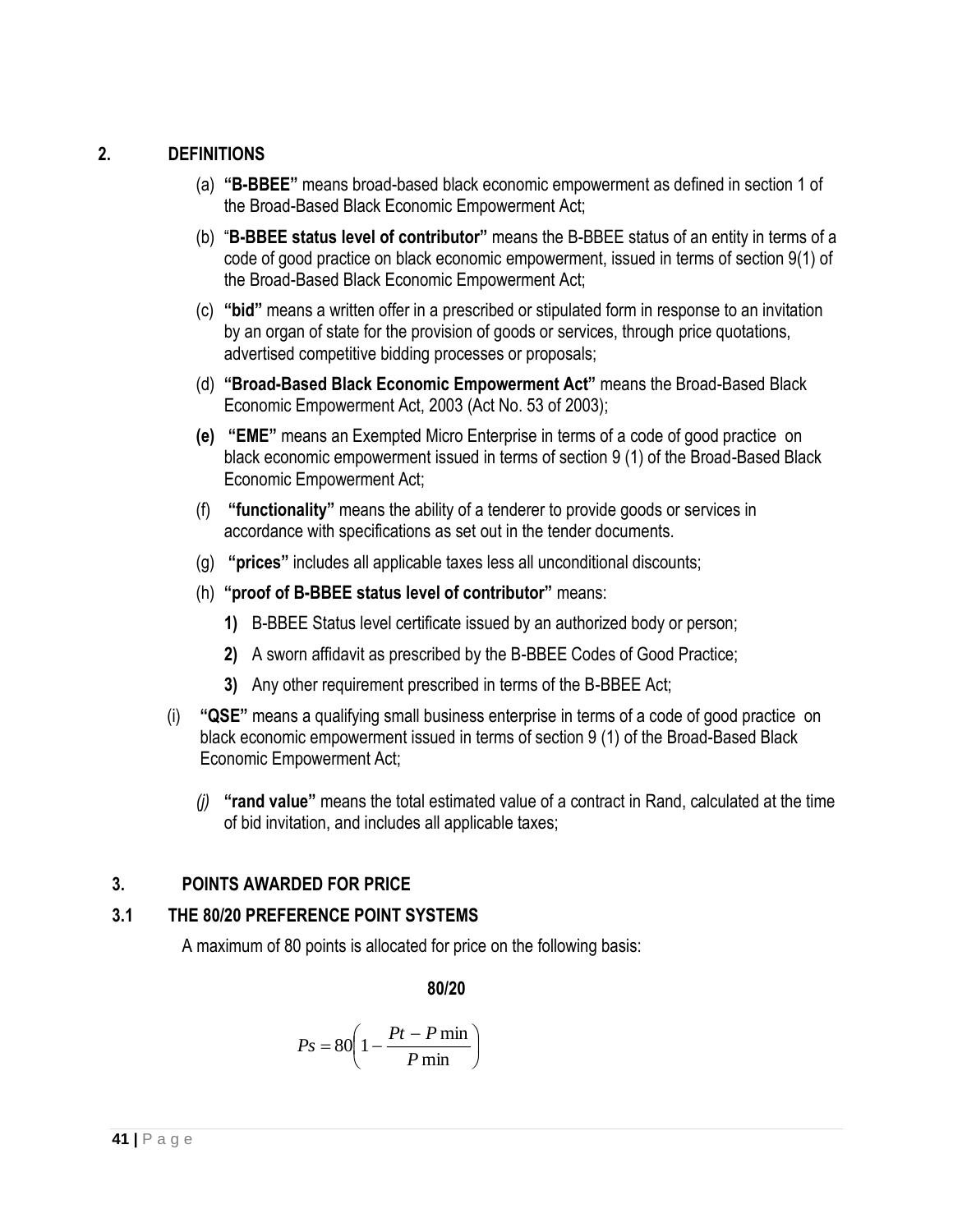**Where** 

| Ps       | in the control       | Points scored for price of bid under consideration |
|----------|----------------------|----------------------------------------------------|
| Pt       | <b>Service</b> State | Price of bid under consideration                   |
| $Pmin =$ |                      | Price of lowest acceptable bid                     |

# **4. POINTS AWARDED FOR B-BBEE STATUS LEVEL OF CONTRIBUTOR**

**4.1** In terms of Regulation 6 (2) and 7 (2) of the Preferential Procurement Regulations, preference points must be awarded to a bidder for attaining the B-BBEE status level of contribution in accordance with the table below:

| <b>B-BBEE Status Level of</b><br><b>Contributor</b> | <b>Number of points</b><br>(80/20 system) |
|-----------------------------------------------------|-------------------------------------------|
|                                                     | 20                                        |
| 2                                                   | 18                                        |
| 3                                                   | 14                                        |
| 4                                                   | 12                                        |
| 5                                                   | 8                                         |
| 6                                                   | 6                                         |
|                                                     | 4                                         |
| 8                                                   | $\overline{2}$                            |
| Non-compliant contributor                           |                                           |

# **5. BID DECLARATION**

**5.1** Bidders who claim points in respect of B-BBEE Status Level of Contribution must complete the following:

# **6. B-BBEE STATUS LEVEL OF CONTRIBUTOR CLAIMED IN TERMS OF PARAGRAPHS 1.4 AND 4.1**

**6.1** B-BBEE Status Level of Contributor: = ………(maximum of 20 points)

(Points claimed in respect of paragraph 7.1 must be in accordance with the table reflected in paragraph 4.1 and must be substantiated by relevant proof of B-BBEE status level of contributor.

# **7. SUB-CONTRACTING**

**7.1** Will any portion of the contract be sub-contracted?

(*Tick applicable box*)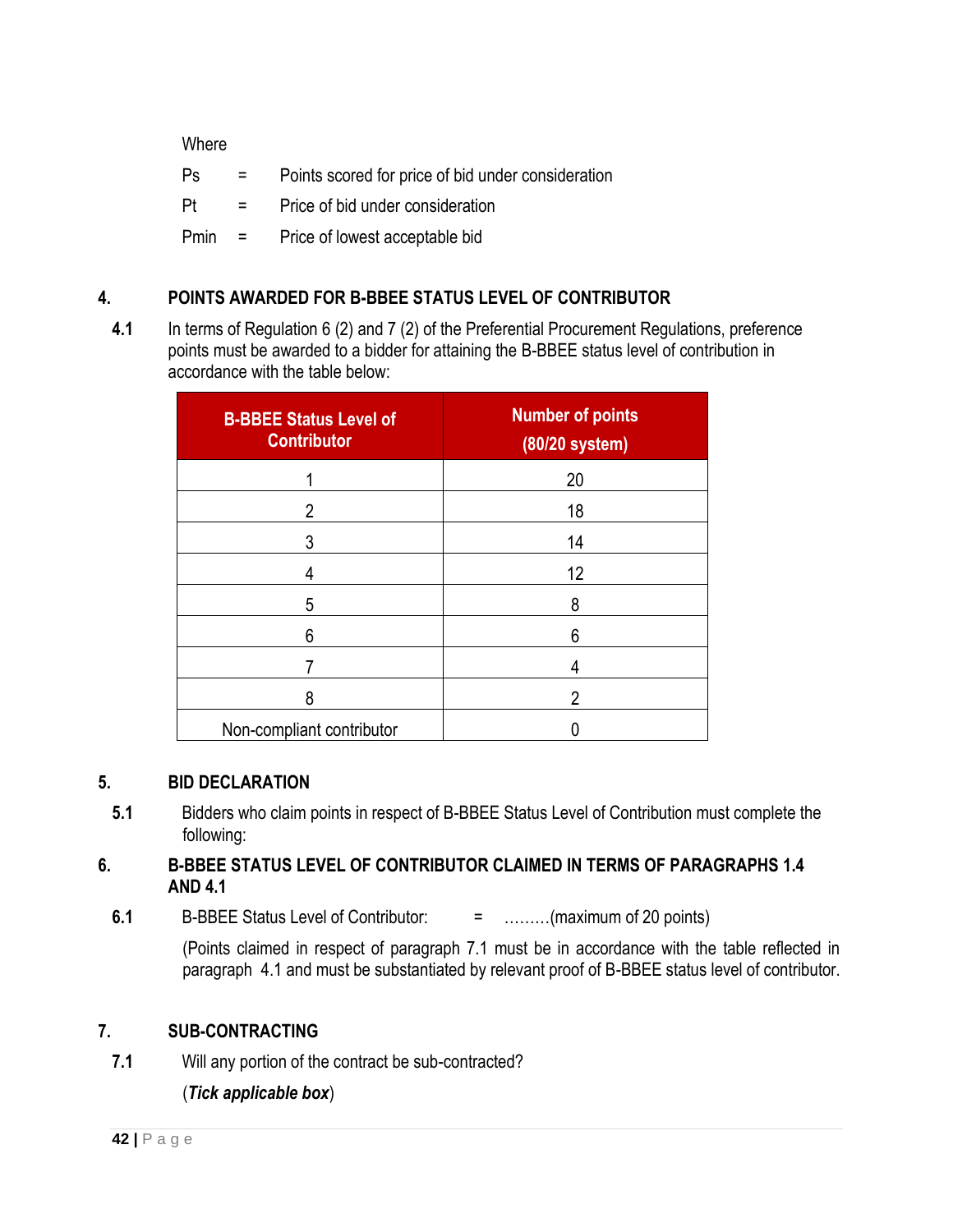#### 7.1.1 If yes, indicate:

- i) What percentage of the contract will be subcontracted............…………….…………%
- ii) The name of the sub-contractor…………………………………………………………..
- iii) The B-BBEE status level of the sub-contractor......................................……………..
- iv) Whether the sub-contractor is an EME or QSE
	- *(Tick applicable box*)

YES NO

v) Specify, by ticking the appropriate box, if subcontracting with an enterprise in terms of Preferential Procurement Regulations,2017:

| Designated Group: An EME or QSE which is at last 51% owned by:    | <b>EME</b> | QSE |
|-------------------------------------------------------------------|------------|-----|
|                                                                   |            |     |
| Black people                                                      |            |     |
| Black people who are youth                                        |            |     |
| Black people who are women                                        |            |     |
| Black people with disabilities                                    |            |     |
| Black people living in rural or underdeveloped areas or townships |            |     |
| Cooperative owned by black people                                 |            |     |
| Black people who are military veterans                            |            |     |
| <b>OR</b>                                                         |            |     |
| Any EME                                                           |            |     |
| Any QSE                                                           |            |     |

# **8. DECLARATION WITH REGARD TO COMPANY/FIRM**

- **8.1** Name of company/firm:…………………………………………………………………………….
- **8.2** VAT registration number:……………………………………….…………………………………
- **8.3** Company registration number:…………….……………………….…………………………….
- **8.4** TYPE OF COMPANY/ FIRM
	- □ Partnership/Joint Venture / Consortium
	- $\Box$  One person business/sole propriety
	- □ Close corporation
	- **Company**
	- □ (Pty) Limited

[TICK APPLICABLE BOX]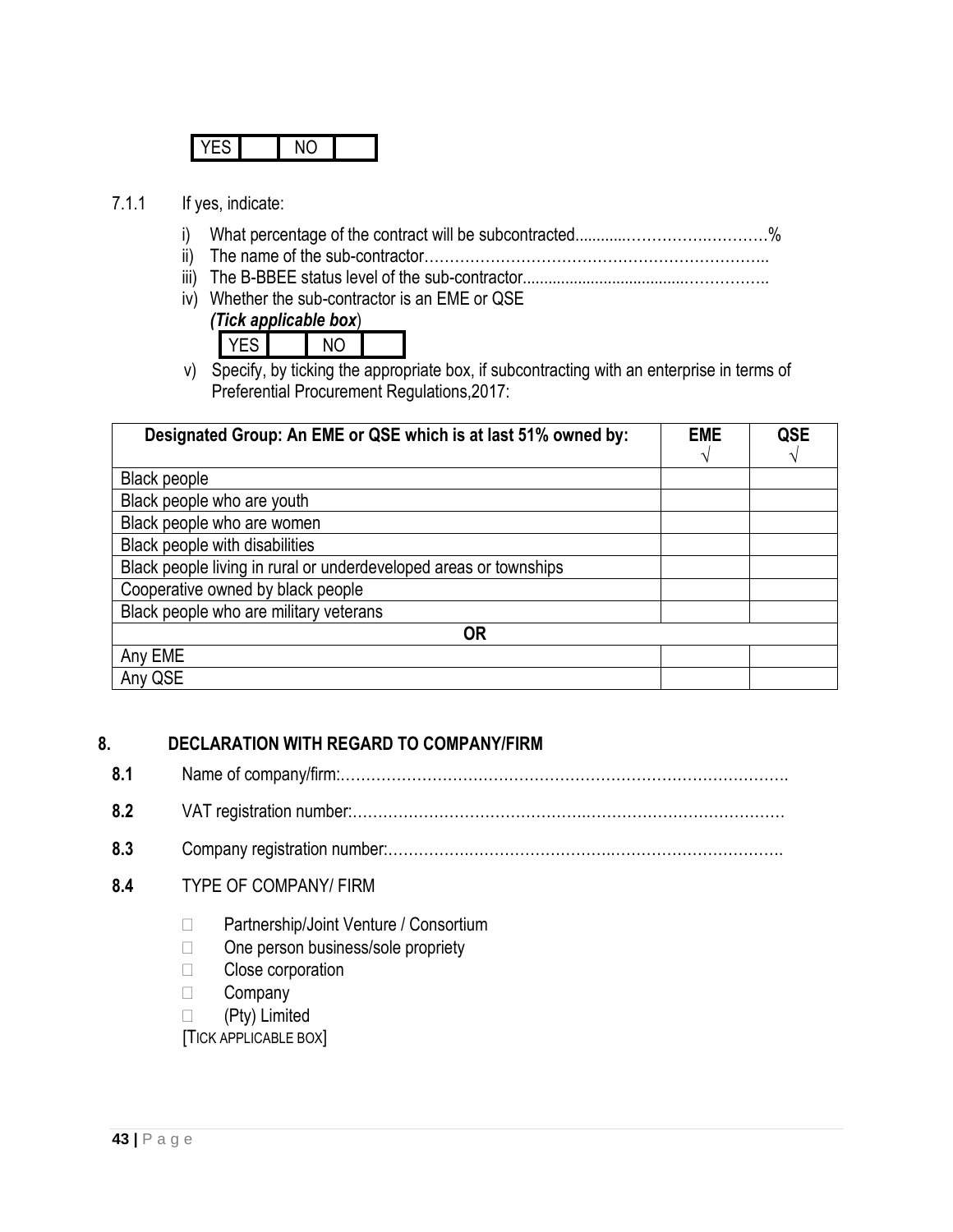# **8.5** DESCRIBE PRINCIPAL BUSINESS ACTIVITIES

 $\mathcal{L}^{\text{max}}_{\text{max}}$ ……………………………………………………………………………………………………………… …………………………………………………………………………..

#### **8.6** COMPANY CLASSIFICATION

- Manufacturer
- □ Supplier
- $\Box$  Professional service provider
- $\Box$  Other service providers, e.g. transporter, etc.
- [*TICK APPLICABLE BOX*]
- **8.7** Total number of years the company/firm has been in business:……………………………
- **8.8** I/we, the undersigned, who is / are duly authorised to do so on behalf of the company/firm, certify that the points claimed, based on the B-BBE status level of contributor indicated in paragraphs 1.4 and 6.1 of the foregoing certificate, qualifies the company/ firm for the preference(s) shown and I / we acknowledge that:
	- i) The information furnished is true and correct;
	- ii) The preference points claimed are in accordance with the General Conditions as indicated in paragraph 1 of this form;
	- iii) In the event of a contract being awarded as a result of points claimed as shown in paragraphs 1.4 and 6.1, the contractor may be required to furnish documentary proof to the satisfaction of the purchaser that the claims are correct;
	- iv) If the B-BBEE status level of contributor has been claimed or obtained on a fraudulent basis or any of the conditions of contract have not been fulfilled, the purchaser may, in addition to any other remedy it may have –
		- (a) disqualify the person from the bidding process;
		- (b) recover costs, losses or damages it has incurred or suffered as a result of that person's conduct;
		- (c) cancel the contract and claim any damages which it has suffered as a result of having to make less favourable arrangements due to such cancellation;
		- (d) recommend that the bidder or contractor, its shareholders and directors, or only the shareholders and directors who acted on a fraudulent basis, be restricted by the National Treasury from obtaining business from any organ of state for a period not exceeding 10 years, after the *audi alteram partem*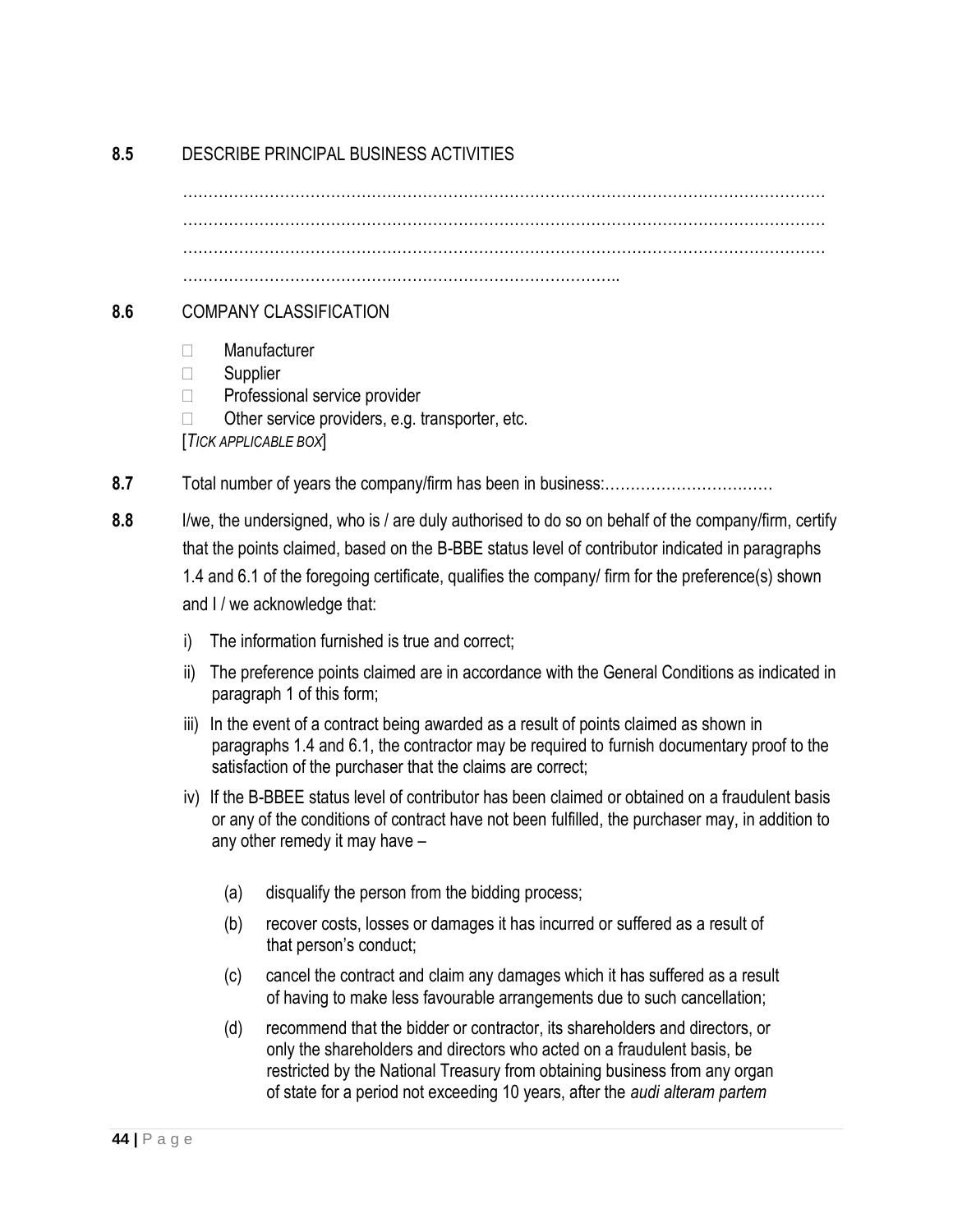(hear the other side) rule has been applied; and

(e) forward the matter for criminal prosecution.

| <b>WITNESSES</b> |                            |
|------------------|----------------------------|
| ◠                | SIGNATURE(S) OF BIDDERS(S) |
|                  | DATE:                      |
|                  | ADDRESS                    |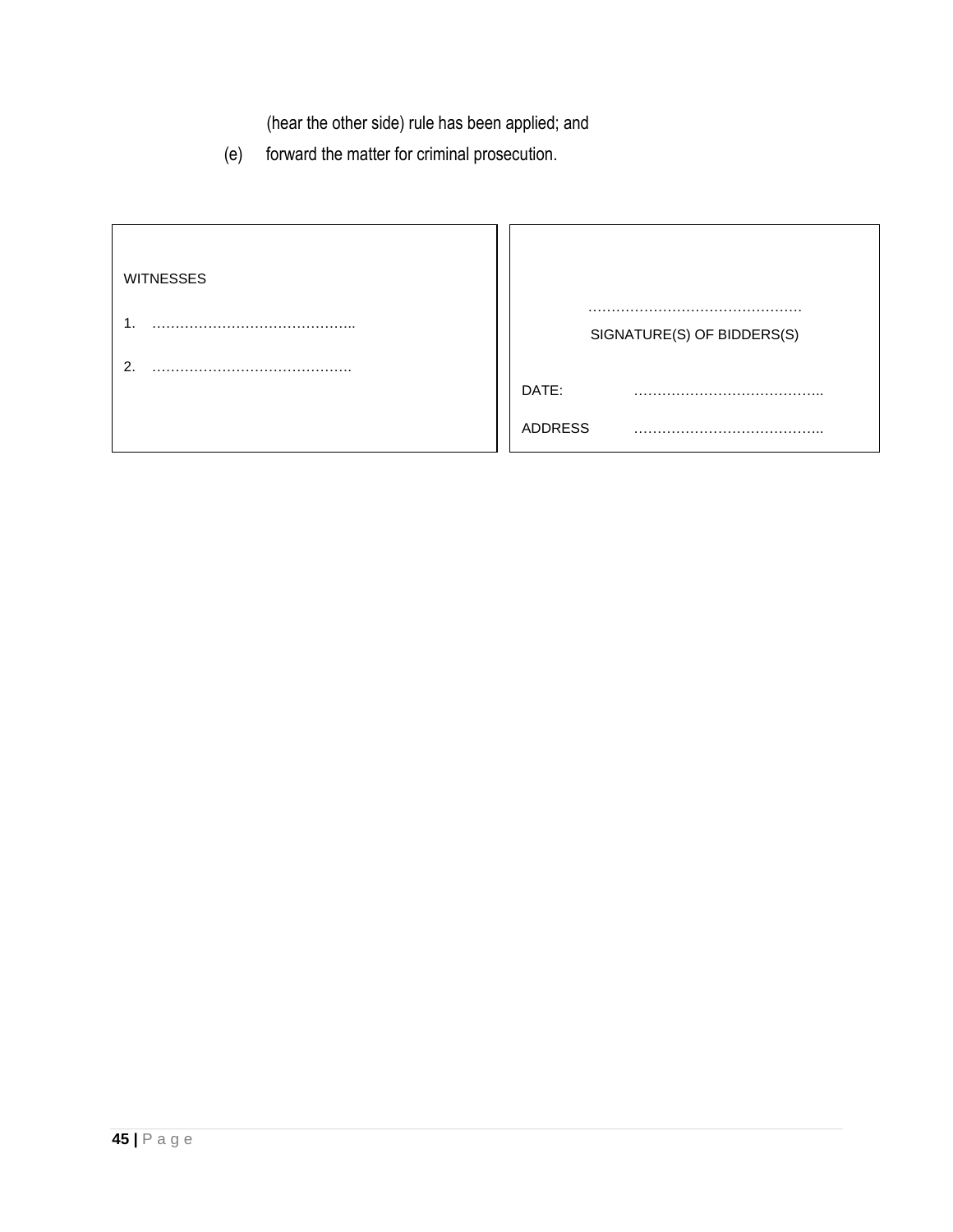#### **CONTRACT FORM - RENDERING OF SERVICES**

**THIS FORM MUST BE FILLED IN DUPLICATE BY BOTH THE SERVICE PROVIDER (PART 1) AND THE PURCHASER (PART 2). BOTH FORMS MUST BE SIGNED IN THE ORIGINAL SO THAT THE SERVICE PROVIDER AND THE PURCHASER WOULD BE IN POSSESSION OF ORIGINALLY SIGNED CONTRACTS FOR THEIR RESPECTIVE RECORDS.**

#### **PART 1 (TO BE FILLED IN BY THE SERVICE PROVIDER)**

- 1. I hereby undertake to render services described in the attached bidding documents to (name of the institution)……………………………………. in accordance with the requirements and task directives / proposals specifications stipulated in Bid Number………….……….. At the price/s quoted. My offer/s remain binding upon me and open for acceptance by the Purchaser during the validity period indicated and calculated from the closing date of the bid.
- 2. The following documents shall be deemed to form and be read and construed as part of this agreement:
	- (i) Bidding documents, *viz*
		- *-* Invitation to bid;
		- *-* Tax clearance certificate;
		- Pricing schedule(s);
		- *-* Filled in task directive/proposal;
		- *-* Preference claims for Broad Based Black Economic Empowerment Status Level of Contribution in terms of the Preferential Procurement Regulations 2011;
		- *-* Declaration of interest;
		- *-* Declaration of bidder's past SCM practices;
		- *-* Certificate of Independent Bid Determination;
		- *-* Special Conditions of Contract;
	- (ii) General Conditions of Contract; and
	- (iii) Other (specify)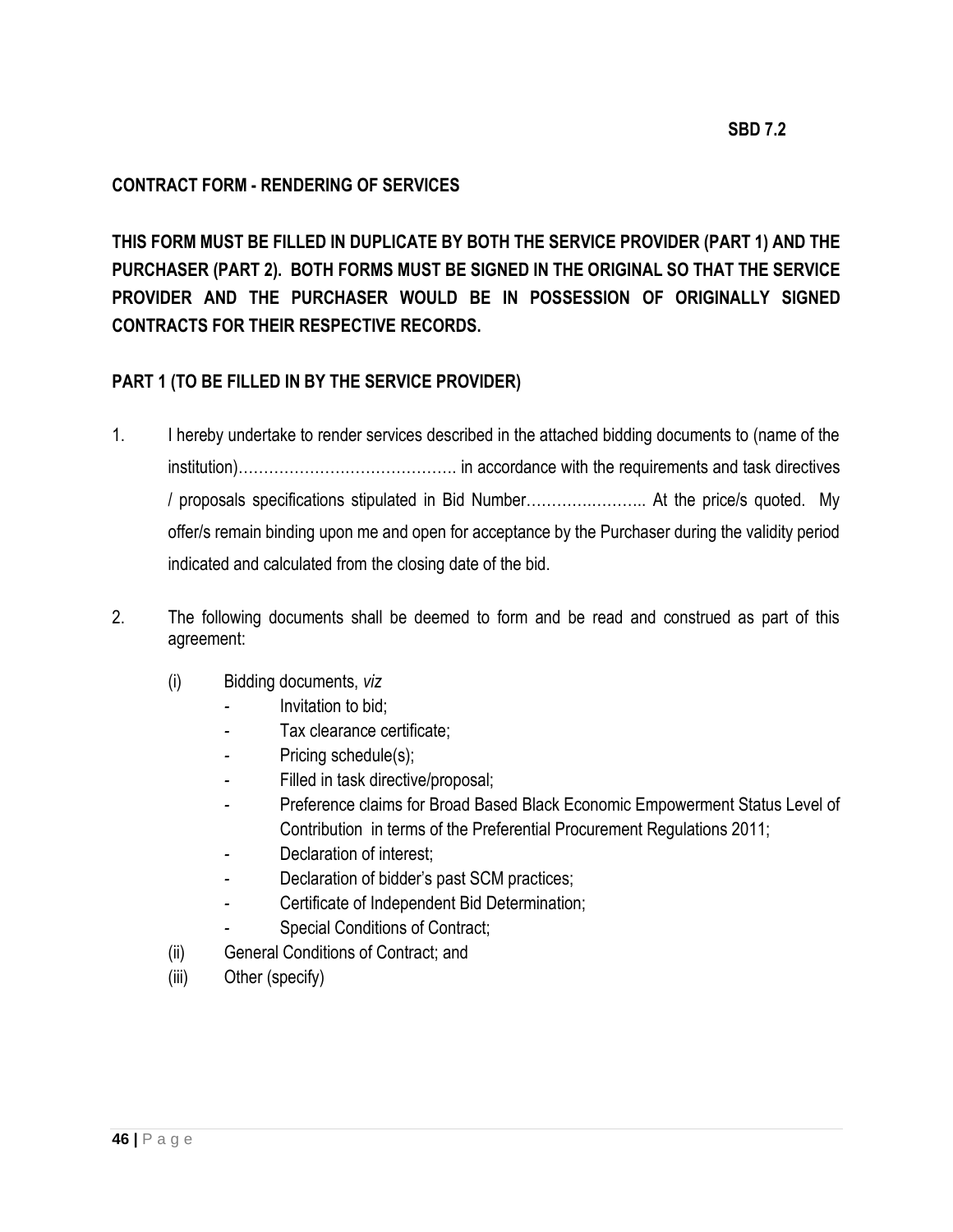- 3. I confirm that I have satisfied myself as to the correctness and validity of my bid; that the price(s) and rate(s) quoted cover all the services specified in the bidding documents; that the price(s) and rate(s) cover all my obligations and I accept that any mistakes regarding price(s) and rate(s) and calculations will be at my own risk.
- 4. I accept full responsibility for the proper execution and fulfilment of all obligations and conditions devolving on me under this agreement as the principal liable for the due fulfilment of this contract.
- 5. I declare that I have no participation in any collusive practices with any bidder or any other person regarding this or any other bid.
- 6. I confirm that I am duly authorised to sign this contract.

| NAME (PRINT)     |        | <b>WITNESSES</b> |
|------------------|--------|------------------|
| <b>CAPACITY</b>  |        | 1                |
| <b>SIGNATURE</b> |        | ി                |
| NAME OF FIRM     |        | <b>DATE</b>      |
| <b>DATE</b>      | .<br>. |                  |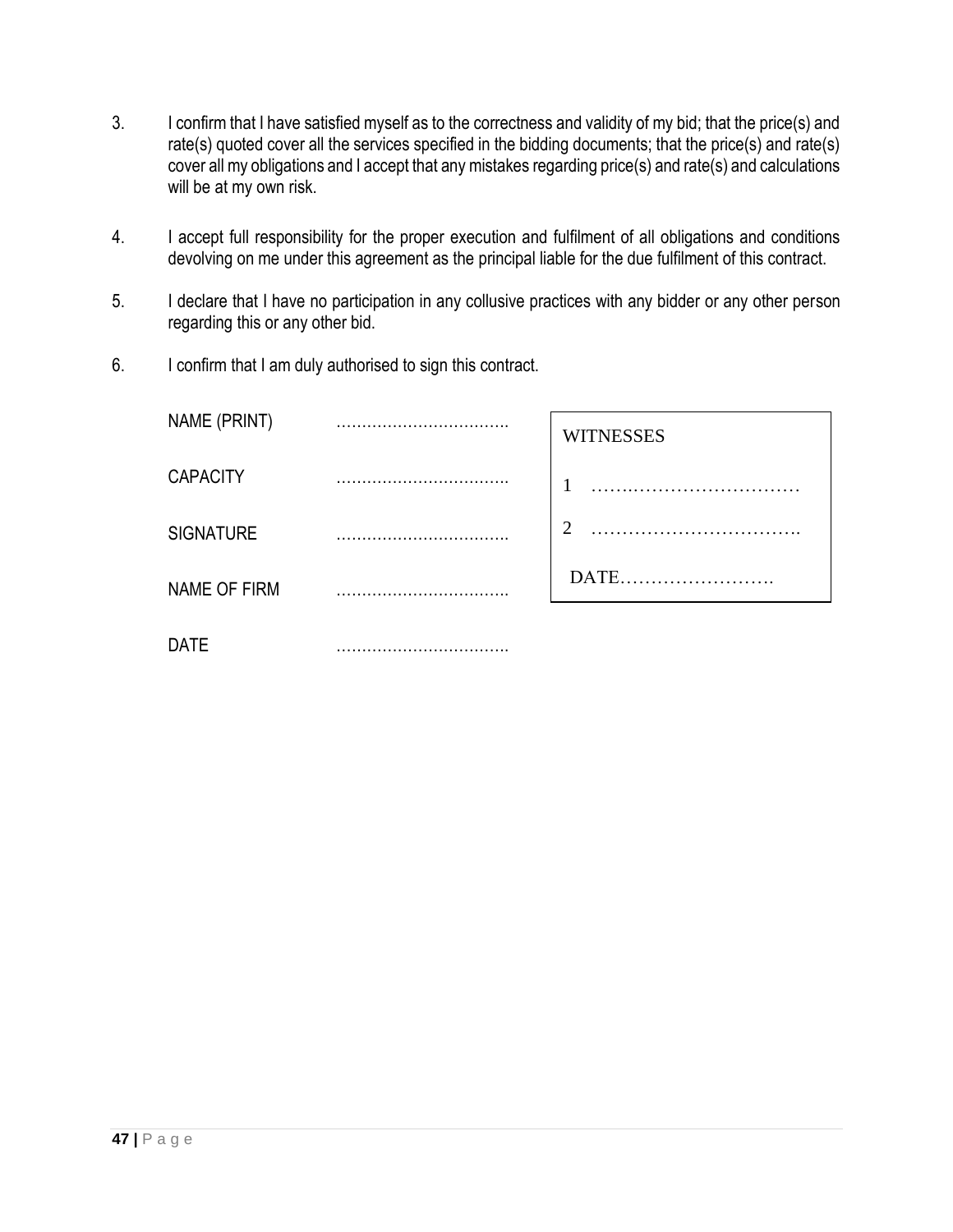#### **DECLARATION OF BIDDER'S PAST SUPPLY CHAIN MANAGEMENT PRACTICES**

- a) This Standard Bidding Document must form part of all bids invited.
- b) It serves as a declaration to be used by institutions in ensuring that when goods and services are being procured, all reasonable steps are taken to combat the abuse of the supply chain management system.
- c) The bid of any bidder may be disregarded if that bidder, or any of its directors have
	- i) abused the institution's supply chain management system;
	- ii) committed fraud or any other improper conduct in relation to such system; or
	- iii) Failed to perform on any previous contract.
- d) **In order to give effect to the above, the following questionnaire must be completed and submitted with the bid.**

| Item  | <b>Question</b>                                                                             | Yes    | <b>No</b> |
|-------|---------------------------------------------------------------------------------------------|--------|-----------|
| 4.1   | Is the bidder or any of its directors listed on the National Treasury's database            | Yes    | No        |
|       | as companies or persons prohibited from doing business with the public                      | $\Box$ |           |
|       | sector?                                                                                     |        |           |
|       | (Companies or persons who are listed on this database were informed in writing of           |        |           |
|       | this restriction by the National Treasury after the <i>audi alteram partem</i> rule was     |        |           |
|       | applied).                                                                                   |        |           |
| 4.1.1 | If so, furnish particulars:                                                                 |        |           |
| 4.2   | Is the bidder or any of its directors listed on the Register for Tender Defaulters in terms | Yes    | <b>No</b> |
|       | of section 29 of the Prevention and Combating of Corrupt Activities Act (No 12 of           |        |           |
|       | 2004)?                                                                                      |        |           |
|       | Register enter the National<br>Treasury's<br>this<br>website.<br>Τo<br>access               |        |           |
|       | www.treasury.gov.za, click on the icon "Register for Tender Defaulters" or                  |        |           |
|       | submit your written request for a hard copy of the Register to facsimile number             |        |           |
|       | (012) 3265445.                                                                              |        |           |
| 4.2.1 | If so, furnish particulars:                                                                 |        |           |
| 4.3   | Was the bidder or any of its directors convicted by a court of law (including a court       | Yes    | <b>No</b> |
|       | outside of the Republic of South Africa) for fraud or corruption during the past five       | $\Box$ |           |
|       | vears?                                                                                      |        |           |
| 4.3.1 | If so, furnish particulars:                                                                 |        |           |
|       |                                                                                             |        |           |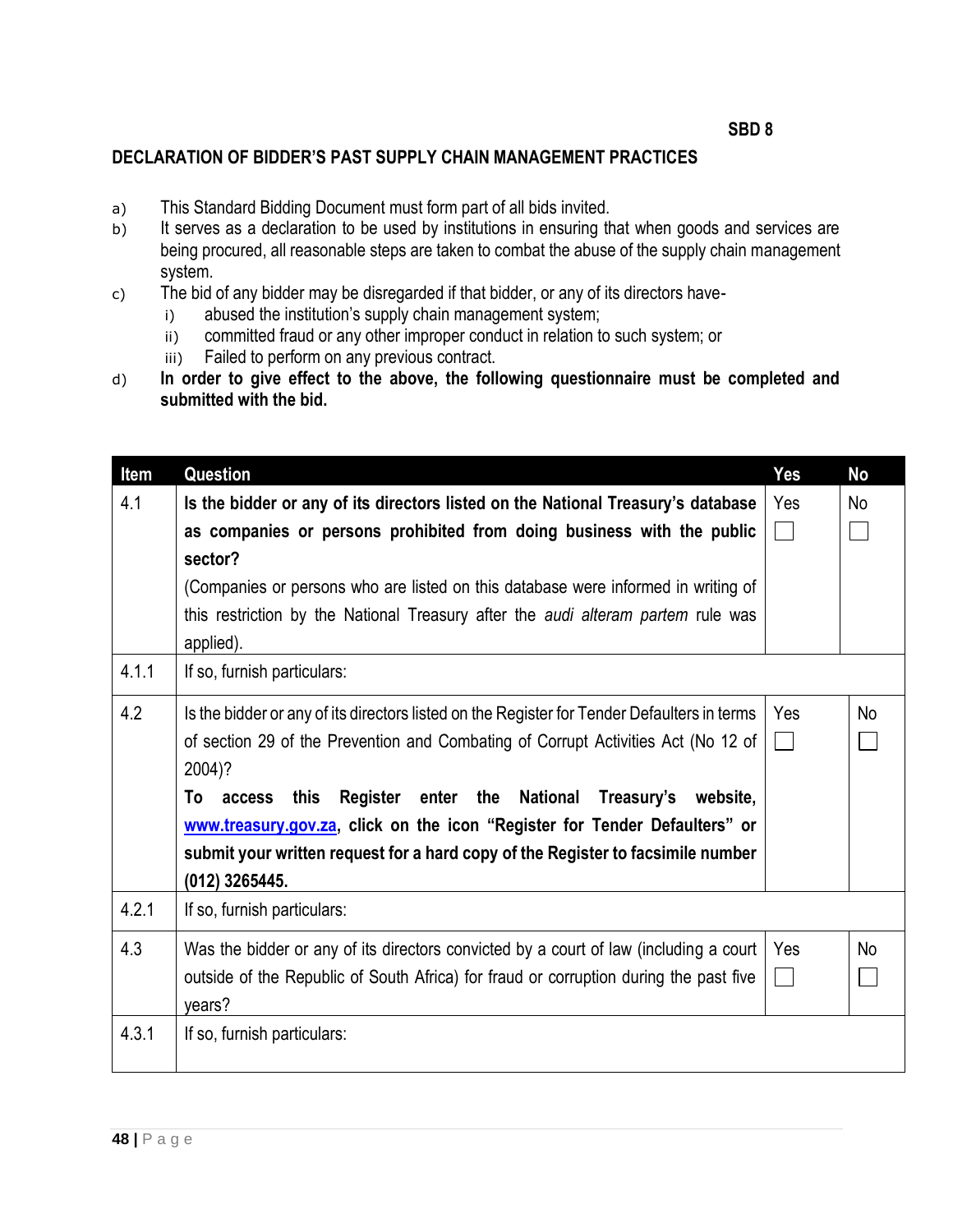| 4.4   | Was any contract between the bidder and any organ of state terminated during the<br>past five years on account of failure to perform on or comply with the contract? | Yes | No |
|-------|----------------------------------------------------------------------------------------------------------------------------------------------------------------------|-----|----|
| 4.4.1 | If so, furnish particulars:                                                                                                                                          |     |    |

# **CERTIFICATION**

**I, THE UNDERSIGNED (FULL NAME)…………………………………………………**

**CERTIFY THAT THE INFORMATION FURNISHED ON THIS DECLARATION FORM IS TRUE AND CORRECT.**

**I ACCEPT THAT, IN ADDITION TO CANCELLATION OF A CONTRACT, ACTION MAY BE TAKEN AGAINST ME SHOULD THIS DECLARATION PROVE TO BE FALSE.**

| <b>Signature</b> | <b>Date</b>           |
|------------------|-----------------------|
|                  |                       |
| <b>Position</b>  | <b>Name of Bidder</b> |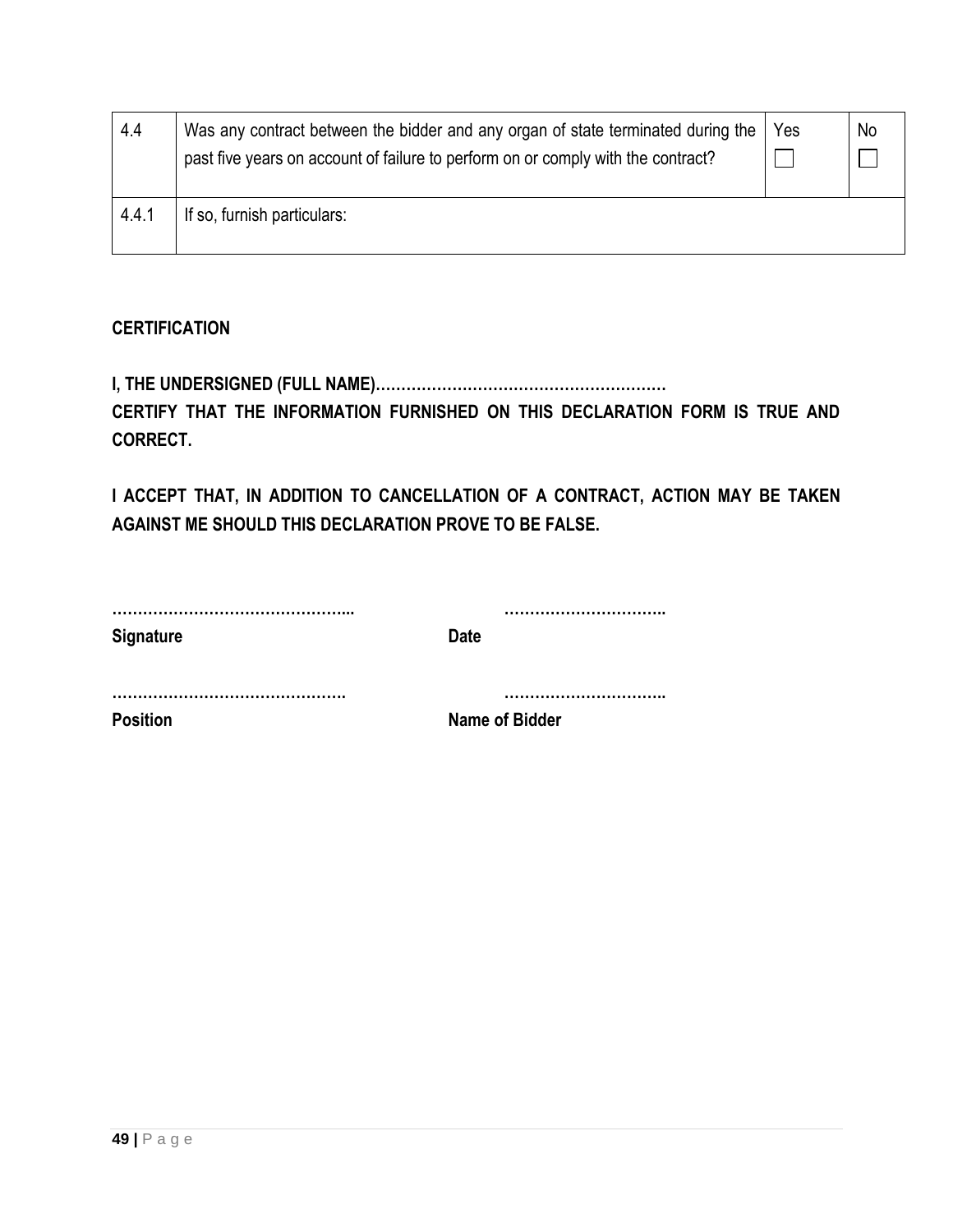#### **CERTIFICATE OF INDEPENDENT BID DETERMINATION**

- 1 This Standard Bidding Document (SBD) must form part of all bids<sup>1</sup> invited.
- 2 Section 4 (1) (b) (iii) of the Competition Act No. 89 of 1998, as amended, prohibits an agreement between, or concerted practice by, firms, or a decision by an association of firms, if it is between parties in a horizontal relationship and if it involves collusive bidding (or bid rigging).² Collusive bidding is a *pe se* prohibition meaning that it cannot be justified under any grounds.
- 3 Treasury Regulation 16A9 prescribes that accounting officers and accounting authorities must take all reasonable steps to prevent abuse of the supply chain management system and authorizes accounting officers and accounting authorities to:
	- a. disregard the bid of any bidder if that bidder, or any of its directors have abused the institution's supply chain management system and or committed fraud or any other improper conduct in relation to such system.
	- b. cancel a contract awarded to a supplier of goods and services if the supplier committed any corrupt or fraudulent act during the bidding process or the execution of that contract.
- 4 This SBD serves as a certificate of declaration that would be used by institutions to ensure that, when bids are considered, reasonable steps are taken to prevent any form of bid-rigging.
- 5 In order to give effect to the above, the attached Certificate of Bid Determination (SBD 9) must be completed and submitted with the bid:

**¹ Includes price quotations, advertised competitive bids, limited bids and proposals.**

**² Bid rigging (or collusive bidding) occurs when businesses, that would otherwise be expected to compete, secretly conspire to raise prices or lower the quality of goods and / or services for purchasers who wish to acquire goods and / or services through a bidding process. Bid rigging is, therefore, an agreement between competitors not to compete.**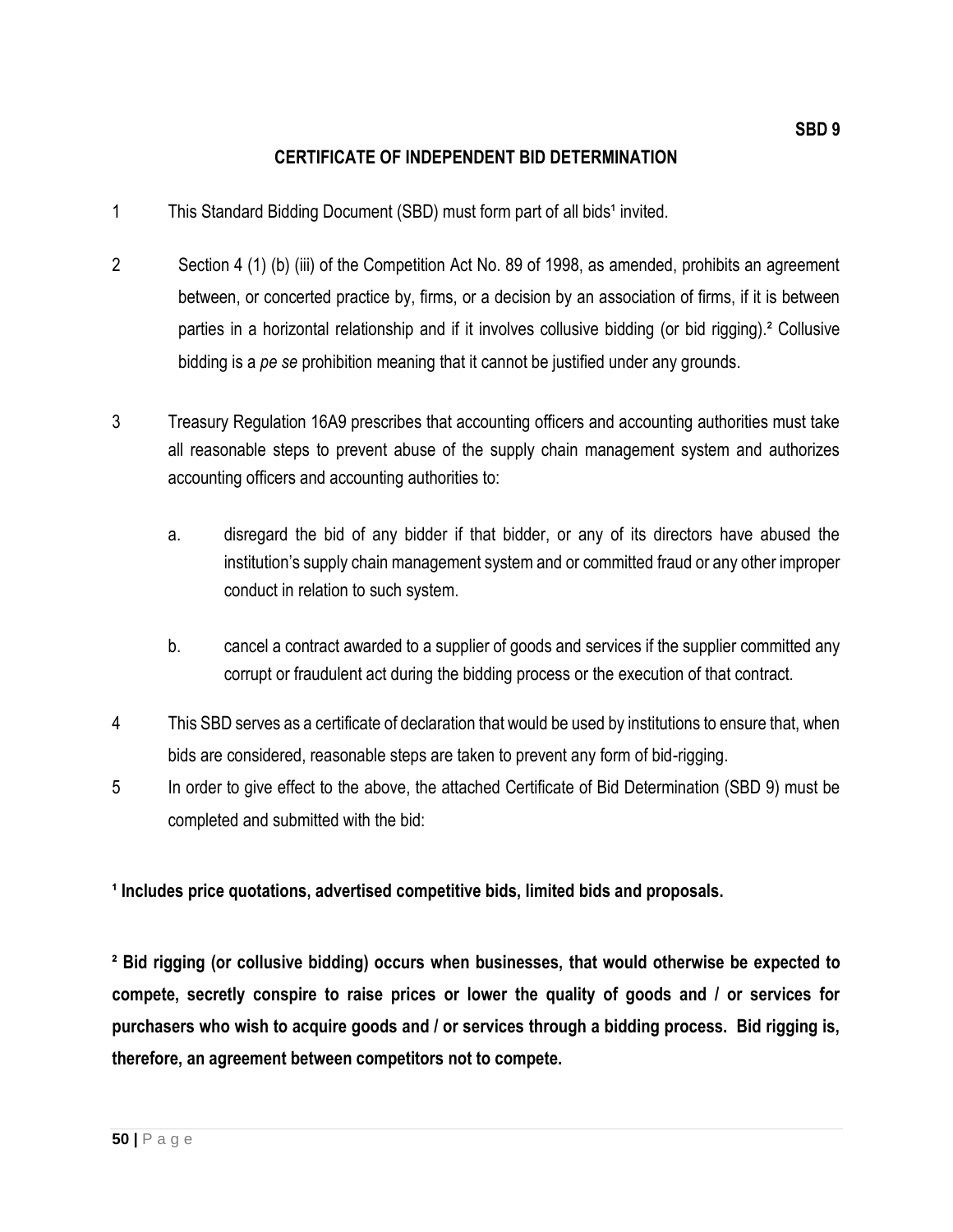## **CERTIFICATE OF INDEPENDENT BID DETERMINATION**

I, the undersigned, in submitting the accompanying bid:

(Bid Number and Description)

in response to the invitation for the bid made by:

(Name of Institution)

do hereby make the following statements that I certify to be true and complete in every respect:

\_\_\_\_\_\_\_\_\_\_\_\_\_\_\_\_\_\_\_\_\_\_\_\_\_\_\_\_\_\_\_\_\_\_\_\_\_\_\_\_\_\_\_\_\_\_\_\_\_\_\_\_\_\_\_\_\_\_\_\_\_\_\_\_\_\_\_\_\_\_\_\_\_\_\_\_\_\_

I certify, on behalf of: the state of the state of the state of the state of the state of the state of the stat

\_\_\_\_\_\_\_\_\_\_\_\_\_\_\_\_\_\_\_\_\_\_\_\_\_\_\_\_\_\_\_\_\_\_\_\_\_\_\_\_\_\_\_\_\_\_\_\_\_\_\_\_\_\_\_\_\_\_\_\_\_\_\_\_\_\_\_\_\_\_\_\_

(Name of Bidder)

- 1. I have read and I understand the contents of this Certificate;
- 2. I understand that the accompanying bid will be disqualified if this Certificate is found not to be true and complete in every respect;
- 3. I am authorized by the bidder to sign this Certificate, and to submit the accompanying bid, on behalf of the bidder;
- 4. Each person whose signature appears on the accompanying bid has been authorized by the bidder to determine the terms of, and to sign the bid, on behalf of the bidder;
- 5. For the purposes of this Certificate and the accompanying bid, I understand that the word "competitor" shall include any individual or organization, other than the bidder, whether or not affiliated with the bidder, who:
	- (a) has been requested to submit a bid in response to this bid invitation;
	- (b) could potentially submit a bid in response to this bid invitation, based on their qualifications, abilities or experience; and
	- (c) provides the same goods and services as the bidder and/or is in the same line of business as the bidder
- 6. The bidder has arrived at the accompanying bid independently from, and without consultation, communication, agreement or arrangement with any competitor.However communication between partners in a joint venture or consortium<sup>3</sup> will not be construed as collusive bidding.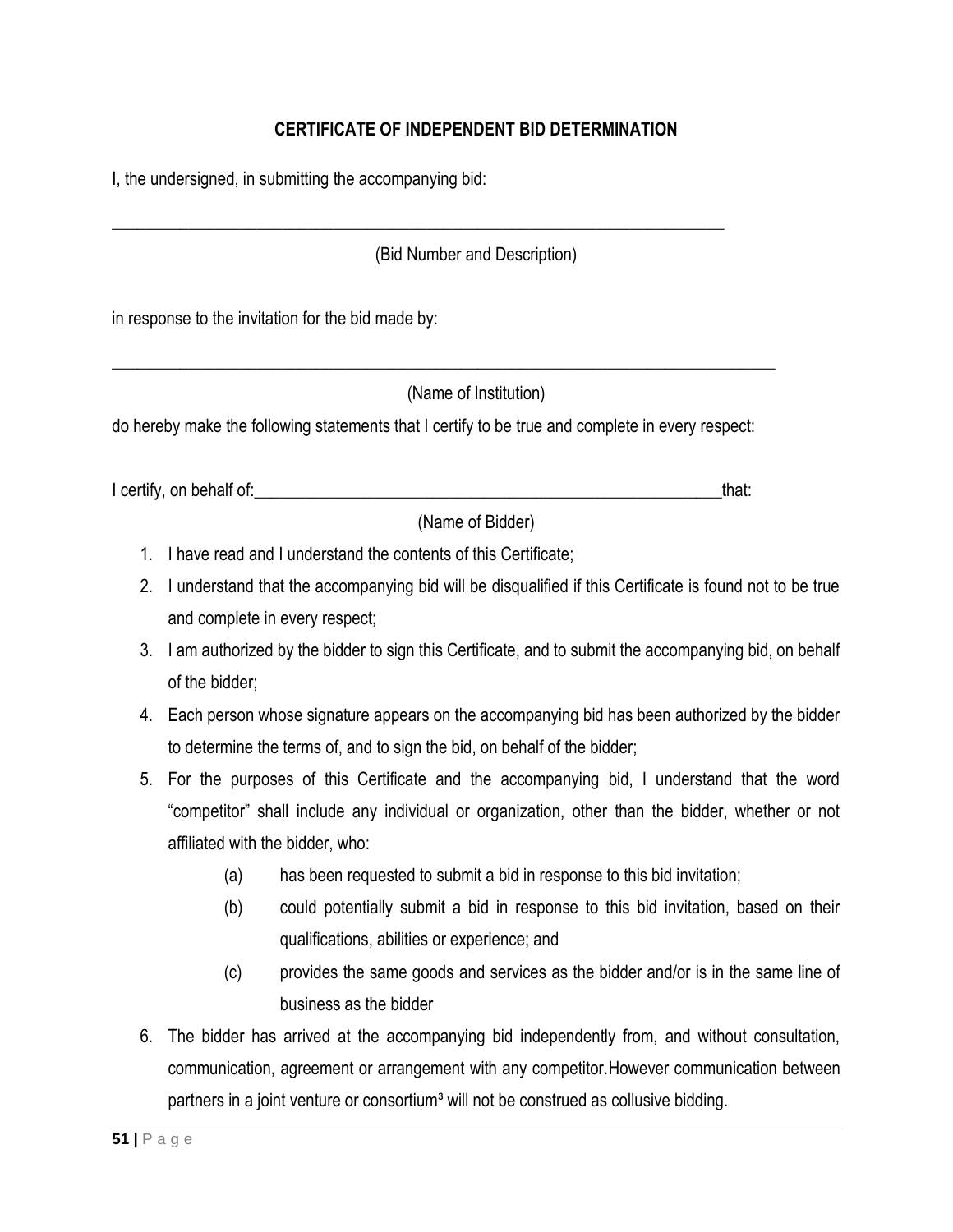- 7. In particular, without limiting the generality of paragraphs 6 above, there has been no consultation, communication, agreement or arrangement with any competitor regarding:
	- (a) prices;
	- (b) geographical area where product or service will be rendered (market allocation)
	- (c) methods, factors or formulas used to calculate prices;
	- (d) the intention or decision to submit or not to submit, a bid;
	- (e) the submission of a bid which does not meet the specifications and conditions of the bid; or
	- (f) bidding with the intention not to win the bid.
- 8. In addition, there have been no consultations, communications, agreements or arrangements with any competitor regarding the quality, quantity, specifications and conditions or delivery particulars of the products or services to which this bid invitation relates.
- 9. The terms of the accompanying bid have not been, and will not be, disclosed by the bidder, directly or indirectly, to any competitor, prior to the date and time of the official bid opening or of the awarding of the contract.

# **³ Joint venture or Consortium means an association of persons for the purpose of combining their expertise, property, capital, efforts, skill and knowledge in an activity for the execution of a contract.**

10. I am aware that, in addition and without prejudice to any other remedy provided to combat any restrictive practices related to bids and contracts, bids that are suspicious will be reported to the Competition Commission for investigation and possible imposition of administrative penalties in terms of section 59 of the Competition Act No 89 of 1998 and or may be reported to the National Prosecuting Authority (NPA) for criminal investigation and or may be restricted from conducting business with the public sector for a period not exceeding ten (10) years in terms of the Prevention and Combating of Corrupt Activities Act No 12 of 2004 or any other applicable legislation.

| Signature | Date           |
|-----------|----------------|
|           |                |
|           |                |
| Position  | Name of Bidder |
|           |                |